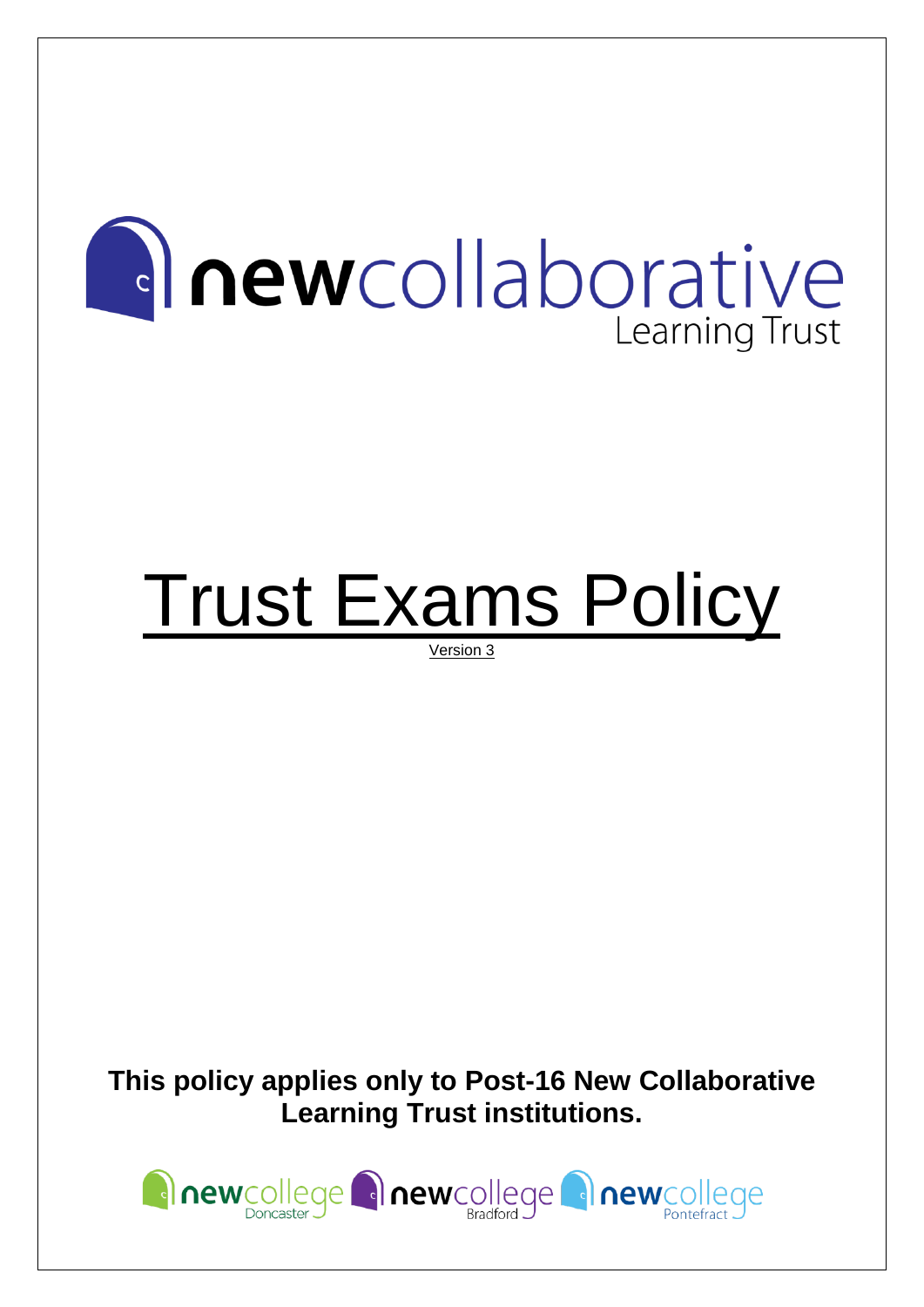## **CONTENTS**

| Paragraph<br><b>Number</b> | <b>Heading</b>                                                                      | Page<br><b>Number</b> |
|----------------------------|-------------------------------------------------------------------------------------|-----------------------|
| 1.0                        | <b>Fair Assessments</b>                                                             | 2                     |
| 2.0                        | <b>Controlled Assessments - Policy Guidelines</b>                                   | $\overline{4}$        |
| 3.0                        | Non-Examination Assessments                                                         | 8                     |
| 4.0                        | Academic Appeals                                                                    | 18                    |
| 5.0                        | Access Arrangements (including Word Processor and Separate Room<br>statement)       | 21                    |
| 6.0                        | Verifying Identity                                                                  | 26                    |
| 7.0                        | <b>Emergency Evacuation Procedure</b>                                               | 26                    |
| 8.0                        | Lockdown Procedure (in addition to the general separate policy for each<br>college) | 28                    |
| 9.0                        | <b>Examination Timetables &amp; Clashes</b>                                         | 28                    |
| 10.0                       | <b>Overnight Supervision</b>                                                        | 29                    |
| 11.0                       | Severe Weather on Exam Days                                                         | 30                    |
| 12.0                       | Exam Equipment & Unauthorised Items                                                 | 30                    |
| 13.0                       | Malpractice                                                                         | 30                    |
| 14.0                       | People Present in the Exam Room                                                     | $\overline{32}$       |
| 15.0                       | <b>Applied General Resits</b>                                                       | 34                    |
| 16.0                       | Claiming Lower Awards                                                               | 34                    |
| 17.0                       | Leavers Exam Resits - (Private/External Candidates)                                 | $\overline{34}$       |
| 18.0                       | Re-sitting GCSE Maths/English                                                       | 35                    |
| 19.0                       | NEA/Coursework                                                                      | 35                    |
| 20.0                       | <b>Special Consideration</b>                                                        | 36                    |
| 21.0                       | Absence From Exams                                                                  | 36                    |
| 22.0                       | <b>Exam Late Arrivals</b>                                                           | $\overline{37}$       |
| 23.0                       | Procedure Following Examination Absence                                             | 38                    |
| 24.0                       | Disciplinary Action for Unauthorised Absence                                        | 38                    |
| 25.0                       | <b>Exam Results</b>                                                                 | $\overline{38}$       |
| 26.0                       | Certificates                                                                        | 39                    |
| 27.0                       | <b>Contingency Plans</b>                                                            | 41                    |
| Appendix                   | <b>Examination Absence Letter</b>                                                   | 41                    |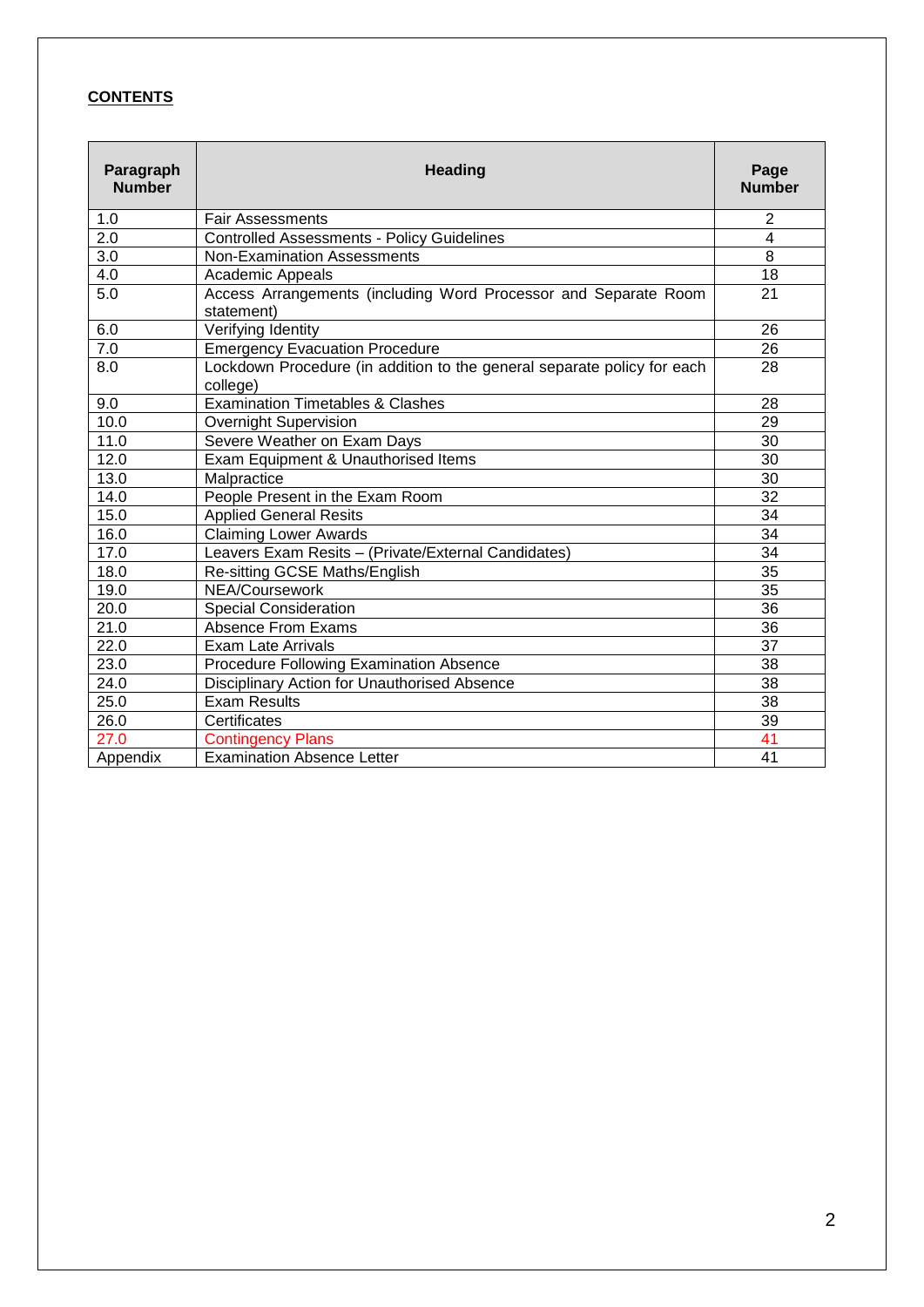#### **1.0 Fair Assessments**

#### 1.1 **Statement of Assessment**

- 1.1.1 We aim to provide a variety of qualifications that provide all students with the opportunity to achieve their full potential by the most appropriate and direct route.
- 1.1.2 Our assessment policy is based on the concepts of equality, diversity, clarity, consistency and openness.
- 1.1.3 We will endeavour to ensure that the assessment processes are implemented in a way which is fair and non-discriminatory.

#### 1.2 **Access**

- 1.2.1 Students are made aware of the existence of this policy and have open access to it online on Moodle.
- 1.2.2 All teachers are made aware of its contents and purpose of this policy.
- 1.2.3 The policy will also be accessible on the NCLT website for public viewing

#### 1.3 **What Students Can Expect From Us**

- 1.3.1 We aim to ensure that all assessment of work is carried out fairly and in keeping with the Awarding Body's requirements.
- 1.3.2 All portfolio-based work will be assessed fairly against the qualification standards and teachers involved will be fully trained.
- 1.3.3 Internal assessments will be carried out fairly and conducted in accordance with the Awarding Body's instructions.
- 1.3.4 Externally marked assessments and exams will be according to the requirements of the Awarding Body.

#### 1.4 **Students Can Also Expect**

- 1.4.1 To be fully inducted onto a new course and given information that can be shared with parents/carers.
- 1.4.2 An assignment schedule at the beginning of the course.
- 1.4.3 Learning outcomes, performance criteria and other significant elements of learning and assessment to be made clear from the outset of the course and when assignments are set.
- 1.4.4 All work will be assessed during the course. Constructive and focussed feedback, including written and verbal, will be given by the teacher, to enable the student to improve their performance.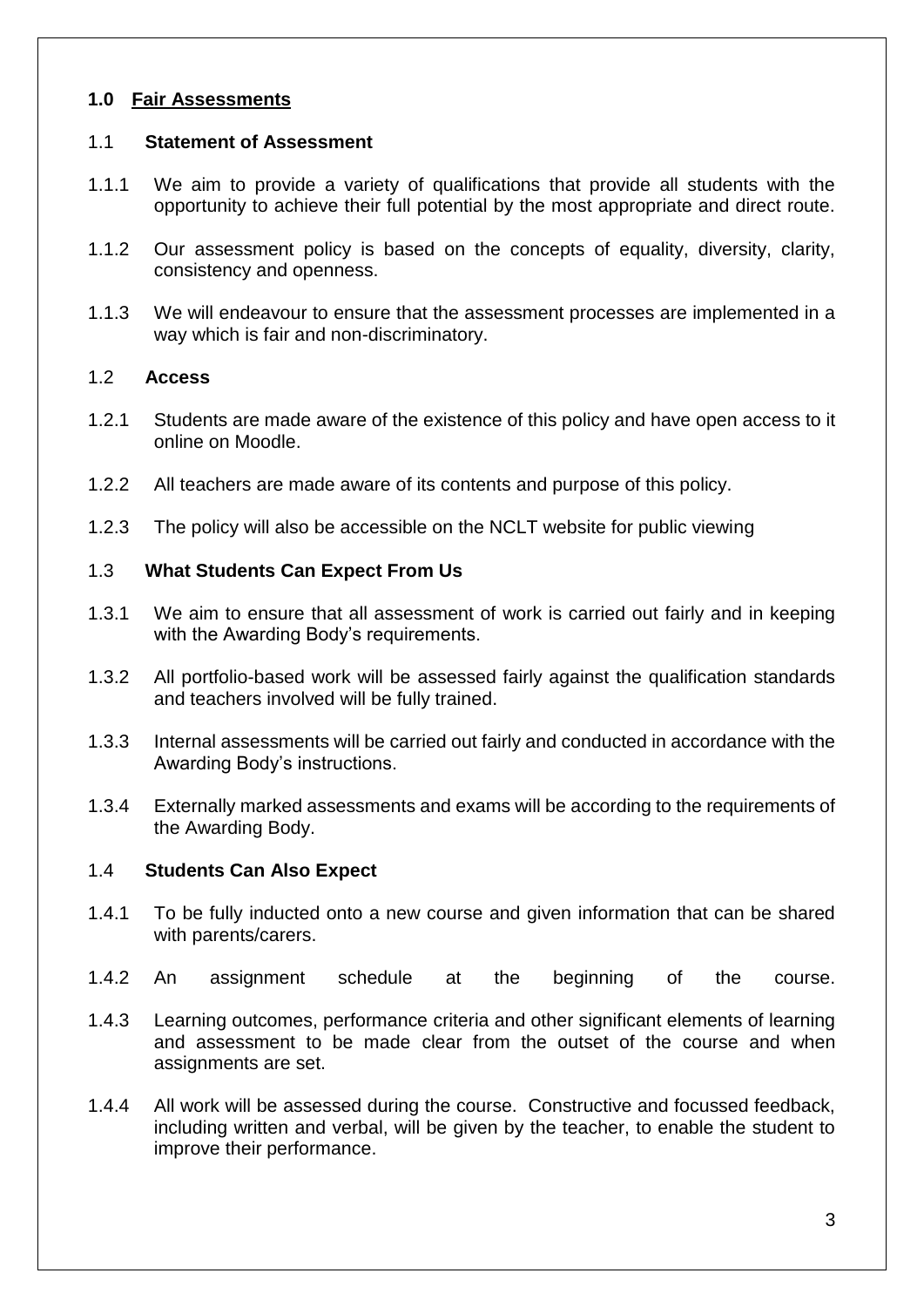- 1.4.5 To be given appropriate assessment opportunities during the course with feedback provided on the quality of work.
- 1.4.6 All work to be marked according to the assessment schedule.
- 1.4.7 Where equivalents and exemptions can be applied, we will ensure this is pursued with the relevant Awarding Body.

#### 1.5 **What We Expect from Students**

- 1.5.1 Students are expected to meet all deadlines for coursework and assignments.
- 1.5.2 Students are expected to achieve the assessment criteria within the given timescale.
- 1.5.3 All work submitted for assessment purposes must be the student's own. Any work submitted that is not completely their own, will be regarded as malpractice (cheating).
- 1.5.4 Submissions must not include any discriminatory or divisive language. Use of such language will result in failure of the assessment and the possibility of disciplinary action.
- 1.5.5 Submitted assignments remain the property of the Trust and will only be returned to the student at the discretion of the Trust and then only after the Exams Board's Enquiry About Results (EAR) period has ended.

#### 1.6 **Cheating & Plagiarism**

- 1.6.1 A fair assessment of student's work can only be made if the work is entirely the student's own. Therefore, students can expect an Awarding Body to be informed if:
	- they are found quilty of copying, giving or sharing information or answers, unless part of a joint project
	- they use an unauthorised aid during an assessment or examination, including information written on their body
	- they copy another student's answers during an assessment or examination
	- they talk during an assessment or examination without permission for an invigilator.
- 1.6.2 All allegations of cheating and plagiarism will lead to a full investigation which will follow the guidance of the relevant Awarding Body. If a student feels they have been wrongly accused of cheating or plagiarism, they should be referred to the Complaints Policy.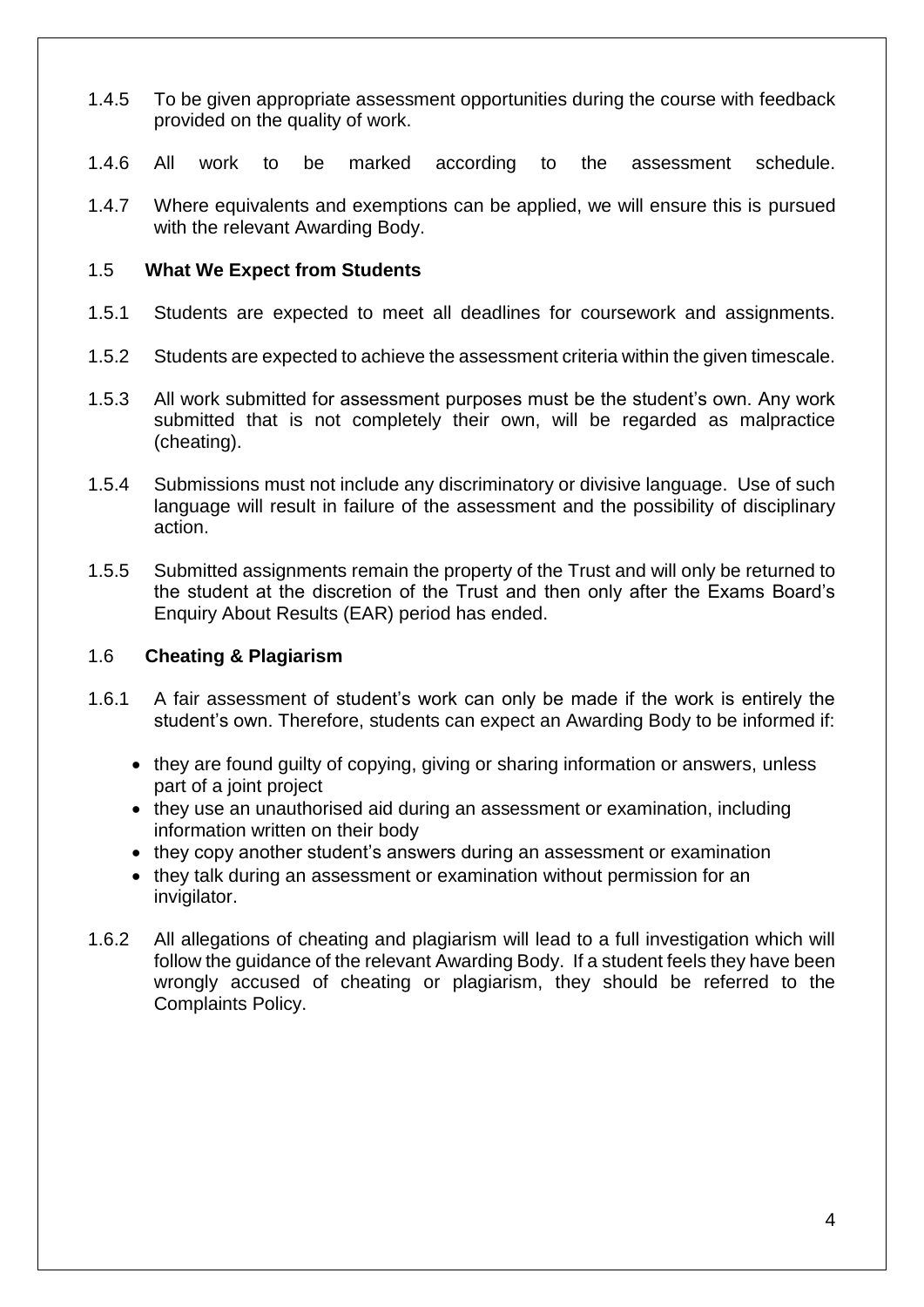# **2.0 Controlled Assessments - Policy Guidelines**

The aim of this policy is to clarify for staff the implications of controlled assessment within specifications to ensure security and uniformity of provision.

NCLT will ensure that those students following courses with controlled assessments as part of their learning will undertake their assessment under the correct rules, with the correct level of supervision and in a timely manner.

## 2.1 **Trust Exams Senior Link**

- Accountable for the safe and secure conduct of controlled assessments.
- Facilitates the sharing of good practice through the Heads of School.
- Updates the Internal Appeals Policy for non-examination assessments with the Exams Manager for approval by the Trust Executive Team (TET).
- Hearing of Appeals related to NEA assessment.

## 2.2 **Trust IT Manager**

- Will ensure that timed secure accounts are available for controlled assessment using ICT facilities.
- To provide technical support as and when required.

# 2.3 **Trust SENDCo**

- Ensures access arrangements have been applied for.
- The SENDCo will inform relevant staff which students require access arrangements.
- Works with relevant staff to ensure requirements for support staff are met.

# 2.4 **Teaching Staff**

- Understand and comply with the general guidelines contained in the JCQ publications Instructions for Conducting Controlled Assessments & Non Exam Assessments.
- Understand and comply with the Awarding Body specification for conducting controlled assessments, including any subject-specific instructions, teachers' notes or additional information on the Awarding Body's website.
- Supervise assessments (at the specified level of control). Undertake the tasks required under the regulations, only permitting assistance to students as the specification allows.
- Ensure that the proper conditions are in place for the assessment to take place within the facility:
	- − Use exam signs on doors
	- − Do not enter
	- − Jcq warning posters (warning to candidates & no mobile phones)
	- − No unauthorised materials
	- − Any display material which might provide assistance is removed or covered
	- − Disable internet if appropriate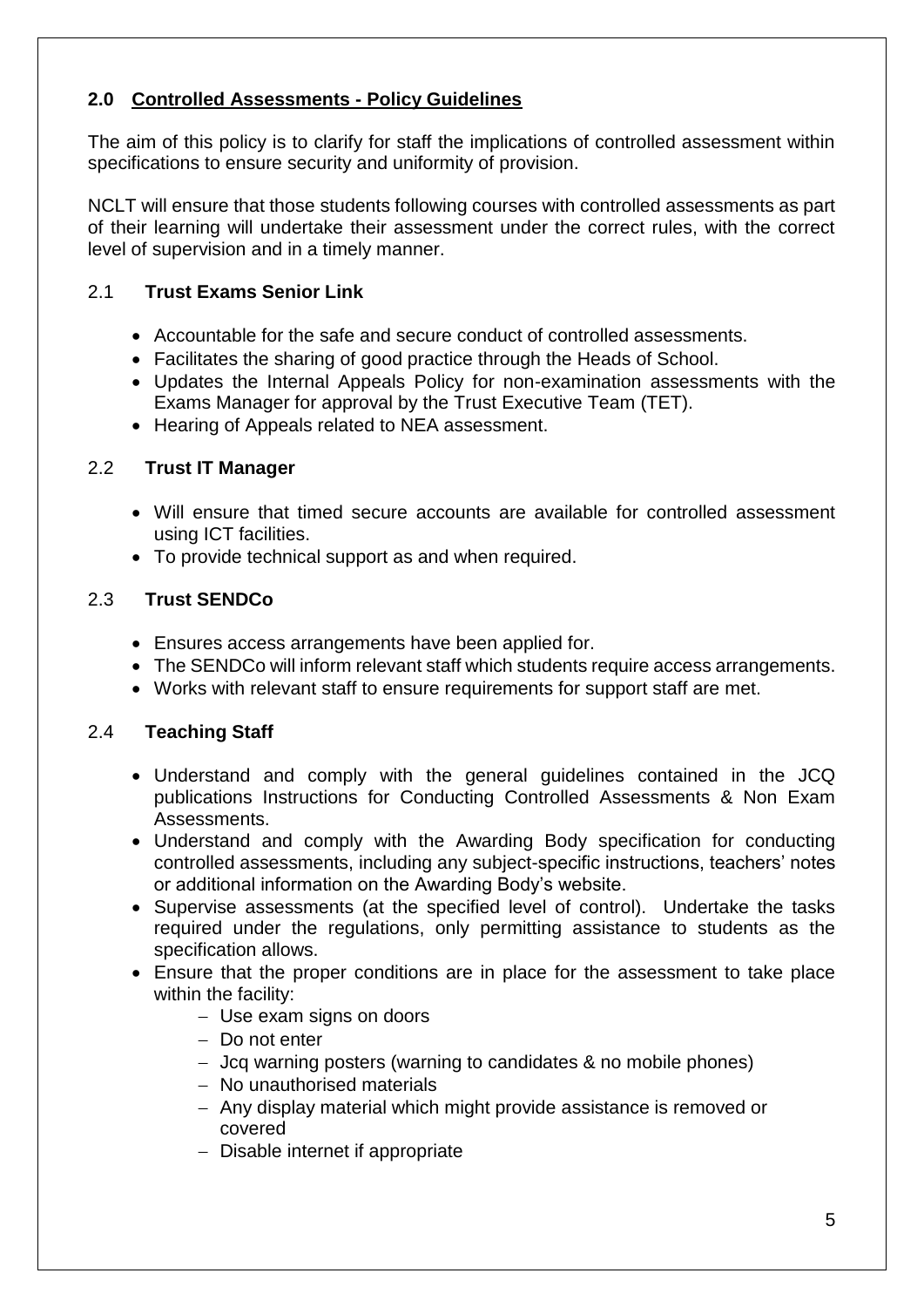- Ask another member of staff to verify conditions. Ensure they are aware of any access arrangements that need to be applied during a Controlled Assessment session.
- Ensure that students and supervising teachers sign authentication or declaration forms on completion of an assessment.
- Must ensure that candidates are clear about the assessment criteria which they are expected to meet in their Controlled Assessments and will provide a thorough explanation or interpretation of such criteria. This explanation or interpretation must be general and not specific to a candidate's work or mark scheme.
- Mark internally assessed components using the mark schemes provided by the Awarding Body.
- Take sensible precautions regarding the security of students' work taken home to mark.
- Reporting initially to their Head of School if suspected malpractice occurs.

#### 2.5 **Heads of School**

- Working with heads of school in other trust colleges, collectively decide on the Awarding Body and specification for a particular subject.
- Supply to the Exams Office details of all unit codes for controlled assessments in June before the next academic year.
- Establishes roles and responsibilities relating to controlled assessment and provides appropriate support and training.
- At the start of the academic year, begins coordinating with Exams Department to schedule controlled assessments. Plans ahead to ensure assessments are scheduled appropriately in the academic year.
- Maps overall resource management requirements for the year. As part of this resolves:
	- − clashes/ problems over the timing or operation of controlled assessments.
	- − issues arising from the need for particular facilities (rooms, IT networks,
		- time out of college, etc.) liaises.
- Ensures assessments comply with the general guidelines, contained in the JCQ publications Instructions for Conducting Controlled Assessments & Non Exam Assessments and Awarding Bodies' subject-specific instructions, including the three levels of supervision (i.e. Formal, Informal or Limited) and the differences in the management of these assessments.
- Understands the instructions that may be given to candidates regarding assessed tasks; no other information must be given either directly or indirectly to candidates relating to the content of the assessment or the marking.
- Provide the Vice Principal and Exams Office timings/dates of sessions a minimum of two weeks before they occur.
- Will liaise with the Trust IT Manager to setup secure accounts.
- Keep a subject log that contains: the date/time of each assessment with its title, name of supervising teacher, list of candidates present/absent and log any incidents. Co-ordinate the organisation of additional sessions to allow students to complete controlled assessment they have missed through absence.
- Obtain confidential materials/tasks set by Awarding Bodies in sufficient time to prepare for the assessment(s) and ensure that such materials are stored securely at all times. A signing in/out system is in operation for all secure materials.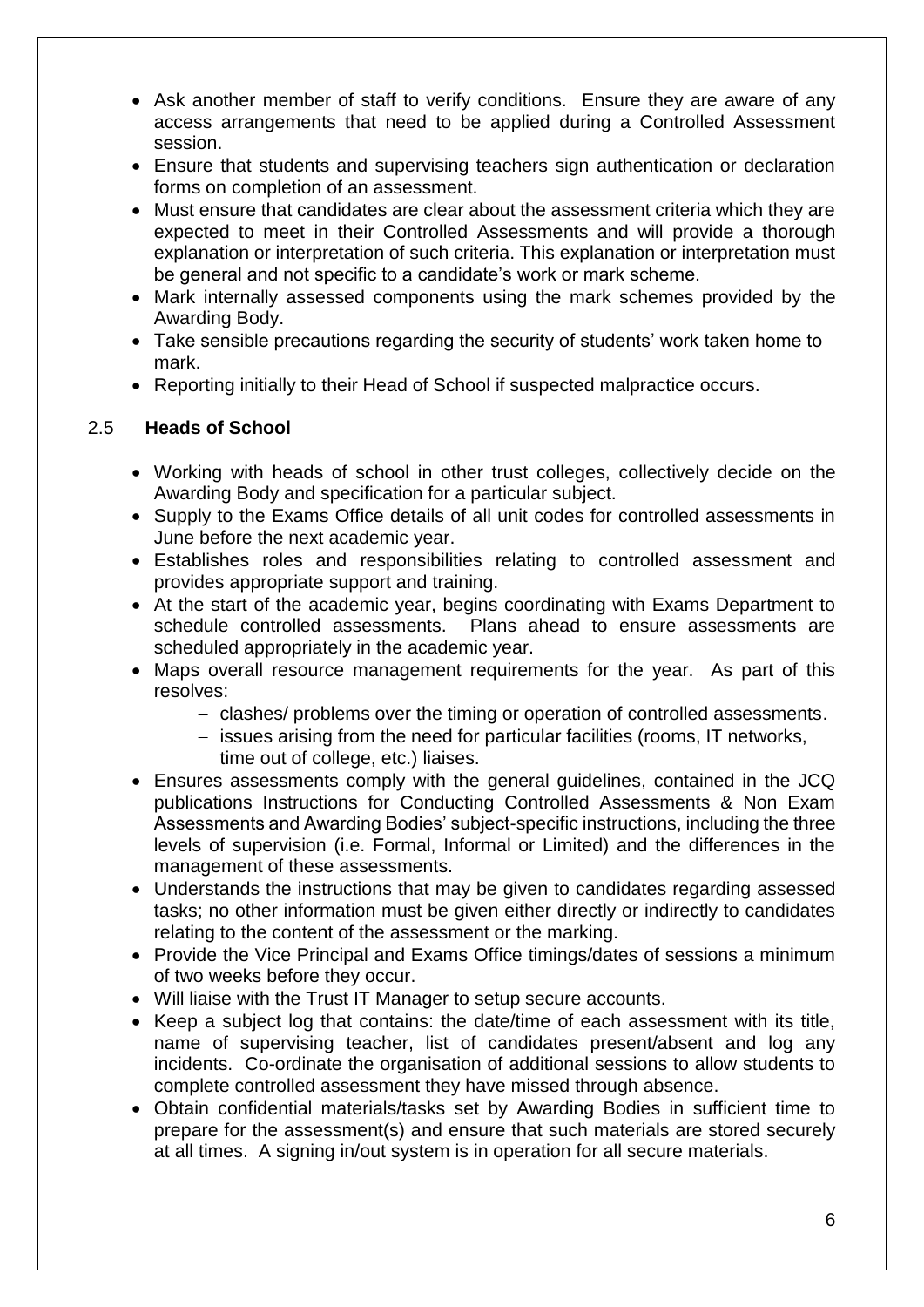## 2.6 **Practical Tasks**

- Heads of school are responsible for ensuring the downloaded task, mark schemes, instructions (including any copies made of these documents) and candidates' scripts are stored securely and remain confidential at all times.
- Have read the Practical Skills Handbook and/or any other instructions relating to the assessment and that this information is passed on to relevant subject staff members.
- Follow the requirements for supervision as set out in the Awarding Body specification only permitting assistance to students as the specification allows.
- Standardise internally the marking of all teachers involved in assessing an internally assessed component.
- Ensure that individual teachers understand their responsibilities with regard to controlled assessment, provide training if necessary and keep a record of this training for CPD purposes.
- Ensure that individual teachers understand the requirements of the Awarding Body's specification, are familiar with the relevant teachers' notes, and any other subject specific instructions.
- Ensure all work required for moderation is submitted to Exams Office by internally specified deadlines.
- Where appropriate, develop new assessment tasks or contextualise sample Awarding Body assessment tasks to meet local circumstances, in line with Awarding Body specifications and control requirements.
- Submit marks via Awarding Body(s) secure websites or Exams Office by specified deadlines. Keep a record of the marks awarded.
- Retain candidates work securely between assessment sessions (if more than one).
- Post-completion, retain candidates work securely until the closing date for Enquiries About Results. Further to this, Science subjects must retain work until all resit opportunities have been exhausted.
- In the event that an enquiry is submitted, retain candidates work securely until the outcome of the enquiry and any subsequent appeal has been conveyed to the centre.
- To inform students to collect controlled assessments by a specific date or it will be destroyed where allowed by Awarding Body regulations.
- Must obtain written consent from any student they wish to use their controlled assessment for future teaching and/or display purposes where allowed by Awarding Body regulations. This should be obtained within one month after results when applicable.
- Will be expected to liaise fully with the SENDCo when planning for controlled assessments, build in time for such access arrangements for students with Special Educational Needs and make appropriate arrangements to ensure that the needs of individual students are met (e.g. extra time, classroom assistant, reader, prompter, scribe, rest breaks, etc.).
- Ask the SENDCo for any assistance required for the administration and management of access arrangements.
- If suspected malpractice occurs, the Exams Officer must be informed immediately.

# 2.7 **Exams Office**

• Enter students for individual units, whether assessed by controlled assessment, external exam or on-screen test, before the deadline for final entries.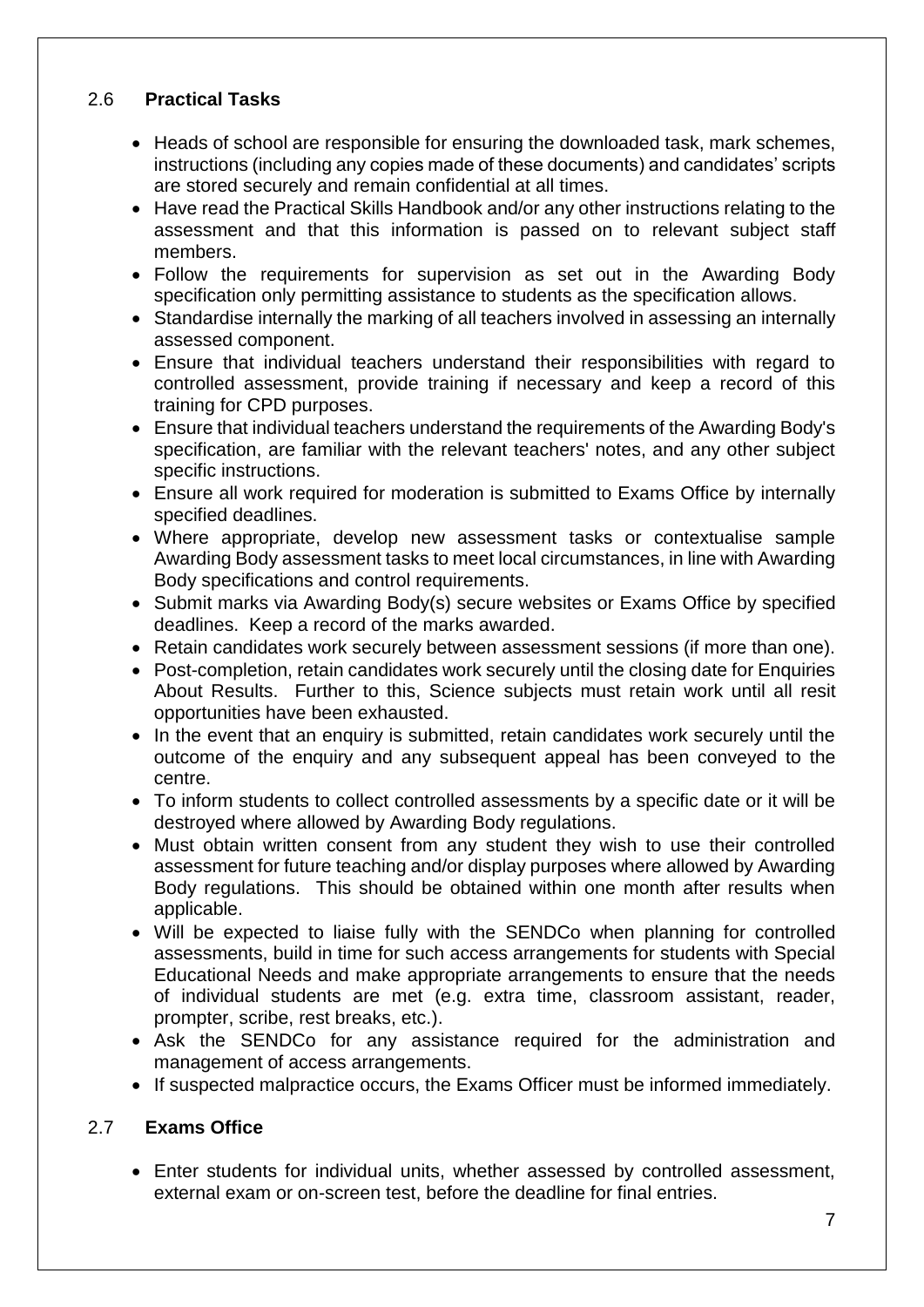- Distribute a copy of the JCQ Notice to Candidates (for controlled assessments) to all students at the start of the academic year.
- Enter students 'cash-in' codes for the terminal exam series.
- Where confidential materials are directly received by the Exams Office, to be responsible for receipt, safe storage and safe transmission, whether in electronic, CD or hard copy format.
- To operate a signing in/out system for confidential material.
- Download and distribute mark sheets for teaching staff to use, and collect/send mark sheets to Awarding Bodies before deadlines.
- Keep a calendar of events as provided by the Head of School
- Submit the marks to Awarding Bodies when required, keeping a record of the marks awarded.
- On the few occasions where controlled assessment cannot be conducted in the classroom arrange suitable accommodation where controlled assessment can be carried out, at the direction of the Vice Principal.
- Dispatch student assessments for moderation to appropriate Awarding Bodies.
- Act upon any recorded malpractice and report this to the examination board without delay.
- Reporting if a student's work is lost within the College.

## 2.8 **Ownership of Controlled Assessment**

- Any piece of controlled assessment created by a student remains under the ownership of the Trust and once submitted will be securely stored by the Trust until it has no further value as examination materials.
- The Awarding Body will request samples of students work to assess the internal marking of it, in these circumstances any work sent to the board under this process may be retained by the examination board and used by them for training purposes.
- It is strongly recommended that students keep a copy of controlled assessment or ask for a photocopy once the work has been marked for their own records. Heads of School may make their own arrangements to return work to students once it has no further value to the Trust.

## **3.0 Non-examination Assessments**

This policy affects the delivery of subjects of reformed GCE and GCSE qualifications which contain a component(s) of non-examination assessment. The JCQ publication is further referred to in this policy as NEA.

*"The regulator's definition of an examination is very narrow and in effect any type of assessment that is not 'externally set and taken by candidates at the same time under controlled conditions' is classified as non-examination assessment (NEA). 'NEA' therefore includes, but is not limited to, internal assessment. Externally marked and/or externally set practical examinations taken at different times across centres are classified as 'NEA'."*

[Definition taken directly from the JCQ publication *Instructions for conducting nonexamination assessments* – *Foreword*, *page 3*]

The purpose of this policy, as defined by JCQ, is to:

➢ *cover procedures for planning and managing non-examination assessments*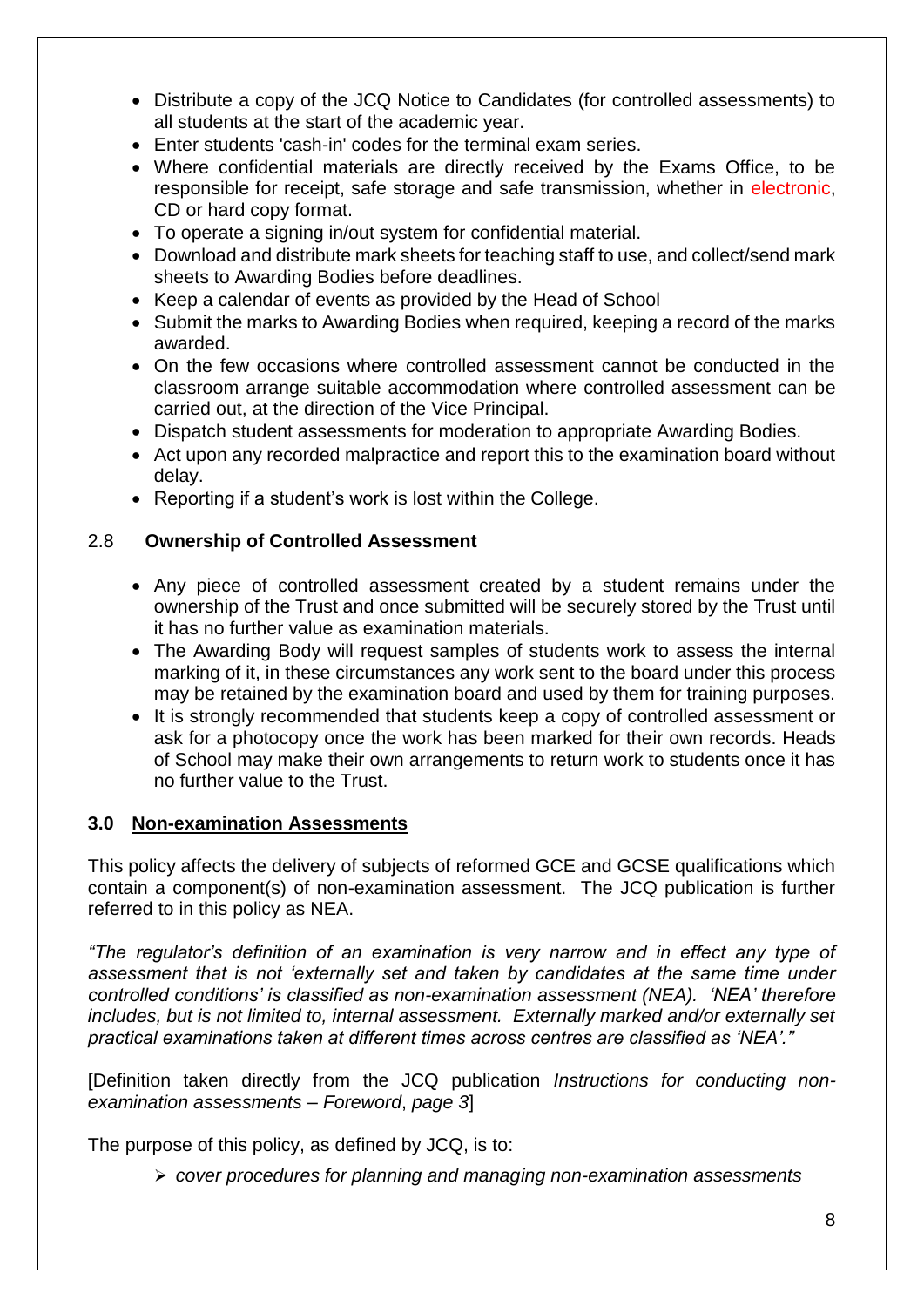- ➢ *define staff roles and responsibilities with respect to non-examination assessments*
- ➢ *manage risks associated with non-examination assessments.*

*"Non-examination assessments measure subject-specific knowledge and skills that cannot be tested by timed written papers.* 

*Three assessment stages and rules apply to each stage. These rules often vary across subjects. The stages are:* 

- ➢ *task setting*
- ➢ *task taking*
- ➢ *task marking.*

[*NEA* – *The basic principles*, *page 4*]

#### 3.1 **Procedures for planning and managing non-examination assessments identifying staff roles and responsibilities**

## 3.1.1 Head of Centre/Principals

- Ensures that the centre's non-examination assessment policy is fit for purpose, working collaboratively with other trust principals to ensure appropriate consistency.
- Understands the responsibility to report to the relevant awarding body any suspected cases of malpractice involving candidates, teachers, invigilators or other administrative staff; and ensures that staff are reminded that failure to report allegations of malpractice or suspected malpractice constitutes malpractice in itself.
- Is familiar with the JCQ publication Suspected Malpractice in Examinations and Assessments: Policies and Procedures.
- Ensures the centre's internal appeals procedures clearly detail the procedure to be followed by candidates (or their parents/carers) appealing against internal assessment decisions (centre assessed marks) and requesting a review of the centre's marking.
- Understands the responsibility to immediately report to the relevant awarding body any alleged, suspected or actual incidents of malpractice involving candidates.

#### 3.2 **Practical Skills Endorsement for the A Level Sciences/Spoken Language Endorsement for GCSE English Language specifications designed for use in England**

- Provides a signed declaration as part of the National Centre Number Register Annual Update, that all reasonable steps have been or will be taken to ensure that all candidates at the centre have had, or will have, the opportunity to undertake the prescribed practical activities/spoken language endorsement.
- Ensures new Heads of School undertake the required training provided by the awarding body on the implementation of the practical endorsement.
- Ensures relevant centre staff liaise with all relevant parties in relation to arrangements for and conduct of the monitoring visit.

## 3.3 **Trust Exams Senior Link**

• Accountable for the safe and secure conduct of non-examination assessments.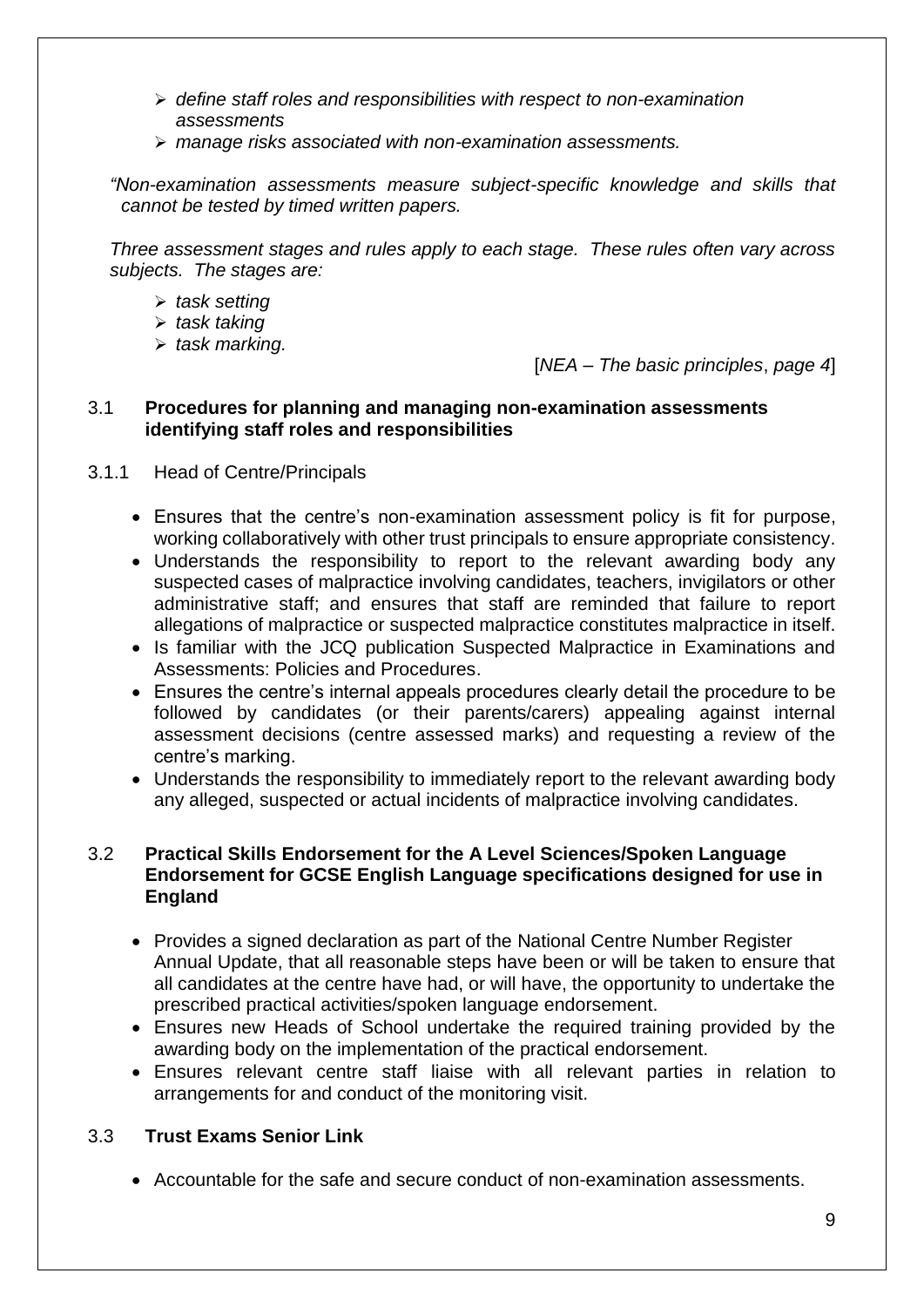- Ensures the centre's internal appeals procedures clearly detail the procedure to be followed by candidates (or their parents/carers) appealing against internally assessed marks.
- Ensures Heads of School have appropriate procedures in place to internally standardise/verify the marks awarded by subject teachers in line with awarding body criteria.
- Updates the Internal Appeals Policy for non-examination assessments with the Exams Manager for approval by the Trust Executive Team (TET).

#### 3.4 **Spoken Language Endorsement for GCSE English Language specifications designed for use in England**

• The Head of School ensures the appropriate arrangements are in place for internal standardisation of assessments.

#### 3.5 **Heads of School**

- Ensures the Exams Officer is provided with relevant entry codes for subjects (whether the entry for the internally assessed component forms part of the overall entry code or is made as a separate unit entry code) to the internal deadline for entries.
- Ensures subject teachers understand their role and responsibilities within the nonexamination assessment process and provide training if necessary.
- Ensures NEA and relevant awarding body subject specific instructions are followed in relation to the conduct of non-examination assessments.
- Where not provided by the awarding body, ensures a centre-devised template is provided for candidates to keep a detailed record of their own research, planning, resources etc.
- Liaises with AV Technician to determine assistance required for any Audio/Visual Recordings.
- Liaises with the Trust IT Manager to ensure any Audio/Visual Recordings are stored electronically in a secure area on the Centre's network and transferred to CD/DVD/USB Stick in the format stipulated by the exam board prior to being submitted to the moderator/examiner.
- Works with the VP to ensure appropriate procedures are followed to internally standardise/verify the marks awarded by subject teachers.
- To liaise fully with the SENDCo and subject teachers when planning for nonexamination assessments to ensure that the needs (e.g. extra time, reader, scribe, etc.) of individual students are met.
- Selects tasks from a choice provided by the awarding body OR designs tasks where this is permitted by criteria set out within the subject specification.
- Confirms when set tasks will be issued by the awarding body.
- Sets date(s) when tasks should be taken by candidates and communicates this to relevant staff members.
- Checks the awarding body's subject-specific requirements and relays this to subject teachers to ensure candidates take tasks under the required conditions and supervision arrangements.
- Refers to the awarding body's specification and/or associated documentation (including video/voice recording of candidate's practical work) to determine if candidates have restricted/unrestricted access to resources when planning and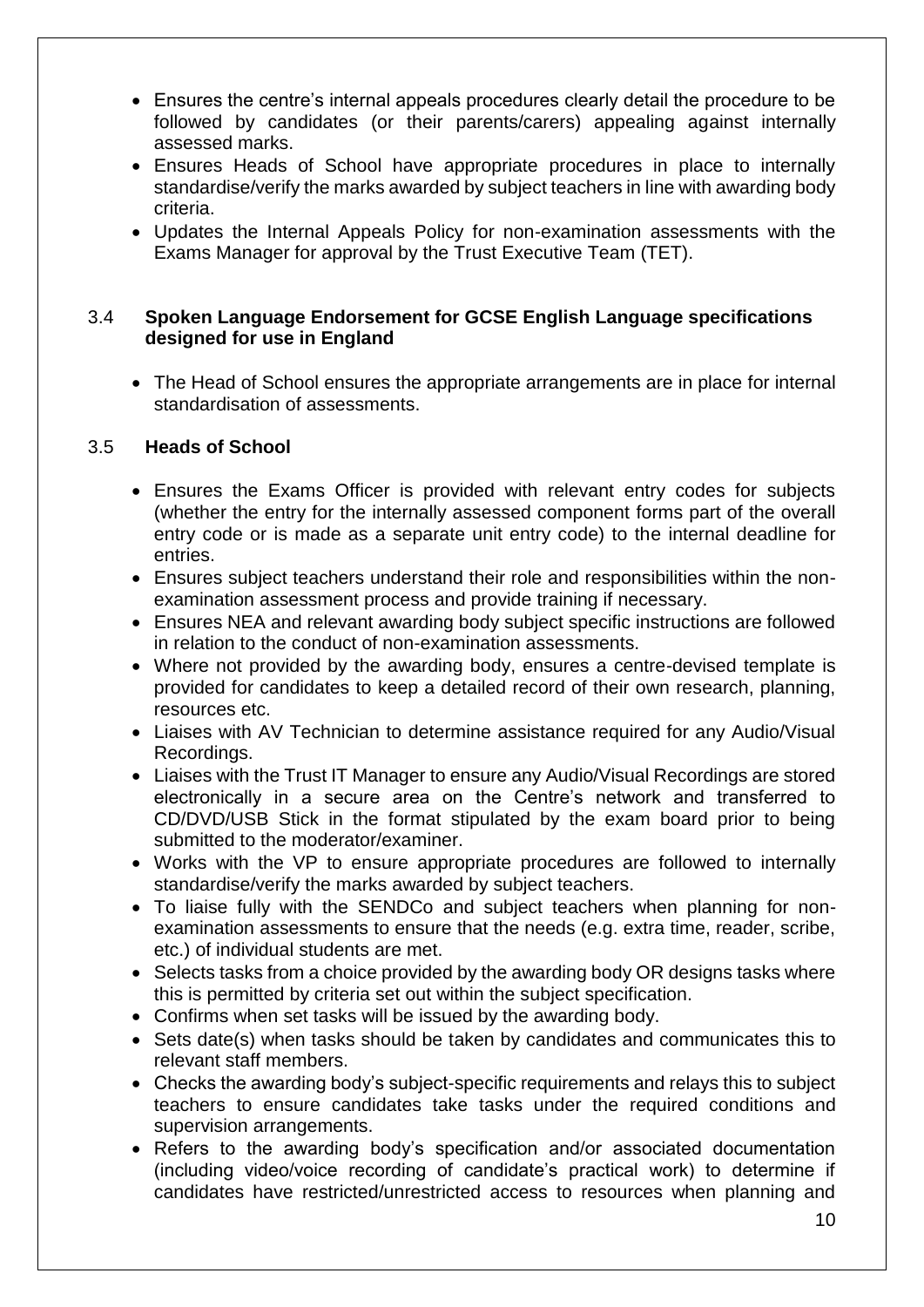researching their tasks and this information is passed onto the relevant staff members.

- Liaises with the Exams Officer regarding arrangements for the conduct of any externally assessed non-examination component of a specification.
- Liaises with the visiting examiner where this may be applicable to any externally assessed component.
- Provides the attendance register to a visiting examiner.
- Ensures that the externally assessed component is conducted within the window specified by the awarding body.
- Ensures the subject teachers conduct the externally assessed component according to the JCQ publication Instructions for conducting examinations.
- Provides the moderation sample (keeping a record of the work submitted) to the Exams Officer to the internal deadline.
- Ensures the moderator is provided with authentication of candidates' work, confirmation that internal standardisation has been undertaken and any other subject-specific information where this may be required.
- Keeps a record of names and candidate numbers for candidates whose work was included in the moderation sample.
- Retains all marked candidates' work, under secure conditions until after the deadline for enquiries about results has passed.
- In the rare occurrence, when non-examination assessment cannot be conducted in the classroom, request the Exams Officer to arrange suitable accommodation;
- Requests the Exams Officer to arrange external invigilation if necessary.
- Liaises with the Exams Officer to ensure form JCQ/CCA is submitted to the awarding body for each exam series affected.
- Supports staff not familiar with the mark scheme (e.g. NQTs, supply staff etc.)
- Ensures accurate internal standardisation for example by:
	- − Obtaining reference materials at an early stage in the course
	- − Holding a preliminary trial marking session prior to marking
	- − Carrying out further trial marking at appropriate points during the marking period
	- − After most marking has been completed, holds a further meeting to make final adjustments
	- − Making final adjustments to marks prior to submission
	- − Retaining work and evidence of standardisation
- Where relevant, retains all candidates' work in the Trust until after the deadline for enquiries about results for the exam series.
- Ensures procedures for internal standardisation as a Trust are followed.
- Checks moderator reports and ensures that any remedial action, if necessary, is undertaken before the next examination series.
- Provides relevant support to subject teachers making decisions about enquiries about results.
- Provides the Exams Officer with the original sample or relevant sample of candidates' work that may be required for an enquiry about results to the internal deadline.
- Supports the Exams Officer in collecting candidate consent where required.
- To inform students (via subject teachers) to collect non-examination assessments by a specific date or it will be destroyed where allowed by the awarding body regulations.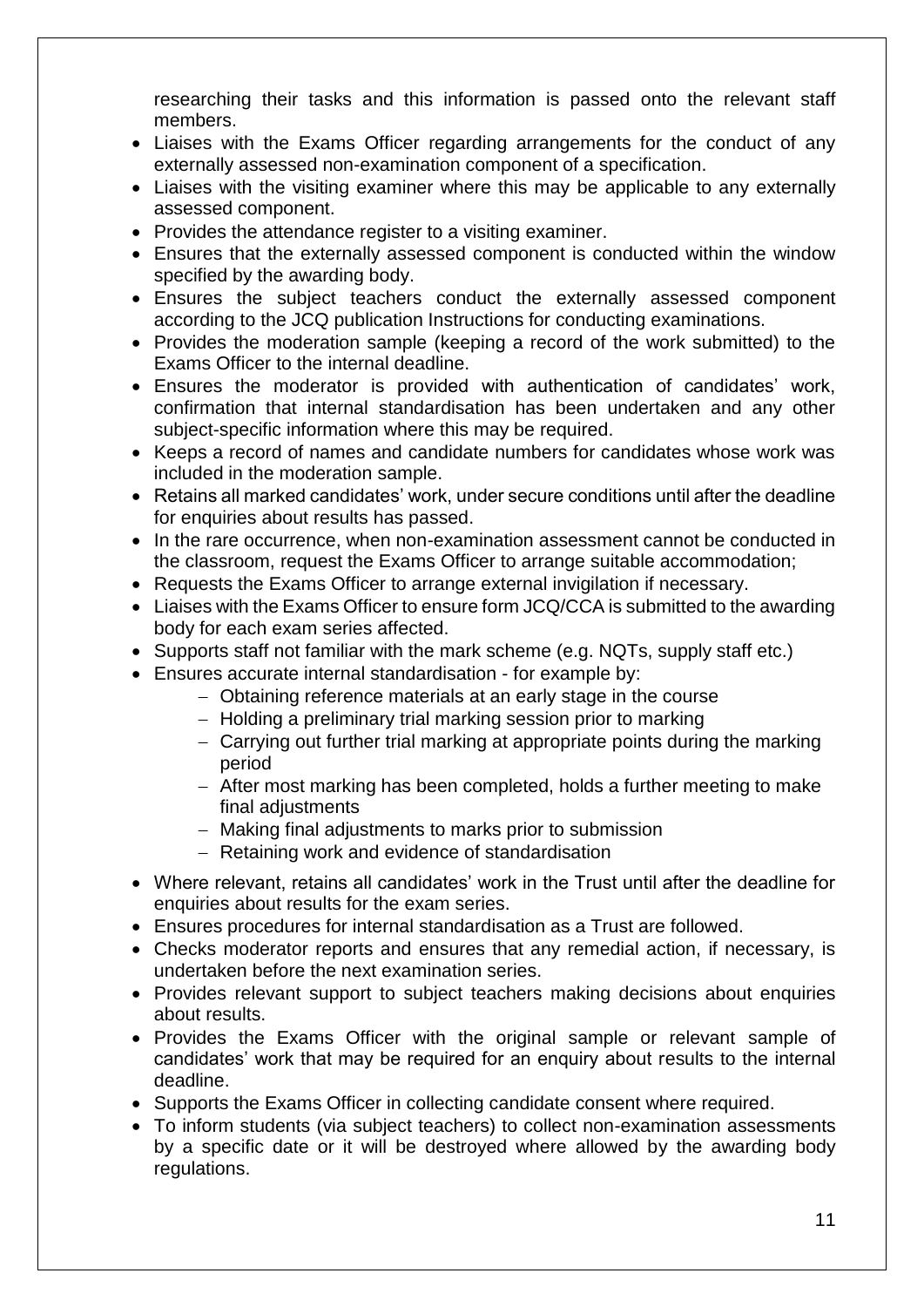## 3.6 **Practical Skills Endorsement for the A Level Sciences designed for use in England**

- The Head of School confirms understanding of the Practical Skills Endorsement for the A Level Sciences designed for use in England.
- Ensures a response is provided to JCQ indicating which awarding body the centre intends to use for its entries in A level Biology, Chemistry and Physics in the Autumn Term.
- Undertakes training provided by the awarding body on the implementation of the practical endorsement.
- Disseminates information to subject teachers ensuring the standards can be applied appropriately.
- Liaises with all relevant parties in relation to arrangements for and conduct of the monitoring visit.

#### 3.7 **Spoken Language Endorsement for GCSE English Language specifications designed for use in England**

- The Head of School confirms understanding of the Spoken Language Endorsement for GCSE English Language specifications designed for use in England.
- Ensures the required task setting and task taking instructions are followed by subject teachers.
- Ensures subject teachers assess candidates, either live or from recordings, using the common assessment criteria.
- Ensures for monitoring purposes, audio-visual recordings of the presentations of a sample of candidates are provided.

## 3.8 **Subject Teachers**

- Understand and comply with the general instructions as detailed in NEA.
- Attends awarding body training as required to ensure familiarity with the mark scheme/marking process.
- Where these may also be provided by the awarding body, understands and complies with the awarding body's specification for conducting non-examination assessments, including any subject-specific instructions, teachers' notes or additional information on the awarding body's website.
- Communicates date(s) when tasks will be taken to all candidates.
- Marks candidates' work in accordance with the marking criteria provided by the awarding body.
- Makes candidates aware of the criteria used to assess their work.
- Accesses set tasks in sufficient time to allow planning, resourcing and teaching and ensures that materials are stored securely at all times.
- Ensures requirements for legacy specification tasks and new specification tasks are distinguished between.
- Ensures candidates take tasks under the required conditions and supervision arrangements as outlined by the awarding body.
- Ensures there is sufficient supervision to enable the work of a candidate to be authenticated.
- Ensures there is sufficient supervision to ensure the work a candidate submits is their own.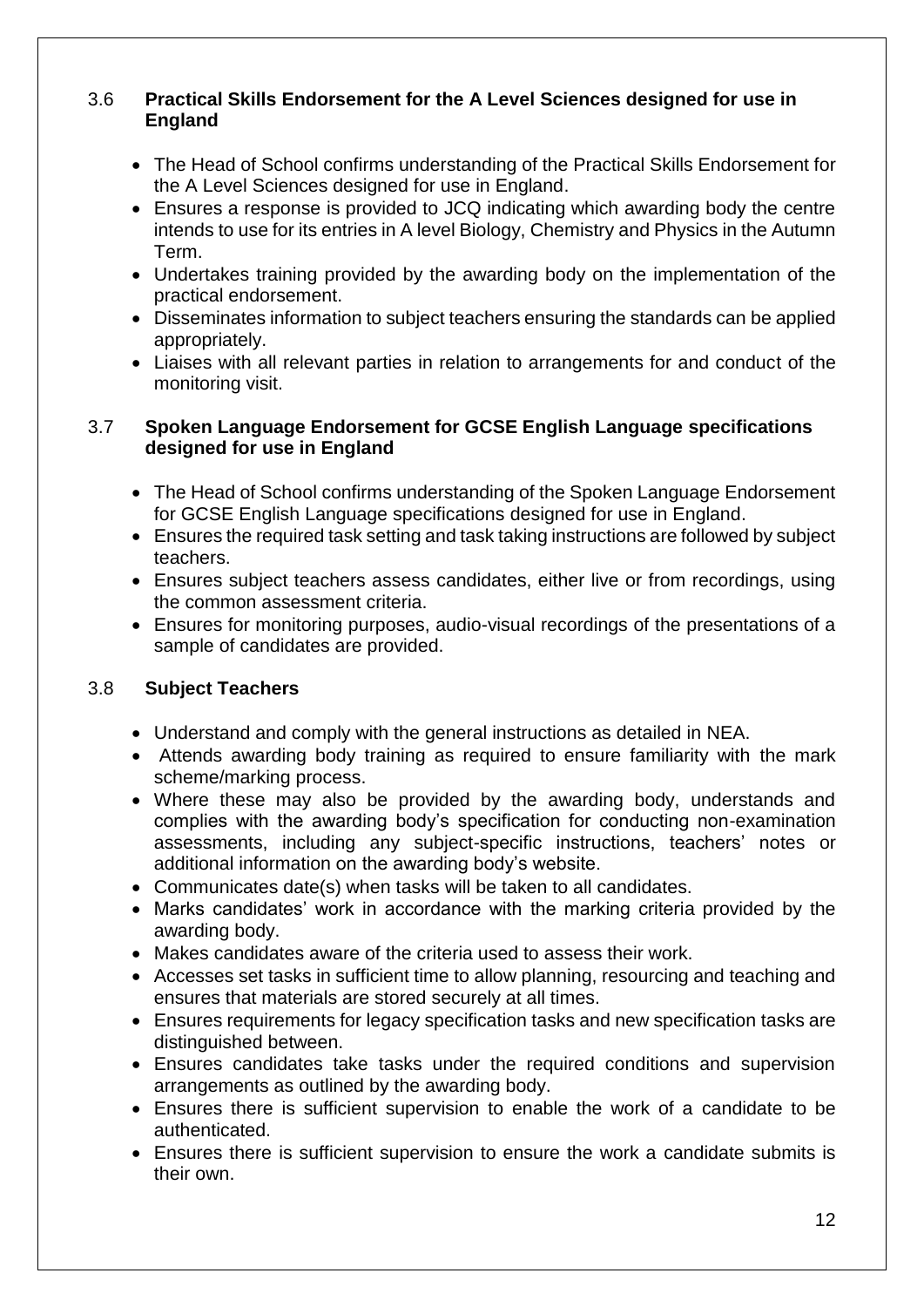- Where candidates may work in groups, keeps a record of each candidate's contribution.
- Ensures candidates are aware of the JCQ documents Information for Candidates Non-Examination Assessments and Information for Candidates - Social Media.
- Ensures candidates understand and comply with the regulations in relevant JCQ documents Information for Candidates.
- As relevant to the subject/component, advises candidates on relevant aspects before candidates begin working on a task.
- When reviewing candidates' work, unless prohibited by the specification, provides oral and written advice at a general level to candidates.
- Allow candidates to revise and re-draft work after advice has been given at a general level.
- Records any assistance given beyond general advice and takes it into account in the marking or submits it to the external examiner.
- Ensures when work has been assessed, candidates are not allowed to revise it;
- Ensures conditions for any formally supervised sessions are known and put in place.
- Ensures conditions for any formally supervised sessions are understood and followed by candidates.
- Ensures candidates understand that they are not allowed to introduce improved notes or new resources between formally supervised sessions.
- Ensures that where appropriate to include references, candidates keep a detailed record of their own research, planning, resources etc.
- Refers to the awarding body's specification to determine where word and time limits apply/are mandatory.
- Unless stated otherwise in the awarding body's specification, and where appropriate, allows candidates to collaborate when carrying out research and preparatory work.
- Ensures that it is possible to attribute assessable outcomes to individual candidates.
- Ensures that where an assignment requires written work to be produced, each candidate writes up their own account of the assignment.
- Assesses the work of each candidate individually.
- Where required by the awarding body's specification:
	- − ensures candidates sign/date a declaration confirming the work they submit for final assessment is their own unaided work
	- − signs/dates the teacher declaration of authentication confirming the requirements have been met.
- Keeps signed candidate declarations on file until the deadline for enquiries about results has passed or until any appeal, malpractice or other results enquiry has been completed, whichever is later.
- Provides signed candidate declarations where these may be requested by a JCQ Centre Inspector.
- Where there may be doubt about the authenticity of the work of a candidate or if malpractice is suspected, follows the authentication procedures and malpractice information in NEA and inform Head of School and the Exams Officer.
- Instructs candidates to present work as detailed in NEA unless the awarding body's specification gives different subject-specific instructions.
- Instructs candidates to add their candidate number, centre number and the component code of the assessment as a header/footer on each page of their work.
- When work is being undertaken by candidates under formal supervision, ensures work is securely stored between sessions (if more than one session).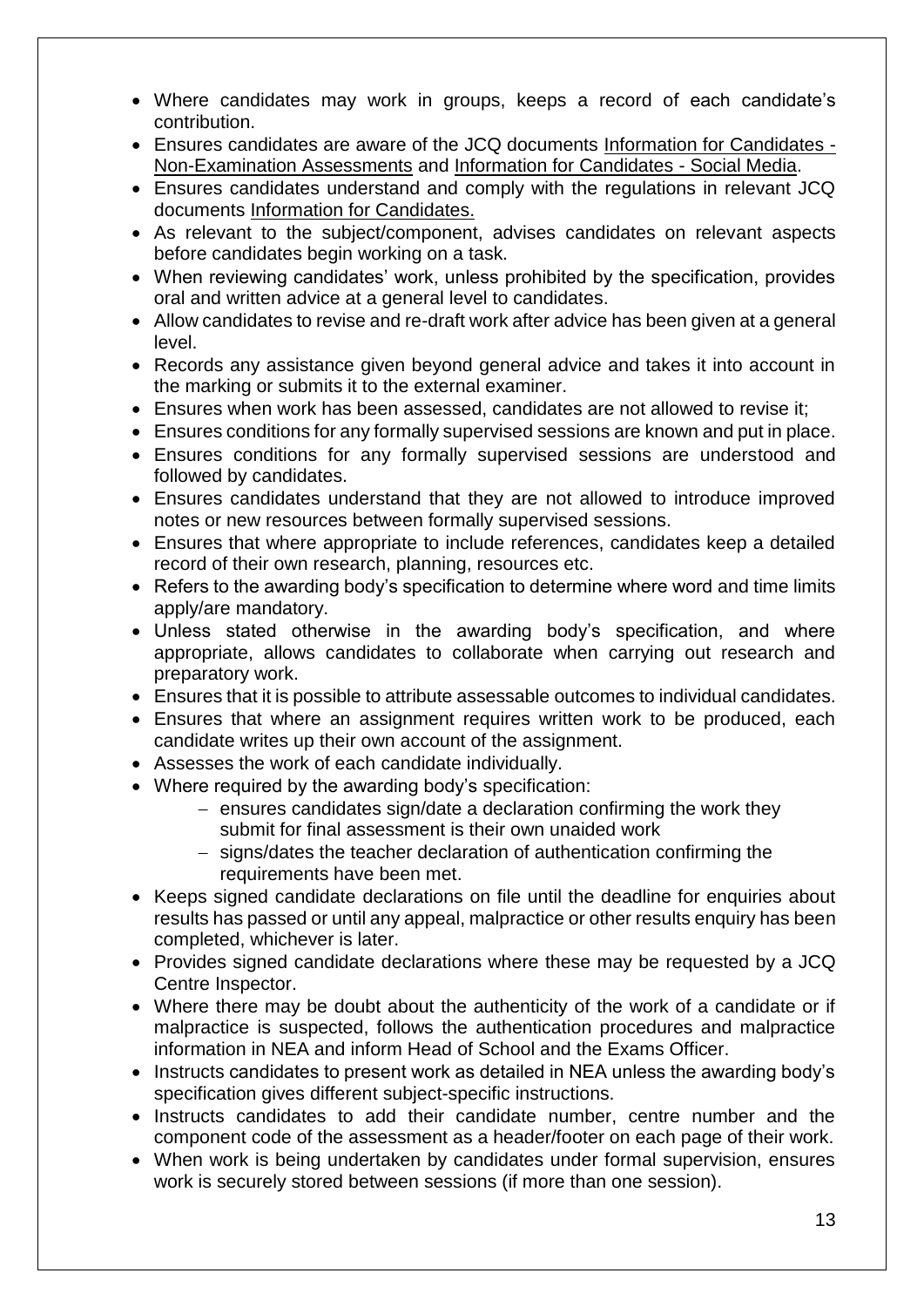- When work is submitted by candidates for final assessment, ensures work is securely stored.
- Follows secure storage instructions as defined in NEA 4.8.
- Takes sensible precautions when work is taken home for marking.
- Stores internally assessed work, securely until the closing date for enquiries about results or until the outcome of an enquiry or any subsequent appeal has been conveyed to the center.
- Reminds candidates of the need to keep their own work secure at all times and not share completed or partially completed work on-line, on social media or through any other means.
- Liaises with the Trust IT Manager to ensure that appropriate arrangements are in place to restrict access between sessions to candidates' work where work is stored electronically.
- Ensures the awarding body's attendance register for any externally assessed component is completed correctly to show candidates who are present and any who may be absent and return to the Exams Officer following completion of assessment.
- Annotates candidates' work as required to facilitate internal standardisation of marking and enable external moderation to check that marking is in line with the assessment criteria.
- Informs candidates of their marks which could be subject to change by the awarding body moderation process.
- Ensures candidates are informed in a timely manner to enable an internal appeal to be submitted by a candidate and the outcome known before final marks are submitted to the awarding body.
- Indicates on work (or cover sheet) the date of marking.
- Marks to common standards.
- Inputs and submits marks online via the awarding body secure extranet site, keeping a record of the marks awarded and provides marks to the Exams Officer to the internal deadline.
- Where responsible for marks input, ensures checks are made that marks for any additional candidates are submitted and ensures mark input is checked before submission to avoid transcription errors.
- Takes steps to protect any work stored electronically from corruption and has a back-up procedure in place.
- Retains evidence of work where retention may be a problem (for example, photos of artefacts etc.).
- Works with the SENDCo to ensure any access arrangements for eligible candidates are applied to assessments. Ensures required evidence is forwarded to the SENDCo.
- Liaises with the Exams Officer when special consideration may need to be applied for a candidate taking assessments.
- Understands that a candidate **may** be eligible for special consideration in assessments in certain situations where a candidate:
	- − is absent
	- − produces a reduced quantity of work
	- − work has been lost.
- Is aware of the JCQ Notice to Centres Teachers sharing assessment material and candidates' work.
- Ensures candidates understand the JCQ documents Information for candidates non-examination assessments and Information for candidates - Social Media.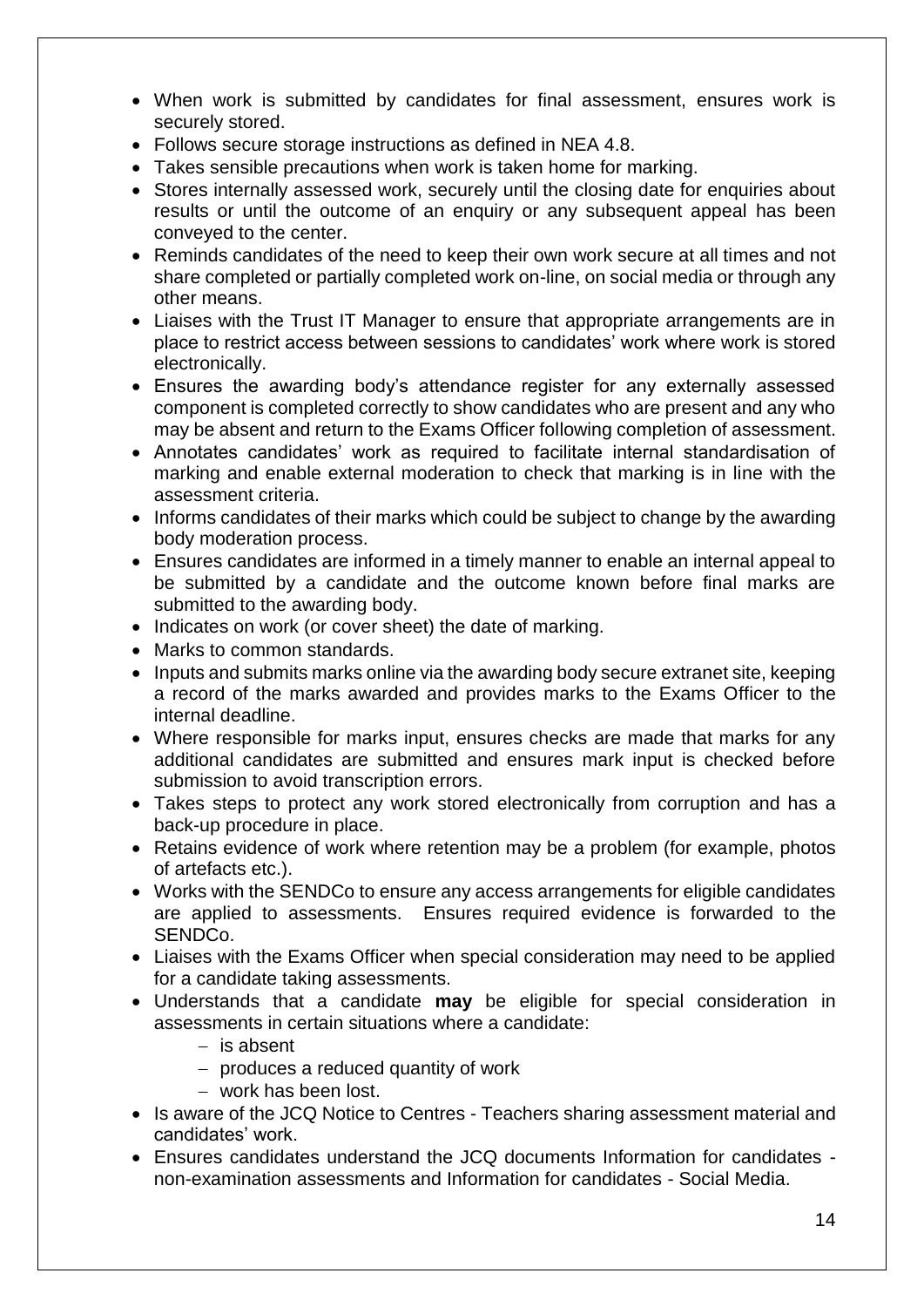- Marks candidates' work in accordance with the marking criteria provided by the awarding body.
- Annotates candidates' work as required to facilitate internal standardisation of marking and enable external moderation to check that marking is in line with the assessment criteria.
- Informs candidates of their marks which could be subject to change by the awarding body moderation process.
- Ensures candidates are informed to the timescale indicated in the centre's internal appeals procedure to enable an internal appeal/request for a review of centre's marking to be submitted by a candidate and the outcome known before final marks are submitted to the awarding body.
- Provides advice and guidance to candidates on their results and the post-results services available.
- Escalates and reports any alleged, suspected or actual incidents of malpractice involving candidates to the Head of Centre.

#### 3.9 **Practical Skills Endorsement for the A Level Sciences designed for use in England**

- Ensures all the requirements in relation to the endorsement are known and understood.
- Ensures the required arrangements for practical activities are in place.
- Provides all the required centre records.
- Ensures candidates provide the required records.
- Provides any required information to the Head of School regarding the monitoring visit.
- Assesses candidates using Common Practical Assessment Criteria (CPAC).
- Liaise with SENDCo to apply for an exemption where a candidate cannot access the practical endorsement due to a substantial impairment.
- Follows the awarding body's instructions for the submission of candidates Pass or Not Classified assessment outcome.

#### 3.10 **Spoken Language Endorsement for GCSE English Language specifications designed for use in England**

- Ensures all the requirements in relation to the endorsement are known and understood.
- Follows the required task setting and task taking instructions.
- Assesses candidates, either live or from recordings, using the common assessment criteria.
- Provides audio-visual recordings of the presentations of a sample of candidates for monitoring purposes.
- Follows the awarding body's instructions for the submission of grades (Pass, Merit, Distinction or Not Classified) and the storage and submission of recordings.

# 3.11 **Exams Office**

- Signposts the annually updated JCQ publication Instructions for conducting nonexamination assessments to relevant centre staff.
- Ensure the correct conduct of non-examination assessments which comply with NEA and awarding body subject-specific instructions.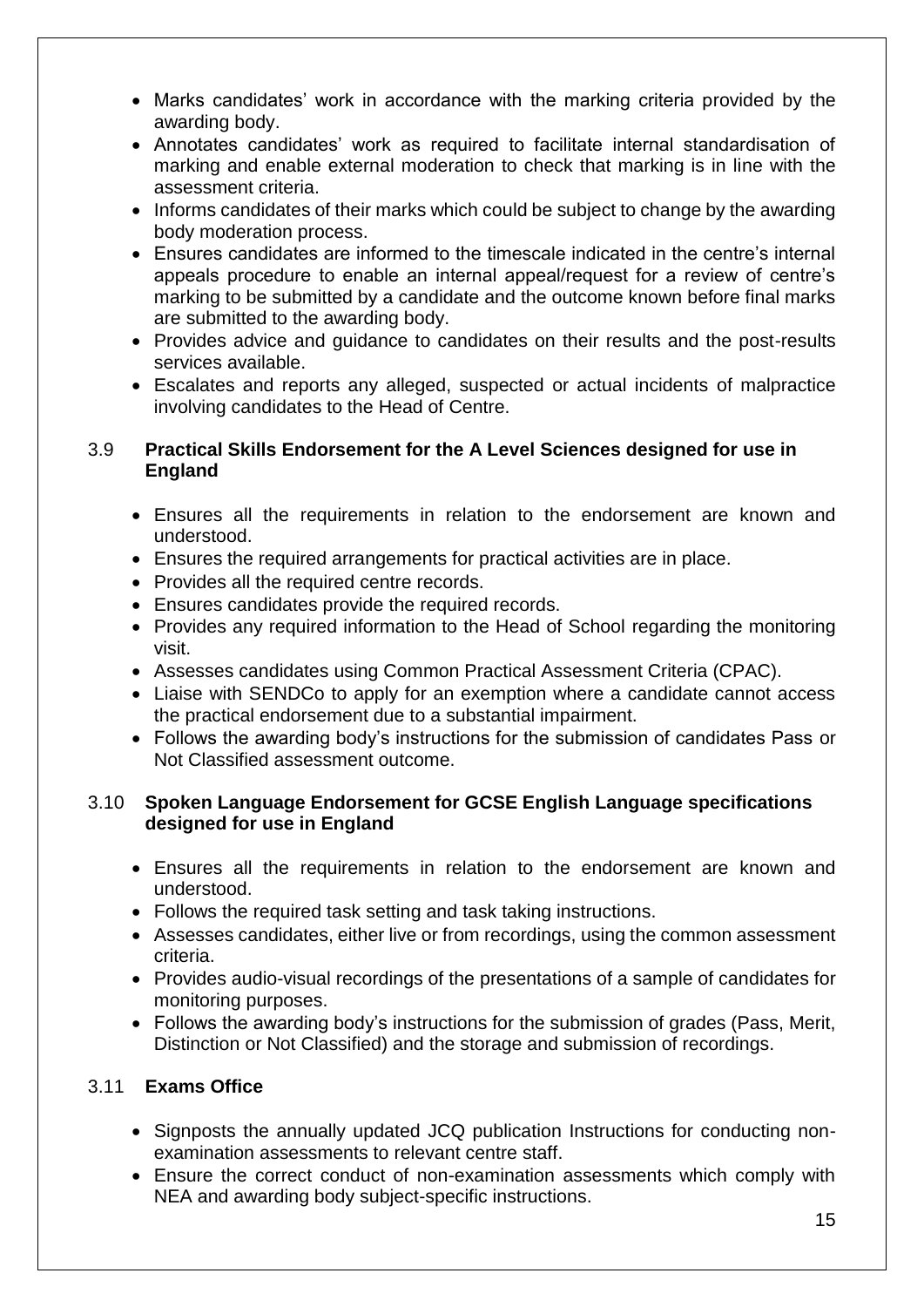- Enter candidates for individual units before the deadline for final entries.
- Ensures copies of all relevant JCQ notices for candidates are made available to all candidates via email and/or Moodle at the start of the academic year.
- Confirms with Heads of School that appropriate awarding body forms and templates for non-examination assessments are used by teachers and candidates.
- Carries out tasks where these may be applicable to the role in supporting the administration/management of non-examination assessment.
- Arranges timetabling, rooming and invigilation where this is applicable to any externally assessed non-examination component of a specification.
- Provides the attendance register to the Head of School where the component may be assessed by a Visiting Examiner.
- Where candidates' work must be despatched to an awarding body's examiner, ensures the completed attendance register accompanies the work.
- Keeps a copy of the attendance register until after the deadline for enquiries about results for the exam series.
- Packages the work as required by the awarding body and attaches the examiner address label.
- Despatches the requested samples of candidates work to the awarding body moderator by the external deadline.
- Arranges completion of form JCQ/CCA Centre consortium arrangements for centre - assessed work.
- Submits form JCQ/CCA to the deadline for each exam series affected.
- Ensures the marks are submitted ahead of the awarding bodies' deadline.
- Confirms with subject teachers that marks have been submitted to the awarding body deadline.
- Ensures that for postal moderation:
	- − work is dispatched in packaging provided by the awarding body
	- − moderator label(s) provided by the awarding body are affixed to the packaging
	- − proof of dispatch is obtained and kept on file until the successful issue of final results
	- − through the subject teacher, ensures the moderator is provided with authentication of candidates' work, confirmation that internal standardisation has been undertaken and any other subject-specific information where this may be required.
- Ensures any sample returned after moderation is logged and returned to the Head of School for secure storage and required retention.
- Accesses or signposts moderator reports to relevant staff.
- Takes remedial action, if necessary, where feedback may relate to centre administration.
- Refers to/directs relevant staff to the JCQ publication A guide to the special consideration process.
- Where a candidate is eligible, submits an application for special consideration via the awarding body's secure extranet site to the prescribed timescale.
- Where application for special consideration via the awarding body's secure extranet site is not applicable, submits the required form to the awarding body to the prescribed timescale.
- Keeps required evidence on file to support the application.
- Signposts the JCQ publication Suspected Malpractice in Examinations and Assessments: Policies and Procedures to the Head of Centre: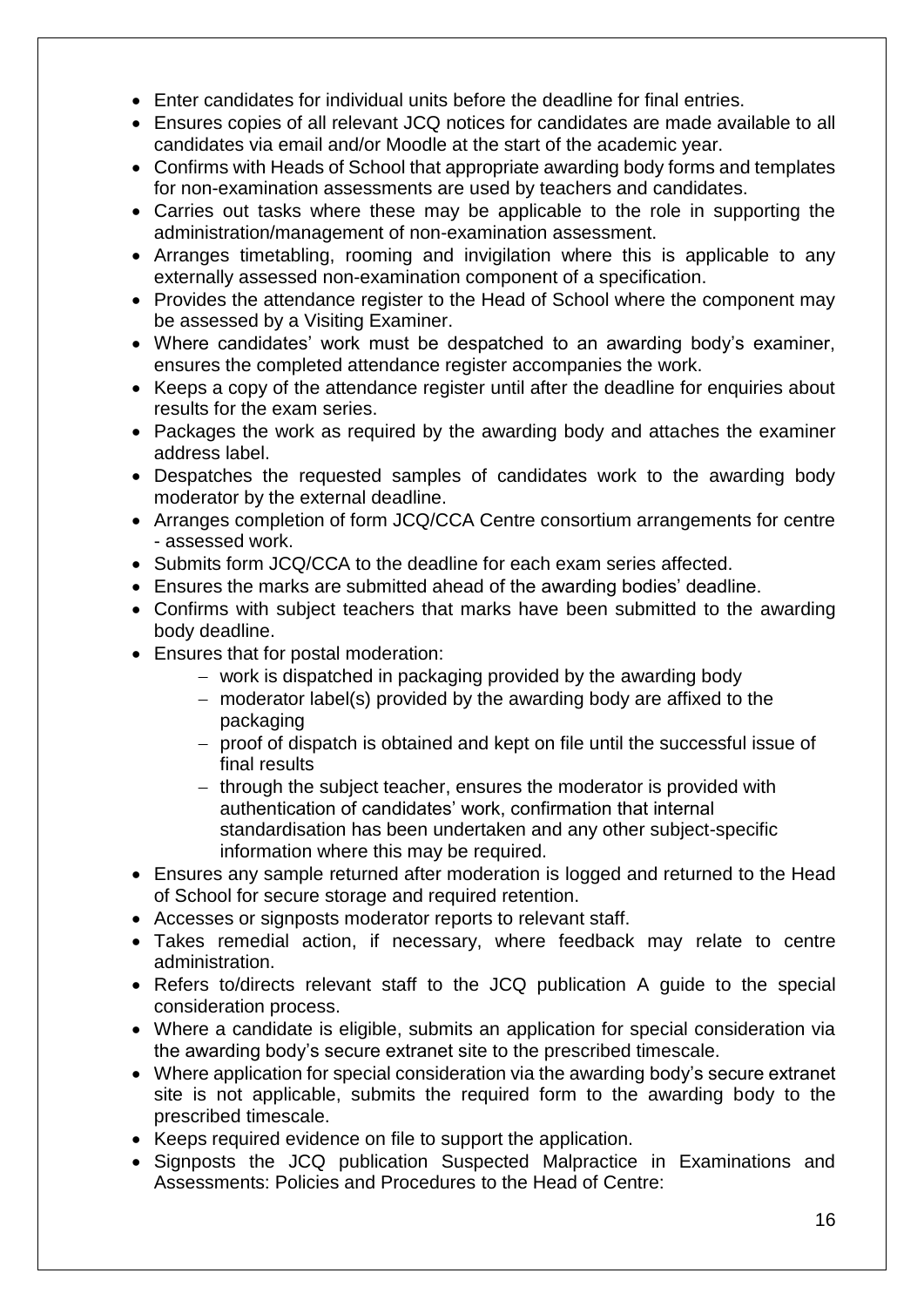- − signposts the JCQ Notice to Centres Teachers sharing assessment material and candidates' work to Heads of School.
- Signposts candidates to the relevant JCQ information for candidates' documents.
- Where required, supports the Head of Centre in investigating and reporting incidents of suspected malpractice.
- Is aware of the individual post-results services available for externally assessed and internally assessed components of non-examination assessments as detailed in the JCQ publication Post Results Services, Information and guidance for centres.
- Provides/signposts relevant centre staff and candidates to post-results services information.
- Ensures any requests for post-results services that are available to non-examination assessments are submitted online via the awarding body secure extranet site to deadline.
- Collects candidate consent where required.

## 3.12 **Practical Skills Endorsement for the A Level Sciences designed for use in England**

• Follows the awarding body's instructions for the submission of candidates Pass or Not Classified assessment.

## 3.13 **Spoken Language Endorsement for GCSE English Language specifications designed for use in England**

• Follows the awarding body's instructions for the submission of grades and the storage and submission of recordings.

# 3.14 **Trust IT Manager**

- Ensures appropriate arrangements are in place to restrict access between sessions to candidates' work where work is stored electronically.
- Will ensure that timed secure accounts are available for non-examination assessments using IT facilities.
- Ensures that steps are taken to protect electronically stored work from corruption and have a backup procedure in place.
- To provide technical support as and when required.
- Ensures any Audio/Visual Recordings are stored electronically in a secure area on the Centre's network and transferred to CD/DVD/USB Stick in the format requested by the Head of School.

# 3.15 **SENDCo**

- Follows the regulations and guidance in the JCQ publication *Access Arrangements and Reasonable Adjustments.*
- Where arrangements do not undermine the integrity of the qualification and is the candidate's normal way of working, will ensure access arrangements are in place and awarding body approval, where required, has been obtained prior to assessments taking place.
- Makes subject teachers and other relevant staff aware of any access arrangements for eligible candidates which need to be applied to assessments.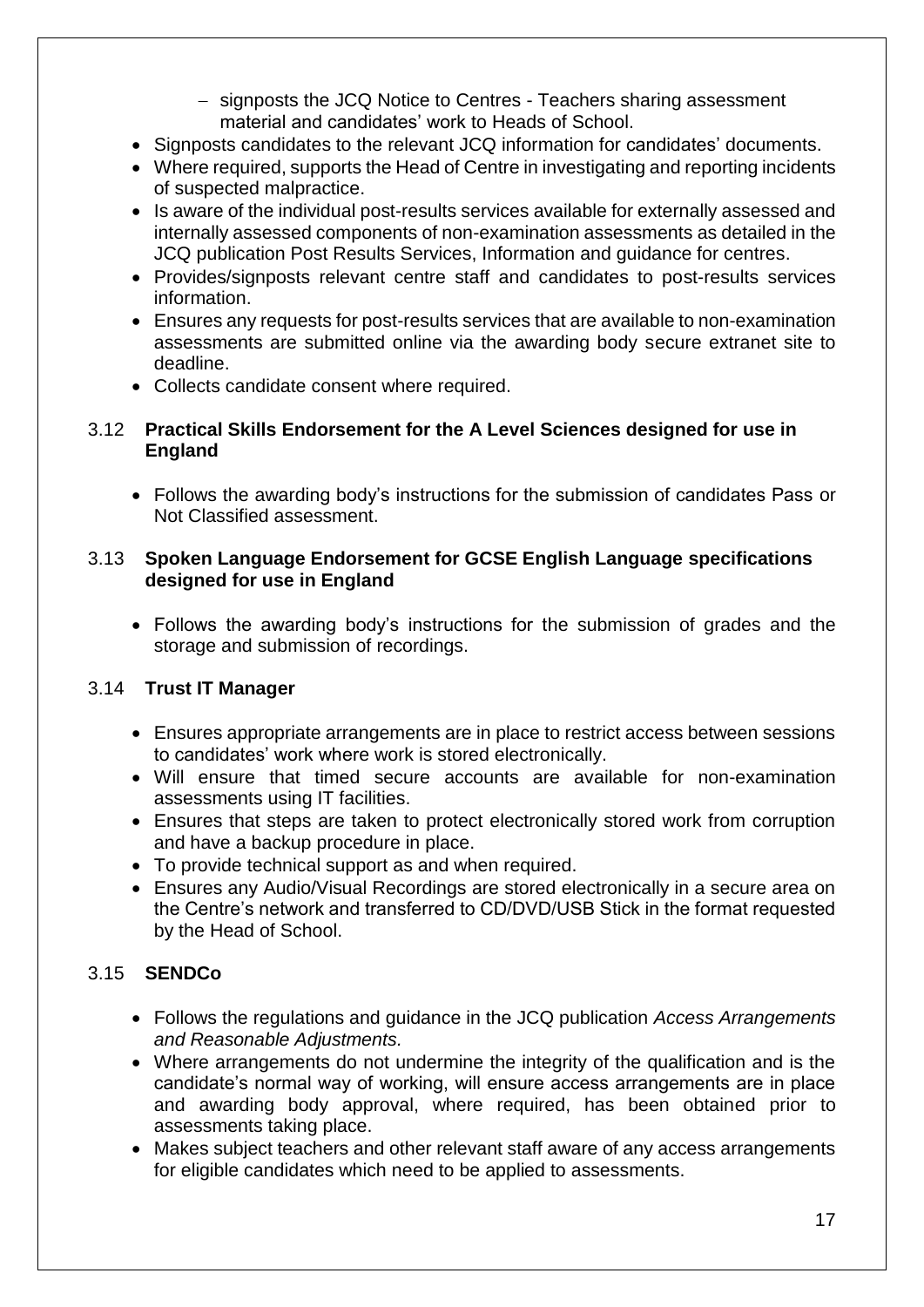- Works with subject teachers to ensure requirements for access arrangement candidates requiring the support of a facilitator in assessments are met.
- Applies for an exemption for a practical endorsement where a candidate cannot access it due to a substantial impairment.
- Ensures that staff acting as an access arrangement facilitator are fully trained in their role.

## **4.0 Academic Appeals**

This procedure sets out the Trust's systems for dealing with student appeals against either the outcomes of external assessments by Awarding Bodies (Examination Boards) or academic decisions made internally by Trust staff.

## 4.1 **External Assessments**

If there is a concern about a grade/result following the publication of results, the Trust can submit an application for an Enquiry About Results (EARs) to the relevant Awarding Body. The Trust advises students to discuss their concerns with a subject teacher or Head of School in the first instance before considering action.

If the student wishes to proceed, the Trust must submit the application for an EAR within the short enquiry period immediately following the publication of results. It is not possible to make an enquiry about a grade/result in a previous series.

Below is a list of the main services offered by the Awarding Bodies:

#### 4.1.1 Access To Scripts (ATS)

Access to marked scripts following examinations. There are two types of services on offer:

- Priority Copy Exam Script (GCE only)
- Non-Priority Exam Script

The Trust advises students to obtain a priority copy of their script as non-priority ones cannot be reviewed. The script can then be viewed and considered and there is time to request a standard review. If a UCAS place is pending, it is advisable to go straight to a Priority Review of Marking. However, Pearson qualifications can be viewed online instantly, but candidate's written consent must be obtained beforehand.

#### 4.1.2 Review of Marking (RoM)

This service offers a review of the original marking to ensure that the marks have been totalled correctly and the relevant mark scheme has been applied correctly. A priority review of marking can be requested for students whose place in Further/Higher Education depends upon the outcome. There is a short window of opportunity following results day for requests. A photocopy of the reviewed script may also be requested for an additional fee.

A Review of Marking can only be requested for examined/externally assessed units. A coursework unit cannot be reviewed for individual students.

There are three possible outcomes of a RoM: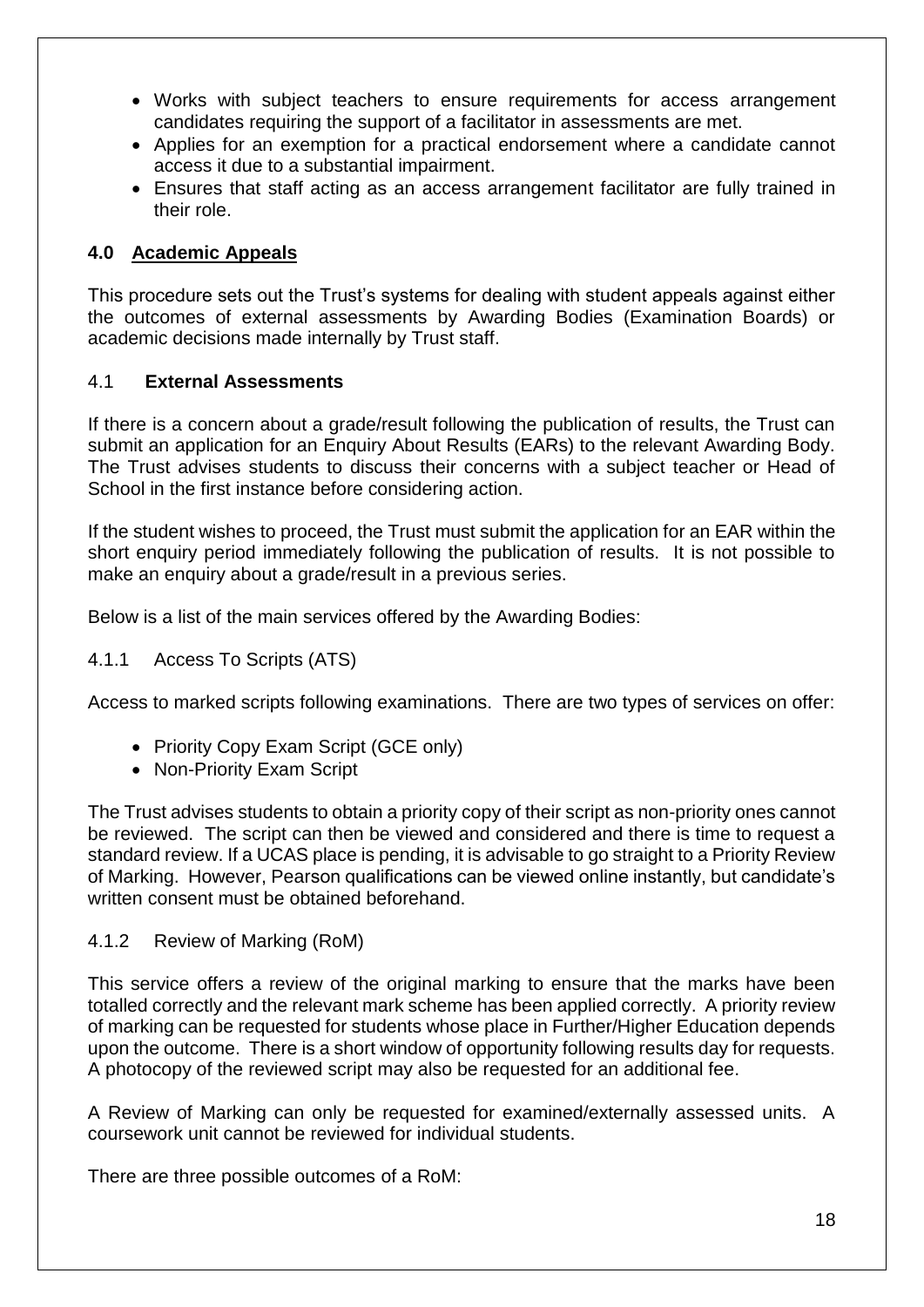- The original mark is lowered, so the final grade may be lower than the original
- grade received
- The original mark is confirmed as correct, and there is no change to the grade
- The original mark is raised, so the final grade may be higher than the original grade received.

Please note that even if the marks are raised or lowered, this may not affect the overall original grade if it does not move across the grade boundaries.

Each Awarding Body has different costs for these services and they will be posted on the Exam Notice Boards when applicable and information of fees and deadlines will be included in the candidate's results pack. If students are within two marks of the overall grade above, then the College will pay for one paper to be reviewed. If a student wishes to have submit a paper for a review of marking more than two marks away, then the student will need to pay any relevant fees.

Written consent from the candidate MUST be obtained in all cases before review of marking can be submitted. Consent from the parent cannot be accepted. Purely parental requests for EARs cannot be processed, as the result belongs to the candidate.

The outcome of the review will be emailed to the student on the email address provided and copied to the Head of School.

If teaching staff require access to scripts for teaching and learning purposes, they are able to request these before the deadlines but will be paid for by the school. The candidate's written consent must be obtained prior to submitting the request to the Exams Office. Once the scripts are received, they should remove the candidate's identity, such as name and candidate number before sharing with other students.

Dates by which applications have to be made by students/college are given out with results. No requests can be processed after the deadlines. **Individual students or parents cannot deal directly with Awarding Bodies.**

## 4.2 **Internal Assessments**

- 4.2.1 NCLT is committed to ensuring that internal assessments (including controlled, coursework, portfolios of evidence and non-examination assessments) are marked and administered fairly, consistently and in accordance with the Awarding Body specifications, subject-specific associated documents and the Joint Council for Qualifications<sup>CIC</sup> (JCQ). The appeal must take place prior to the marks being submitted to the awarding bodies.
	- Internal assessments are conducted by staff who have the appropriate knowledge, understanding and skills.
	- Assessment evidence provided by candidates has been produced and authenticated according to the requirements of the Awarding Body subject specification.
	- The consistency of the internal assessment is assured through internal standardisation as set out by the Awarding Bodies.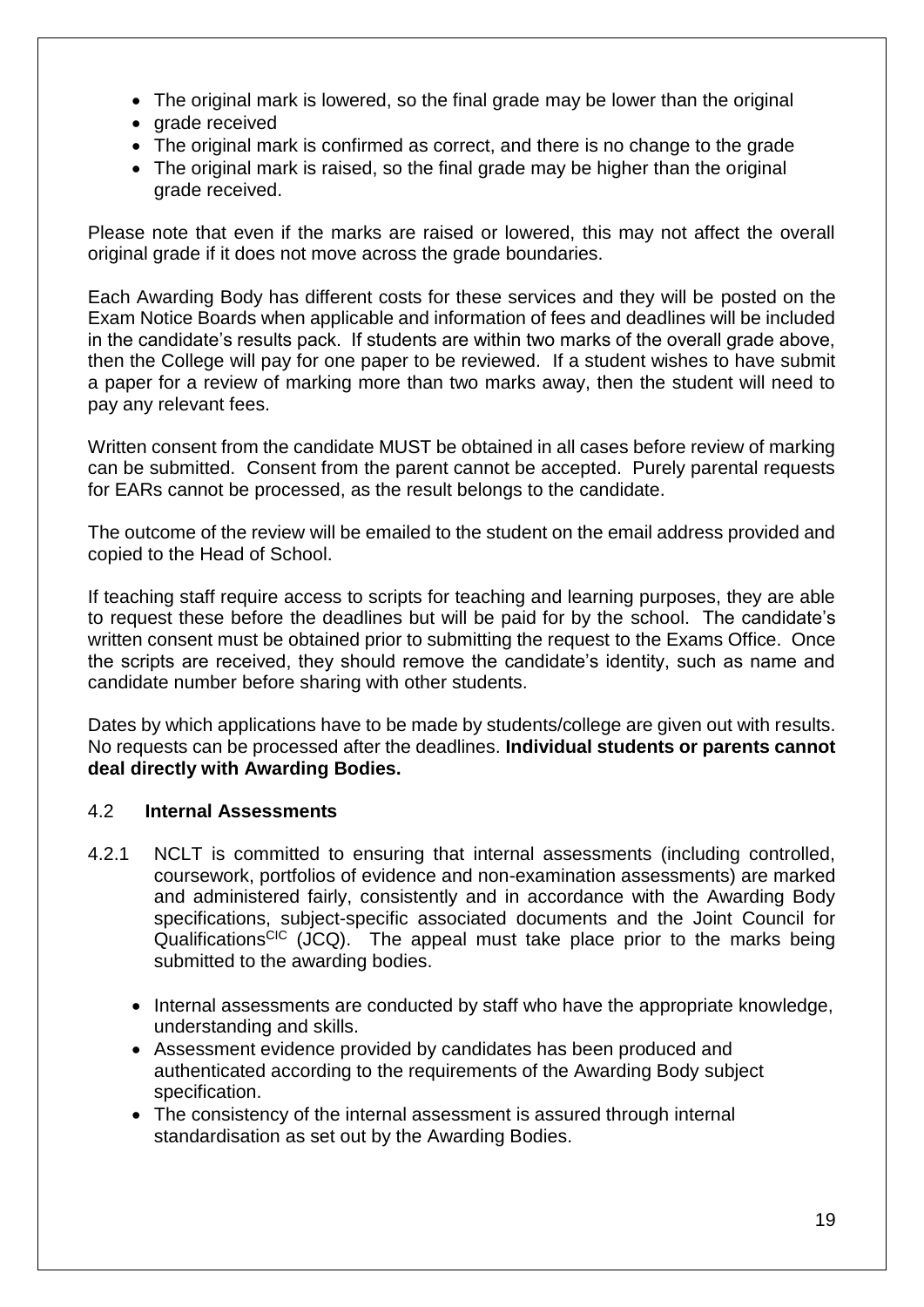- All student work being assessed by teaching staff for external qualifications is carried out fairly, consistently and in accordance with the rules and regulations of the specification relating to the qualification.
- Staff responsible for internal standardisation and/or assessment attend any compulsory training sessions.
- 4.2.2 Internal Appeals Procedure (including NEA)

At NCLT, we inform students that an appeal procedure relating to internal assessment exists within the centre. Students are allowed access to the policy at any time via Moodle.

#### **A student has the right of appeal to the College against the marking/assessment process in the internal assessment, but not against the actual mark or grade submitted by the College for moderation by the Awarding Body.**

All students are able to gain access to:

- the marks awarded to them by the centre for an internal assessment
- all comments recorded by the centre relating to their internally assessed work
- any correspondence between the centre and the Awarding Body relating to their internally assessed work
- information, if available, as to whether their work was sampled by the Awarding Body
- the moderated mark given to the work by the Awarding Body, if known
- relevant Awarding Body procedures for the conduct of internal assessments.

#### **Stage 1**

Students should initially raise any concerns about their internally assessed marks with the subject teacher who has marked the work. The subject teacher can give the student a full explanation of the methods used, the marks awarded and the comments made about his/her work.

## **Stage 2**

Where this does not satisfactorily address the concern (Stage 1), the matter should be drawn to the attention of the Head of School, who will consult with the Vice Principal.

If the concern is still not resolved to the satisfaction of the student, a written request can be made (Stage 3) by the student for the matter to move to a formal appeal.

## **Stage 3 – Written Appeals Procedure**

This will be the final stage in the normal process of considering and resolving disputes. It is expected that it will be used only in exceptional circumstances.

An appeal can be made to the College concerning an internal assessment.

- Appeals may be made to the College regarding the procedures used in internal assessment, rather than the actual marks or grades submitted by the College for moderation by the Awarding Body.
- A student wishing to appeal against the procedures used in the internal assessments, such as coursework, should contact the Vice Principal as soon as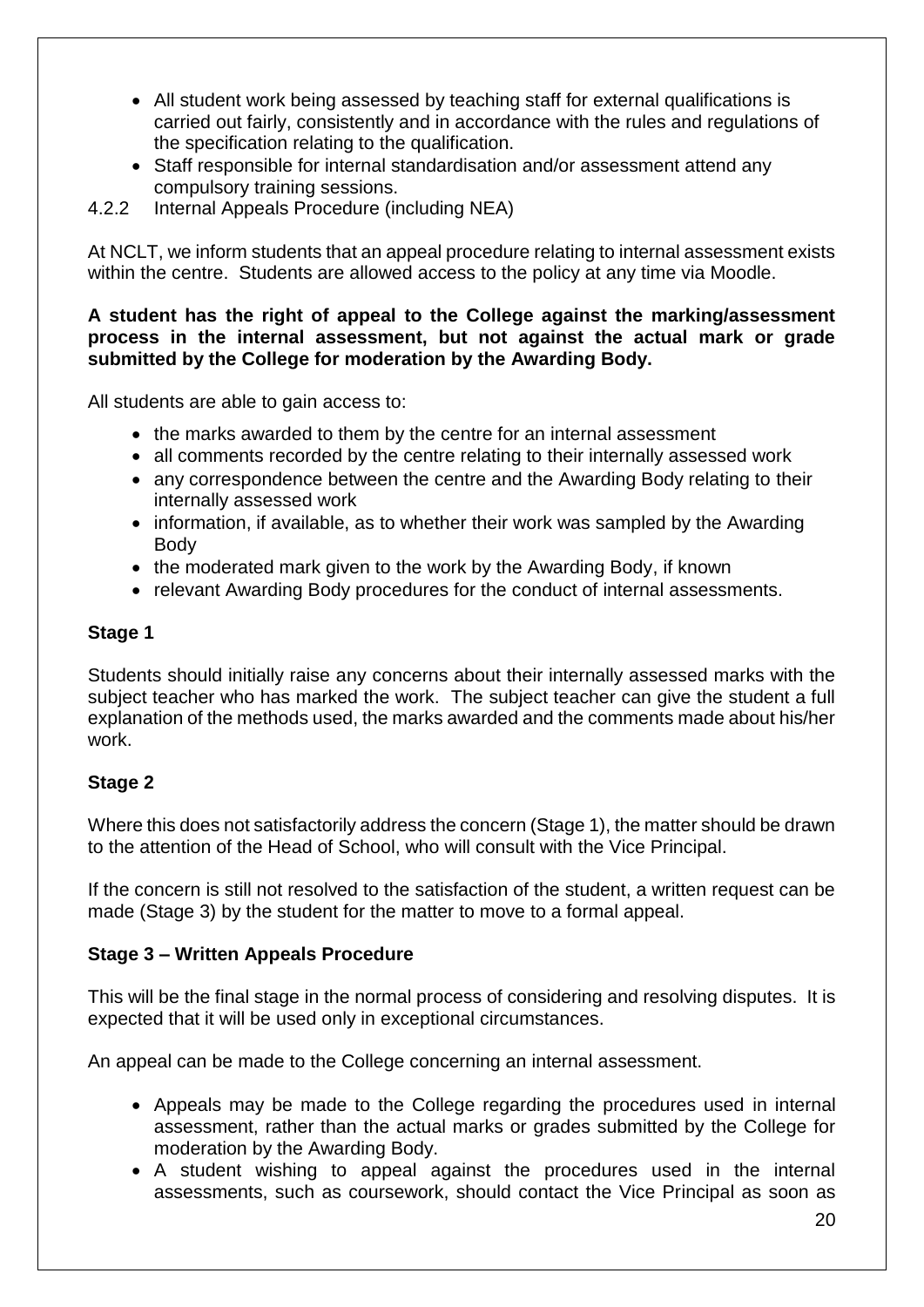possible to discuss the appeal. In addition, a written appeal (stating details of the complaint and reasons for the appeal) must be submitted to the Principal for the series in which the work is assessed.

- Upon receipt of a written appeal, the Vice Principal, together with another member of the College's Senior Management Team, will conduct an enquiry into the internal assessment provided that neither member of staff has played a part in the original assessment process. This enquiry will consider whether the procedures used in the internal assessment conformed to the published requirements of the Awarding Body.
- The appellant will be informed in writing of the outcome of the appeal, including details of any relevant communication with the Awarding Body and any of the steps taken to protect the interests of the student further.
- If, at any time, the appellant is unhappy about the response in writing, she/he can ask for a personal hearing where a panel will consist of two people not previously involved.

#### 4.2.3 Moderation

After work has been assessed internally, it is moderated by the Awarding Body to ensure consistency in marking between centres. This moderation can change the marks awarded for internally assessed work. Review of moderation cannot be undertaken upon the work of an individual candidate. This process is outside the control of NCLT and is not covered by this procedure.

If a student has any concerns about it, a request can be made to the Exams Office for a copy of the JCQ Post-Results Services.

**Note:** Each Awarding Body specifies detailed criteria for the internal assessment of work. In addition, the Awarding Body must moderate the assessment and the final judgment on marks awarded is that of the Awarding Body. Appeals against matters outside the Trust's control will not be considered in the Trust's Appeals Procedure.

## **5.0 Access Arrangements**

## 5.1 Definition

Access Arrangements are pre-exam adjustments made for individual students, based on evidence of need and the student's normal way of working. These are agreed before the assessment stage and help reduce the effect of a disability or difficulty, which places the student at a substantial disadvantage.

There are wide varieties of disabilities that may affect study in a sixth form college. These range from obvious, severe physical limitations and sensory impairments to the more subtle effects of specific learning difficulties (e.g. dyslexia or dyspraxia), mental health issues and brain injuries.

Therefore, it is impossible to state requirements that would apply to all Access Arrangement students.

Some examples are (but not limited to):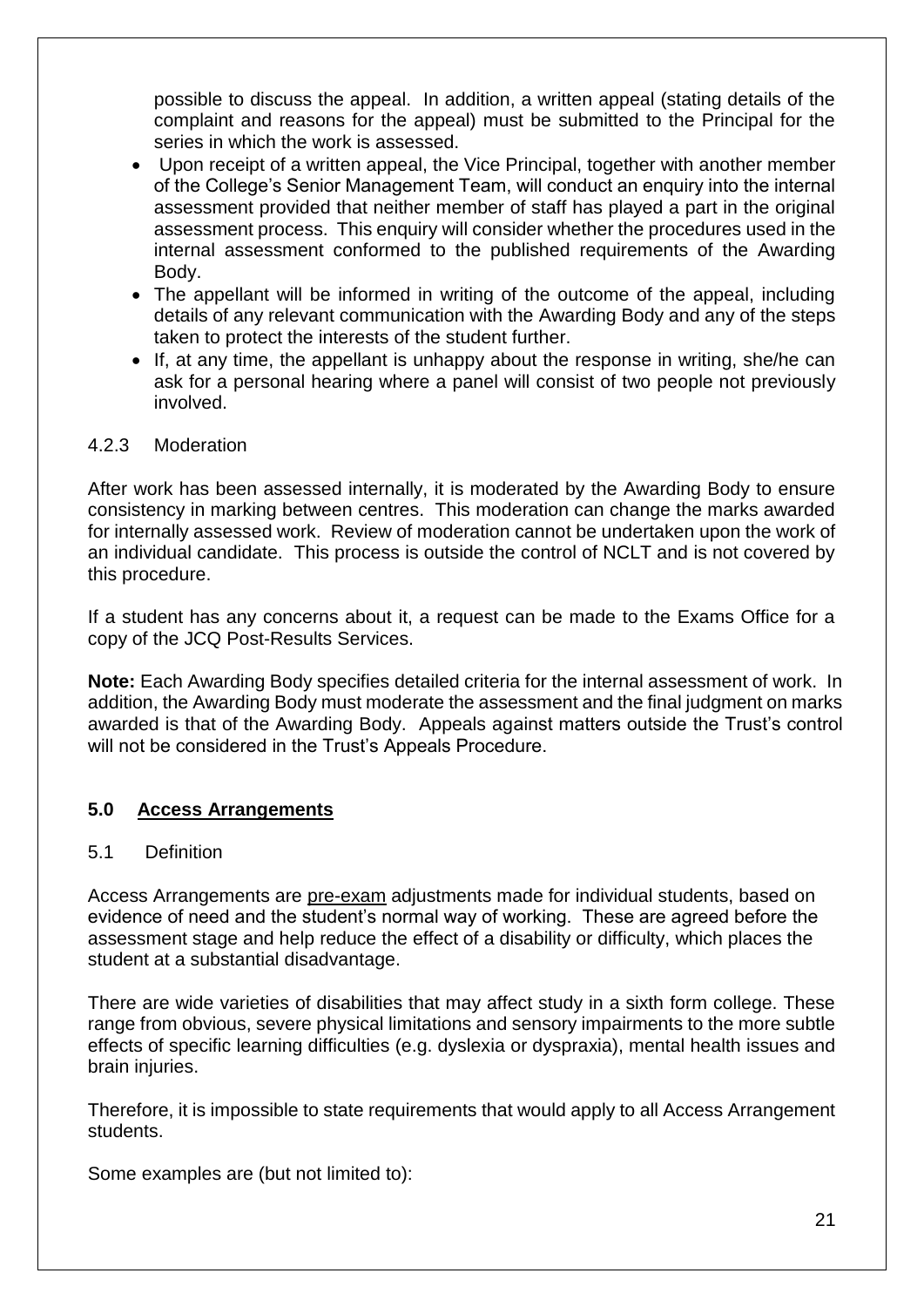- Modifying assessment materials such as large print question papers
- Providing assistance during the assessment such as a scribe, a reader and/or a prompt
- Practical assistant or a sign interpreter
- Re-organising the student's physical environment
- Alternative ways of presenting responses such as a word processor
- Allowing extra time for an examination or for the completion of coursework
- Supervised rest breaks.

Any students using a wheelchair will be able to use the slopes around site, the lifts and if taking exams in the sports hall, this is situated on the ground floor. Early access into the exam room can be given for wheelchair users or those using crutches, before other students arrive.

It is the responsibility of the SENDCo to identify students who may be in need of Access Arrangements. This is done via a variety of sources: college application forms, tutor referrals, parents and student self-referrals.

The SENDCo is responsible for assessing appropriate reasonable adjustments based on the student's needs or arranging for such assessments to be made by a suitably qualified person. Assessments are made on a subject-by-subject basis. All access arrangements will be applied for/implemented at the discretion of the SENDCo, will be assessed on an individual basis and in accordance with the JCQ regulations.

Any assessments or tests used in support of the application must show a strong correlation between the assessment or test and specific access arrangement sought.

In other circumstances, such as medical, physical or psychological requirements, a medical consultant, SENDCo, CAMHS Specialist or other suitability-qualified person must provide appropriate written evidence of need.

The SENDCo prepares a file for each student and includes the Data Protection Notice (DPN Form) which has been signed by the student. The DPN is signed prior to applying for any AAs online, as consent to share information on the secure AAOL website.

Access arrangements must then be approved, by Awarding Body or Centre, according to the JCQ regulations (who comply with the *Equality Act 2010*) set forth in the document Access Arrangements & Reasonable Adjustments and set in place prior to the commencement of the assessment. Each application for access arrangements is considered on its own merit and on the evidence presented.

The SENDCo, together with a member of the exams team then process each access arrangement application as follows:

- Applies on-line for Awarding Body(s) approvals using their secure website
- Liaises regarding responses to rejected applications
- The SENDCo/Study Support Team will update Cedar and the individual student files
- The Exams Officer will input the AA codes into Unit E which will feed through to the seating arrangements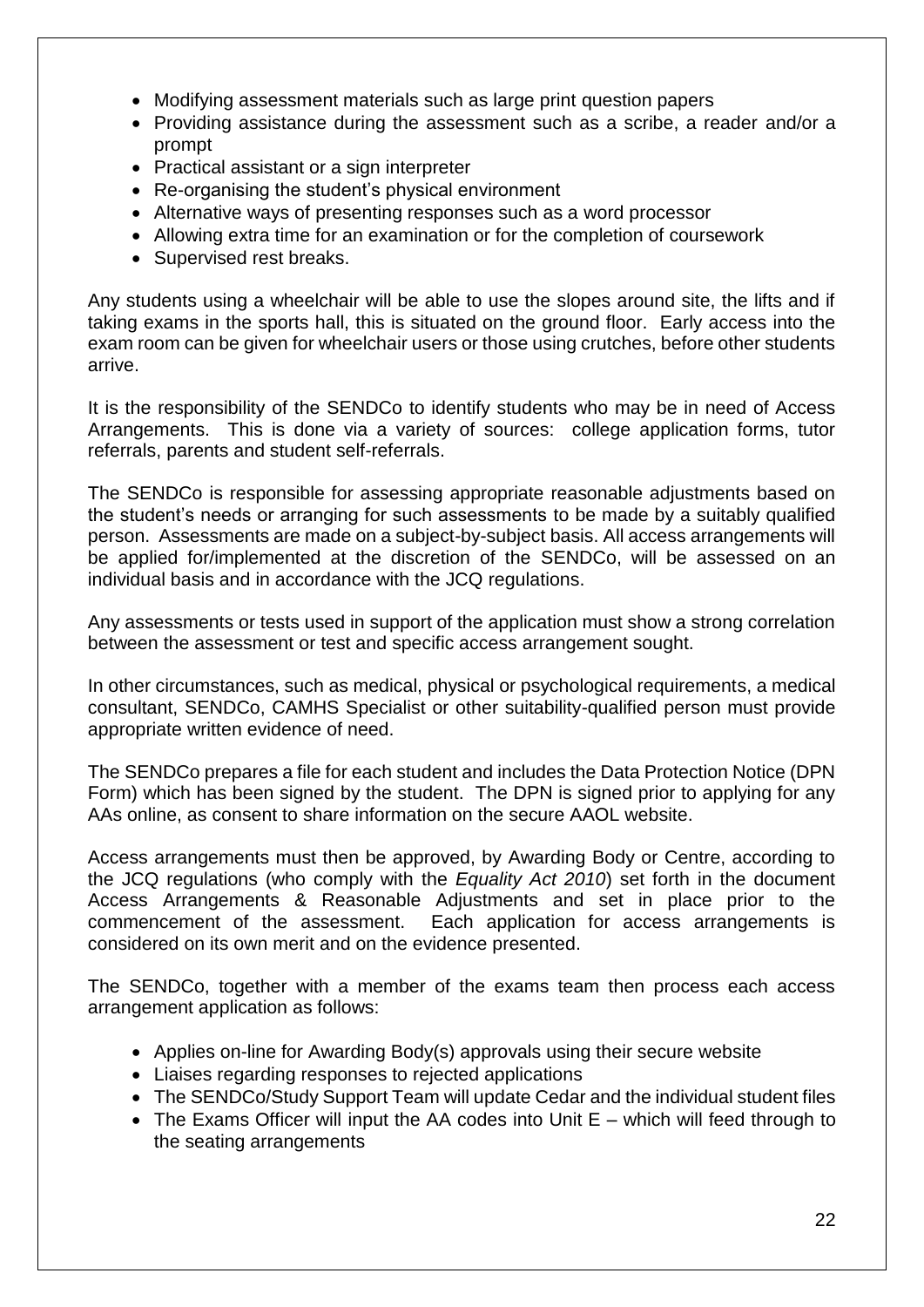- The SENDCo prepares an individual file for each student that is held in the SENDCo Office with a copy of the data protection notification form and Awarding Body Approval. A copy of the Awarding Body approval is also kept in the Exams Office
- The SENDCo ensures files are available for inspectors and Awarding Bodies as required
- The Exams Officer (with assistance of the SENDCo) implements the access arrangement for every applicable exam series
- Both departments work within the JCQ application deadlines set for each exam series
- All information is treated confidentially and released on a 'need-to-know basis'.

If only one member of staff makes the application if it is not possible to work together, it should be the SENDCo who applies as they have the knowledge of the student to answer the questions required. If the SENDCo provides a list of students in advance, the exams officer will supply the relevant information about the student, i.e. Year group, date of birth, candidate number and legal name. The SENDCo should ensure a copy of the approved application and/or any centre delegated access arrangements are given to the exams officer prior to ALL exams taken by the student.

Rooming, invigilation and support for the access arrangement candidates will be organised by the Exams Officer in consultation with the SENDCo.

Students eligible for access arrangements (unless a reading pen is their only access arrangement) will not usually be seated in the sports hall with the main cohort (unless requested). They will be seated elsewhere and must remain seated until the end of the normal duration of the exam. They can decide to take none, some or all of their extra time (if eligible). This will be noted on their AA Record form by the invigilator as evidence.

The SENDCo ensures all information is handled sensitively and made available to staff via the internal Cedar system. The SENDCo then writes to the parent/guardian and the student, informing them of the approved access arrangement and when it will be implemented.

In September, the SENDCo meets with the Exams Officer to review students who have received Access Arrangements for the previous year and follows up any that need to be reassessed, modified or deleted.

Evidence required for eligibility for access arrangements is detailed within the SEND Policy.

With the exception of emergency access arrangements, the following application deadlines for processing have been agreed. Applications should be processed prior to the dates published in the JCQ Access Arrangements publication, released annually.

The Exams Department must be informed by the SENDCo of the individual access arrangements, JCQ approved and centre delegated for each student. The exams department will suggest internal deadlines to the SEND department in September for when the SEND department should inform the Exams Dept of AAs for each exams series, to allow enough time for preparation for each exam series and completion of the seating arrangements.

Any access arrangement requested or information submitted to the Exams Department after these deadlines, may not be implemented in time for the forthcoming exam series. The SENDCo should inform the student if this is the case.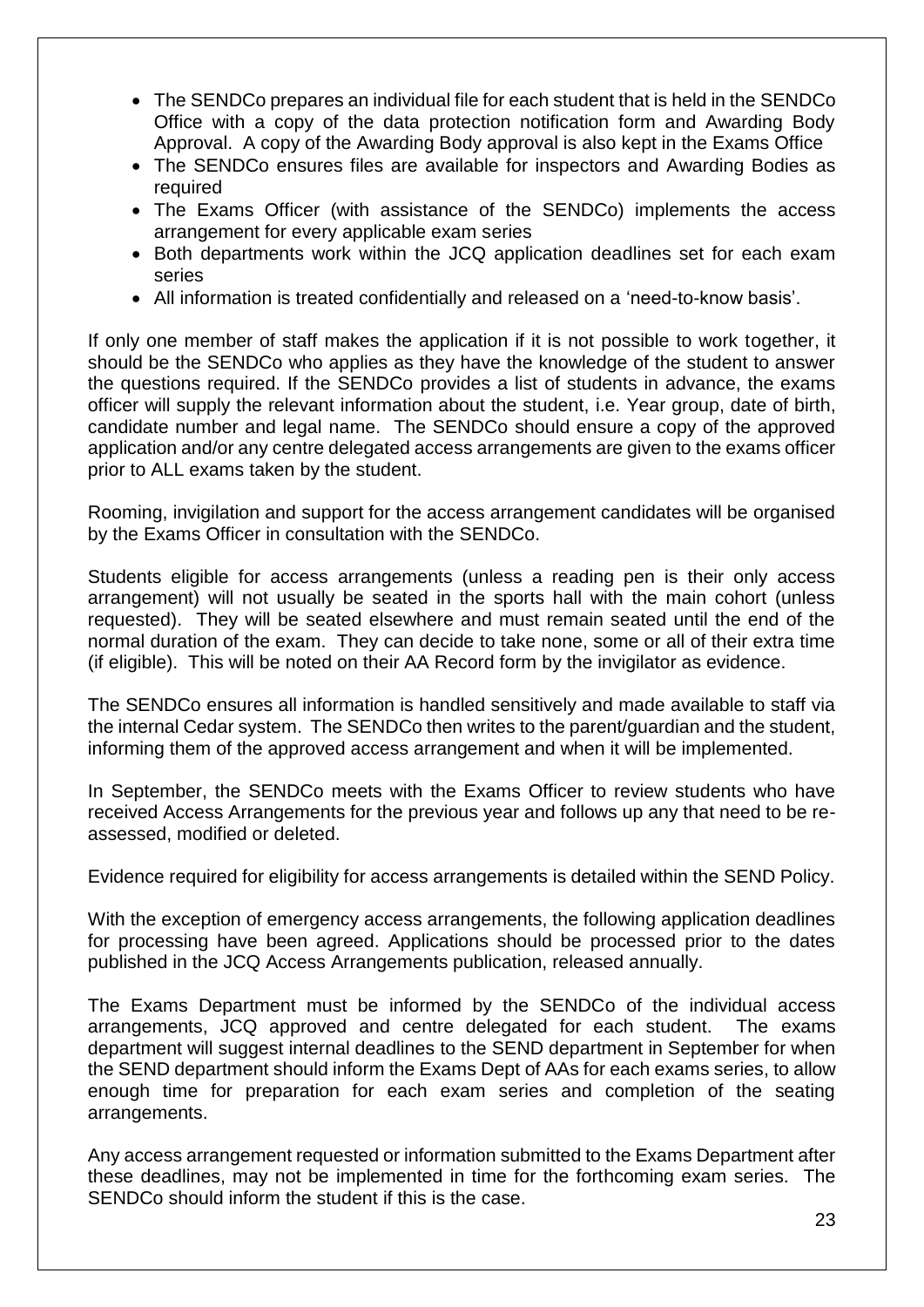Access arrangements do not have to be used by the student for every exam, but should be implemented should they be required. Details of which AAs are used for each exam are recorded by the invigilator for every exam and these record sheets are passed to study support for candidate files as evidence.

## 5.2 **Emergency Access Arrangements**

Emergency access arrangements are put in place as a result or consequence of an accident or an emergency where a candidate has temporarily been impaired at the time of their exam, test or assessment.

For example, if a student breaks his/her arm, we may be able to provide a scribe for written work. The Exams Office deals with these on an individual basis, in liaison with the SENDCo.

# 5.3 **Use of word processor (spell check and grammar check disabled) in exams**

Use of a word processor must reflect the candidate's normal way of working within the centre and be appropriate to the candidate's needs.

The Trust must be satisfied that the candidate has an impairment which has a substantial and long term adverse effect, giving rise to persistent and significant difficulties.

Candidates who may use a word processor are those with:

- A learning disability which has a substantial and long-term adverse effect on their ability to write legibly
- A medical condition
- A physical disability
- A sensory impairment
- Planning and organisation problems when writing by hand
- Poor or illegible handwriting
- Slow handwriting based on a standardised score of 84 or less on the dash or dash 17+ free writing test.

Use of a word processor will be granted providing the candidate meets at least one of the above criteria. Evidence for this could include an example of the candidate's written work, a completed evidence form from a tutor, a referral from a teacher highlighting concerns, information collated from the previous school or results from a test of speed in a free writing test.

Use of a word processor will be granted on a subject by subject basis. Use of a word processor may not be required for every subject taken by the candidate.

For students who are granted the use of a scribe or word processor, it is not usually recommended that they receive this provision for exams in Mathematics, unless specifically requested by the candidate. This will be determined by the SENDCo if granted for Maths and the exams staff will be informed.

If the candidate never uses the word processor for exams, Study Support will consider withdrawing the exam arrangement.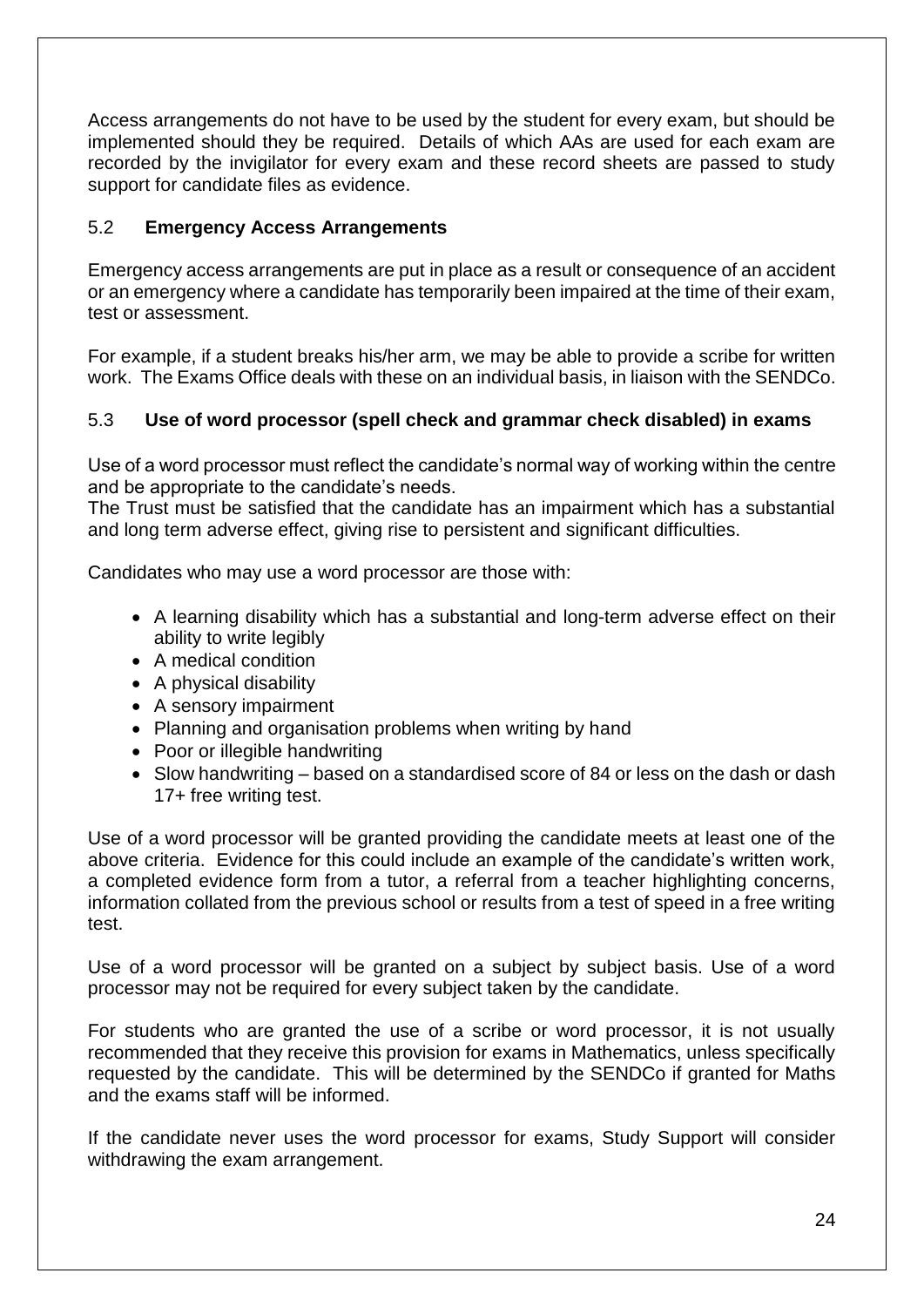# 5.4 **Smaller Room Policy for Exams**

Any student indicated by the SENDCo to have a 'smaller room' would mean that they are not seated in the Sports Hall with the main cohort, but there is no limit to how many students are in the room, depending on the capacity. It is recommended that any evidence request is received from a specialist rather than a GP, such as CAMHS or psychologist. The access arrangement would be determined by the SENDCo.

## 5.5 **Separate Room Policy for Exams**

Separate invigilation is determined by the SENDCo, in conjunction with relevant teaching staff and exam office personnel. JCQ are clear in that the decision to offer separate invigilation to candidates is the responsibility of the SENDCo. Its decision based on whether the candidate has a substantial and long term impairment which has an adverse effect and the candidate's normal way of working within the centre.

JCQ rules state: 'Candidates are only entitled to separate invigilation within the centre if they are disabled within the meaning of the Equality Act.' Normal way of working would include separate invigilation during mock examinations, internal school tests and/or high level GCSE controlled assessments. The college must have evidence provided from the previous school to state that separate invigilation/room was the normal way of working for the student to be able to apply this as well as meeting the disabled definition of the Equality Act.

The following are two examples where students would be eligible for separate invigilation:

- A candidate with depression who has been under Child and Adolescent Mental Health Services (CAMHS)
- A candidate with an established medical condition or formally recognised social, emotional and behavioural difficulties.

Where a student simply panics on the day of an examination or becomes anxious, then he/she should indeed be seated more appropriately within the main examination hall. Separate invigilation is no different to other access arrangements; such as prompters, supervised rest breaks etc. Progress tutors, teachers, Safeguarding and the SENDCo with pastoral responsibilities will know precisely those students with established and long term health conditions and whether separate invigilation is warranted. Working with the SENDCo and Exams Office, who may highlight issues such as room availability and the need for additional invigilation, a centre-based decision is made on the need for separate invigilation.

Medical evidence must be provided from a consultant or specialist (not a GP) in advance, to support a separate room access arrangement and then be approved by the SENDCo.

## 5.6 **Other Access Arrangements**

Where a student has an appropriate access arrangement and the use of resources printed on coloured paper is their normal way of working in lessons, exams will be printed on coloured paper. This will be determined by the SENDCo. The use of coloured overlays in exams for use with printed reading material will be encouraged, but in some circumstances that reading material may need to be printed on coloured paper. This will also be determined by the SENDCo.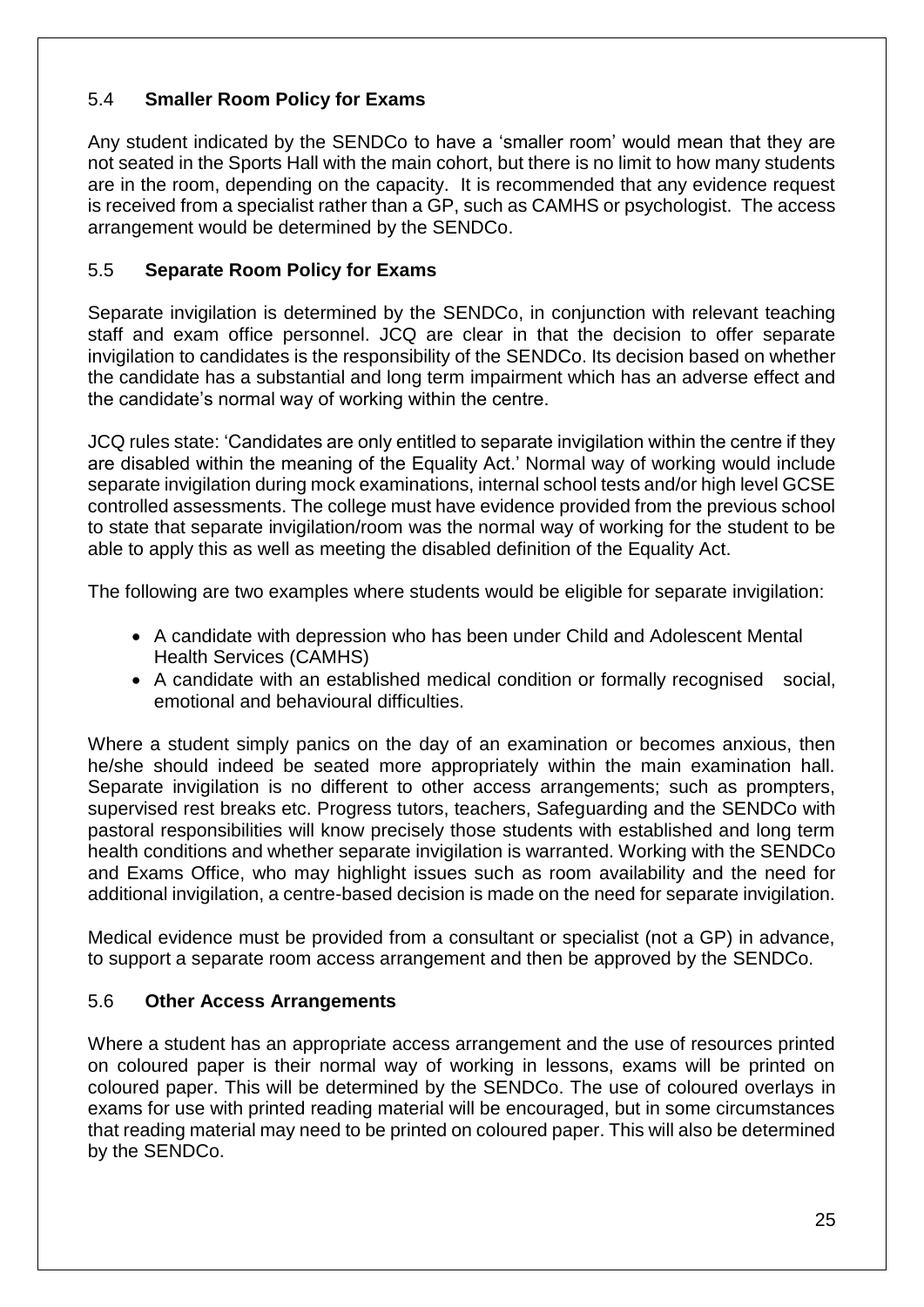Candidates will be encouraged to use coloured overlays where possible rather than copying on to coloured paper for exams, unless absolutely necessary. The students will need to bring their overlays for every exam. This will be determined by the SENDCo.

Students requiring the use of a reader will be encouraged to use a reading pen rather than a human reader, unless absolutely necessary. This will be determined by the SENDCo.

Where a student is eligible for a scribe, the candidate will be encouraged to use a word processor (depending on typing skills/speed) unless a scribe is deemed absolutely necessary and is the normal way of working. This will be determined by the SENDCo.

## **6.0 Verifying Identity**

- 6.1 Invigilators must establish the identity of all candidates sitting examinations.
- 6.2 A private, external or transferred candidate who is not on roll at the college must show photographic documentary evidence to prove that he/she is the same person who entered/registered for the examination/assessment, e.g. passport or photographic driving licence. External candidates are identified on the seating plan to the invigilators.
- 6.3 In cases where it is impossible to identify a candidate due to the wearing of religious clothing, such as a veil, the candidate should be approached by a member of staff of the same gender and taken to a private room where they should be politely asked to remove the religious clothing for identification purposes. This includes checking for ear phones underneath head veils where the ears are covered. Centres must inform candidates of this procedure in advance of their first examination.
- 6.4 Once identification has been established, the candidate should replace, for example, their veil and proceed as normal to sit the examination.
- 6.5 All candidates must wear their individual college photo ID card lanyard at all times whilst on Trust premises. All candidates are informed that they must bring their ID card for all exams. They show their ID badge at the door on entrance to the exam room. They are asked to place their photo ID badge on the desk so it is visible to the invigilators throughout the exam. The invigilators perform a thorough ID check against the seating plan as soon as the exam starts.
- 6.6 Should a candidate forget their ID badge, they should have obtained a temporary ID badge from reception before entering the exam room and there are photobooks in the main exam venue for the invigilators to check. If in doubt, the Exams Officer can check identity on Cedar.

## **7.0 Emergency Evacuation Procedure**

In the event of an emergency evacuation of an exam room for events such as fire, fire alarm, bomb alert or any other emergency which requires an evacuation of an exam room.

The exam announcement should be read out before commencing each exam, either by the Exams Officer or an invigilator in the Exams Officer's absence.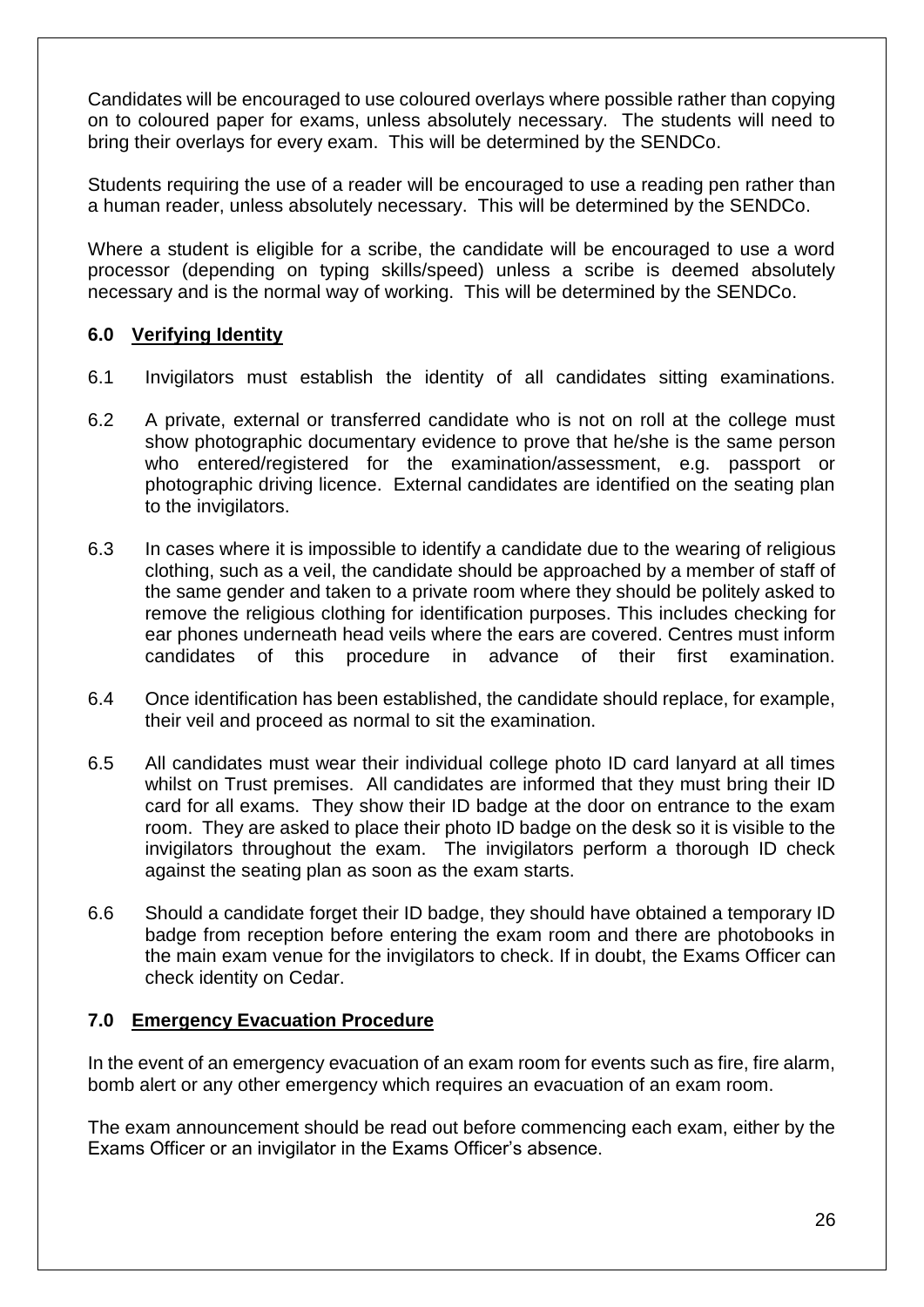The exam announcement explains what the students should do and where they should go in the event of a fire alarm and if evacuation is necessary.

## **The safety of the students is paramount.**

Invigilators at NCLT have been informed that they must take the following action (in accordance with JCQ Instructions for Conducting Examinations (ICE) regulations.

- Stop the candidates from writing and close their exam papers. Make a note of the time.
- For the **SPORTS HALL** the Lead Invigilator(s) should await instructions from either the Exams Team or Senior Management as to whether it should be evacuated, unless you see or smell the fire, in which case you should evacuate the room as per the procedure below. Students should stop writing and close their exam papers. The exam is temporarily stopped and restarted when the alarm has stopped, the students should be given the full-time duration.
- In all other venues (other than the Sports Hall) students should evacuate on the sounding of the alarm but follow the procedure as explained before every exam.

Announce the following to all students if the room needs to be evacuated:

- Use the nearest fire exit door(s) and stay with the invigilators, congregate within the relevant fire assembly point, away from non-exam students
- You must leave all your exam materials on the desk
- Do not collect your coats and/or personal belongings
- You must remain under exam conditions and stay silent
- Now listen to my instructions on how we will vacate this room and the building.

The Lead Invigilator must evacuate the room quickly, quietly and orderly. They **must** collect the **Attendance Register**, ensure all students have evacuated the exam room, close/lock the exam room door and move the group calmly to the relevant Fire Assembly Point for exam students.

- Once at the Exams Designated Fire Assembly Point check all students are accounted for using your Attendance Register. If anyone is missing, this must be reported to the evacuation official and Exams Officer immediately.
- Students should be reminded not to talk at any time as they are still under exam conditions and the evacuation will need to be reported to the relevant exam board(s) by the Exams Officer as soon as possible.
- Supervise students as closely as possible while they are out of the exam room to make sure there is no discussion about the exam or other signs of misconduct. Students should remain in one place under the supervision of the invigilator(s).
- When instructed, supervise the return of students to the exam room.
- Make a note of the time of the interruption and how long it lasted.
- A member of the Exams Team and/or the Lead Invigilator will announce that the exam will restart and they will be given the full remaining time allotted for their exam and the Awarding Body(s) will be informed of the incident.
- The Lead Invigilator must complete an Incident Report Form and this must be given to the Exams Officer so they can produce a full report of the incident and of the action taken to be forwarded to the relevant Awarding Body(s).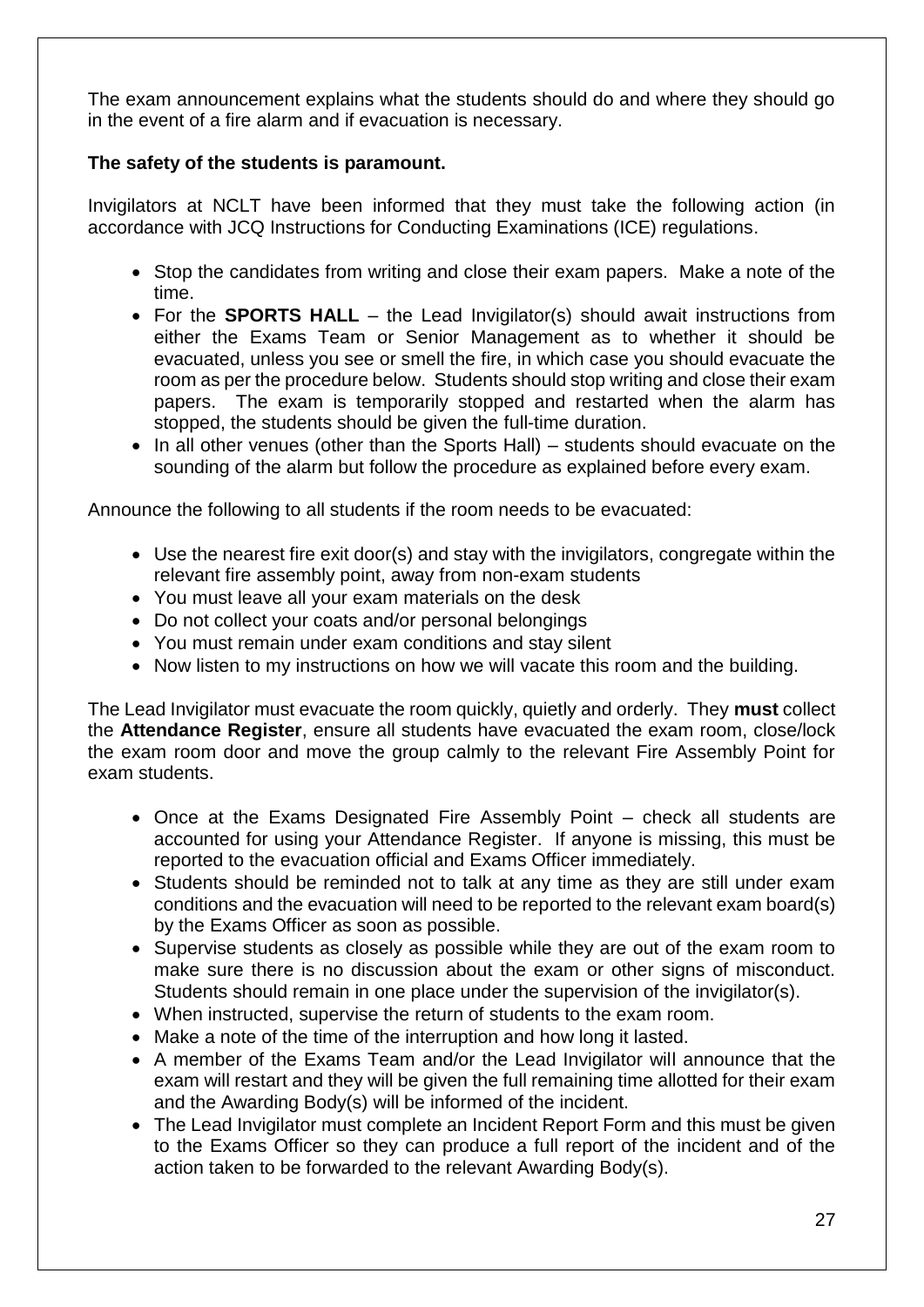• A special consideration application will be submitted at the end of the series by the Exams Officer for all candidates affected.

In addition to the actions required by JCQ ICE regulation above, invigilators are also informed of the following centre-specific actions or information.

- The exam room must be evacuated by the nearest fire exit.
- Ensure aid is provided for anyone who needs assistance to leave the exam room/building.
- On returning to the exam room, ensure students are in their correct seat, allow them time to settle down and remind them they are still under exam conditions.
- Restart the exam and allow students the full working time set for the examination.
- Make relevant changes to the displayed finish time.
- All information regarding the evacuation must be recorded on the Incident Report Form.
- The Exams Officer must submit a written report to the relevant awarding body for all of the exams affected.
- The Exams Officer must submit any necessary applications for special consideration for all candidates affected.

## **8.0 Lockdown Procedure (please refer to NCLT Lockdown/Evacuation Procedure)**

## 8.1 **In the classroom, theatre or sports hall**

- On the sound of the alarm staff will inform their class of the need to remain calm but stay in the room. The member of staff should lock the classroom/theatre/sports hall door/s.
- If examinations are taking place in the sports hall the invigilators should stop the exam, tell candidates to stop writing and close their exam papers. Make a note of the time. Lock the sports hall doors, inform all students to remain seated and in silence until the siren ends and the all clear is given. Exams should be re started where appropriate and candidates given full time allowance.

# 8.2 **LRC (Learning Resource Centre)**

- LRC staff will lock the entrances to the building and ask students to remain calm. Staff will be present on each level of the LRC.
- If examinations are taking place in the LRC invigilators should stop the examination, tell candidate to stop writing and close their papers, making a note of the time. Inform all students to remain seated and in silence until the all clear is received. Exams should then be re-started where appropriate and candidates given full time allowance.

## **9.0 Examination Timetables & Clashes**

- 9.1 For each exam series, individual student exam timetables will appear on *Cedar* approximately one month before the first exam. Students will be notified when it is available to be viewed.
- 9.2 **Candidates are asked to check their personal details (full legal name, spelling and date of birth) and their exams very carefully via tutorials in September – if**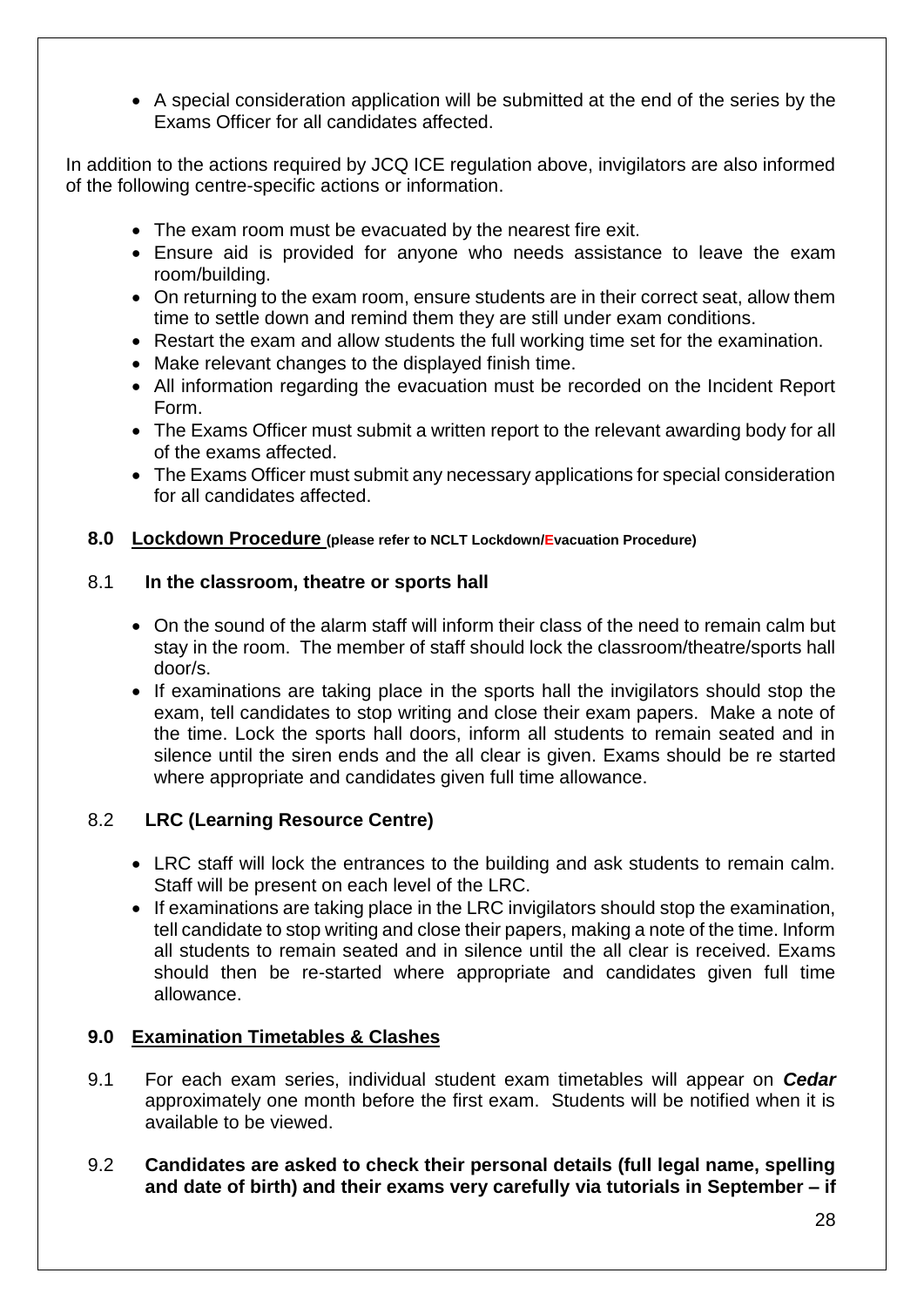**there are any discrepancies they should inform Students Services immediately and follow the procedure to verify and change the information**. If there are any errors/omissions/queries or their exam timetable is not on *Cedar,* they are advised to contact the **Exams Office** immediately.

- 9.3 Start times for exams at NCLT colleges are 9.00am and 1.00pm. The JCQ published start times are 9.00am and 1.30pm therefore ALL students MUST be supervised until 10.00am and 2.30pm (1 hour after the JCQ published start time) to maintain the security and integrity of the exam papers. Any student leaving the exam unsupervised before this time will be reported to JCQ and will be at risk of disqualification.
- 9.4 All students are expected to stay until the end of the normal exam duration to avoid disturbance of other candidates.
- 9.5 Candidates with exam clashes of three hours or less in total per session (AM or PM) will sit their exams consecutively. Their exam timetable on Cedar will be amended and they are asked to continuously check for changes.
- 9.6 Candidates with exam clashes totalling **more than** three hours in one session, may have an exam moved to an earlier or later session on the same day. However, there are strict JCQ regulations that students are made aware of and must adhere to. They will be kept under supervision by allocated members of the invigilation team from the start of the first exam until the end of the last exam that day. They must bring their own lunch/drinks and revision materials at the start of the first exam. They will not be allowed to leave the room unsupervised at any time. Cigarette breaks or buying food from the canteen will not be permitted.

## **10.0 Overnight Supervision**

- 10.1 Any students with the exam duration of **more than** six hours in one day, may be offered to arranged overnight supervision, this must be in adherence with JCQ regulations. Overnight supervision arrangements should only be applied as a last resort and once all other options have been exhausted. The head of centre must be satisfied with any arrangement for overnight supervision of a candidate where necessary and must accept full responsibility for the security of the examination throughout.
- 10.2 If a student takes exams in excess of 6 hours in one day, special consideration will be applied for the last exam of the day. If overnight supervision is agreed instead, special consideration will not be applied. The candidate must be under centre supervision from 30 minutes after the awarding body's published starting time for the delayed examination and the centre must ensure there is no contact with other candidates. The supervision of a candidate on journeys to and from the centre and overnight may be undertaken by the candidate's parent/carer or centre staff. The centre must determine a method of supervision which ensures the candidate's wellbeing.
- 10.3 The overnight supervision arrangements must ensure that the candidate does not have advance warning of the content of the examination deferred until the following morning. This means the candidate must not meet or communicate with anyone who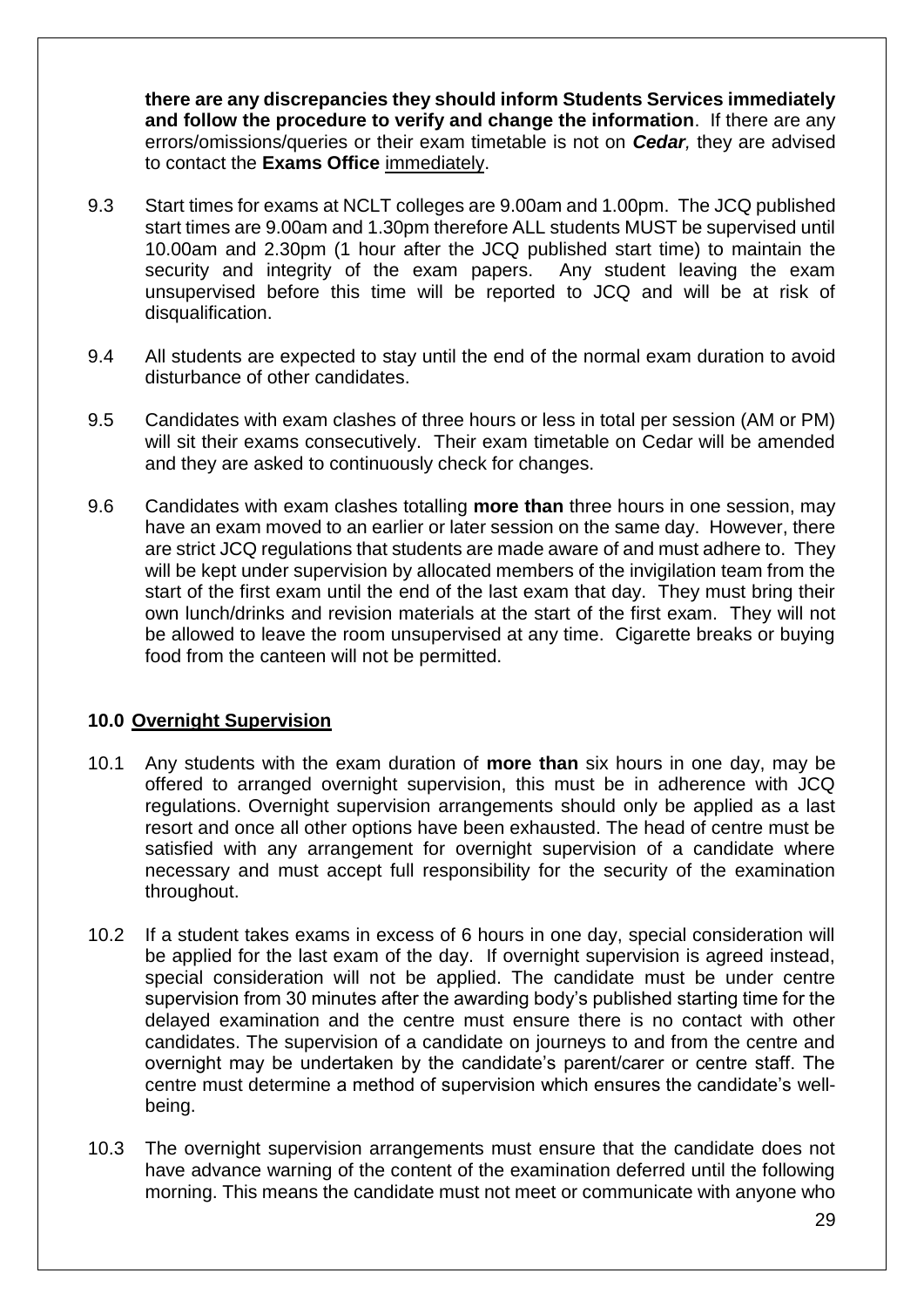may have knowledge of the content. This includes any form of electronic communication/storage device, e.g. telephone (both landline and mobile), e-mail, internet and social media. It also extends to television and radio, which could report key details of the day's examinations.

10.4 This is arranged by the Exams Officer in advance and in agreement with the students/parents/carers/staff supervisor following a formal meeting with the Principal. It is explained in writing and verbally that any infringement of the conditions may lead to the awarding body unable to accept the script and/or the application of sanctions/penalties as details in the JCQ publication Suspected Malpractice: Policy and Procedures. The JCQ Overnight Supervision Declaration forms are signed by all parties and held in the exams office available for inspection until the deadline for reviews of marking has passed or until any appeal, malpractice or other results enquiry has been completed, whichever is later.

## **11.0 Severe Weather on Exam Days**

- 11.1 Exam Boards make no allowances for severe weather. External public exams cannot be rescheduled for any reason, and it is our intention that these exams will still take place even if a college has had to close for normal lessons.
- 11.2 All students should do all they can to get into college to sit their exams and arrive no later than 10 minutes before their scheduled start time. Therefore, students are advised to plan ahead with travel arrangements.
- 11.3 Students who would normally travel to college by bus and are unable to get safely to college for an exam are advised to contact the college as soon as possible and it should be before the scheduled start time of the exam.

## **12.0 Exam Equipment & Unauthorised Items**

- 12.1 Candidates are informed that it is their own responsibility to bring their own equipment for every exam, including calculators where permitted.
- 12.2 In the Exam Handbook for Students, candidates are notified of the type of equipment required. Candidates are also informed of the unauthorised items which are not allowed in the exam room. No food is permitted, unless for medical reasons and the Exams Officer should be aware of this prior to the exam. Only clear plastic bottles with a sport top containing clear still water are permitted but all labels must be removed before entering the exam room.

#### **13.0 Malpractice**

Malpractice consists of those acts which undermine the integrity and validity of assessment, the certification of qualifications and/or damage the authority of those responsible for conducting the assessment and certification.

NCLT does not tolerate actions (or attempted actions) of malpractice by students or staff. This policy informs you of the action the Trust will take in suspected cases.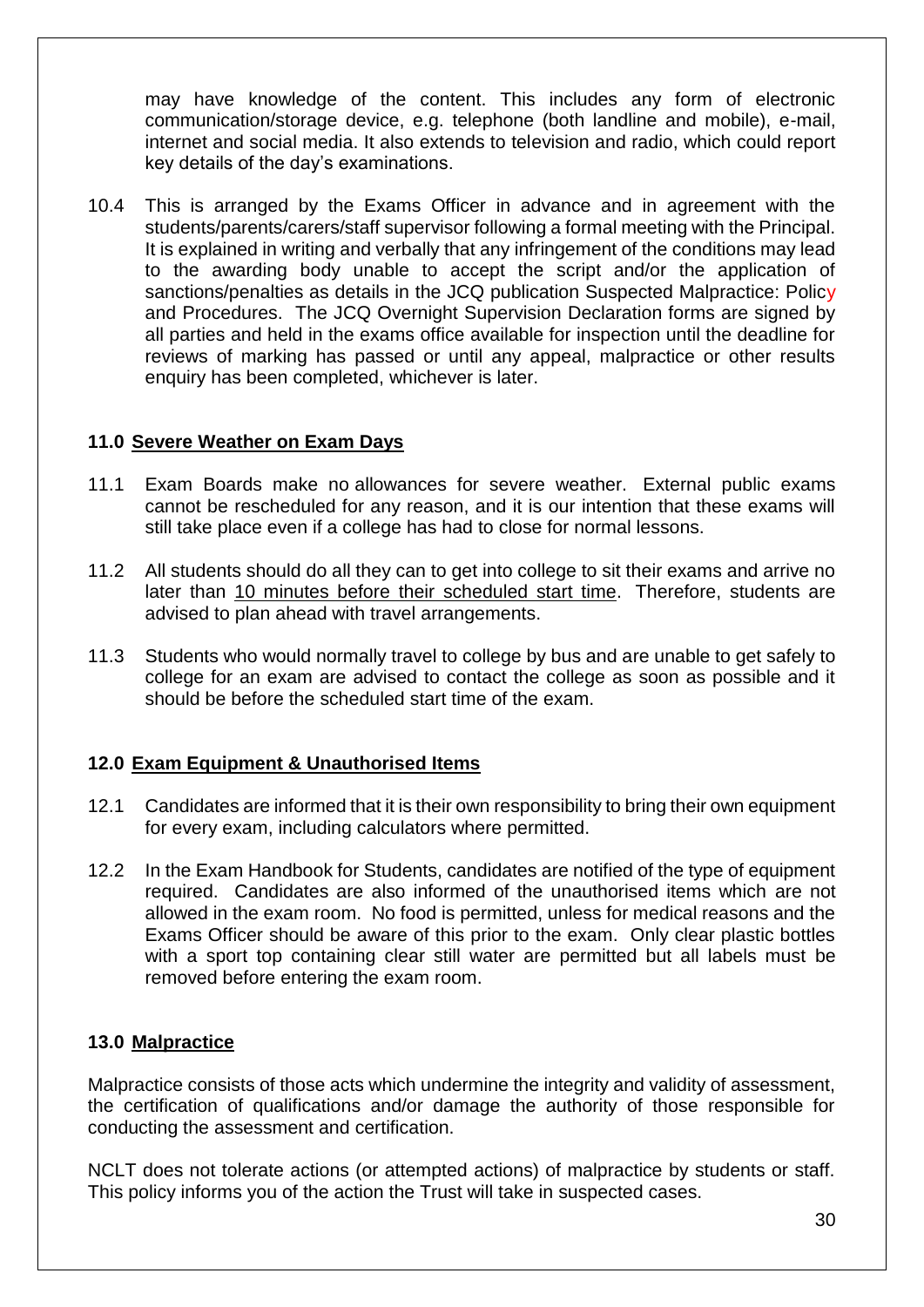Awarding Bodies (Examination Boards) may impose penalties and/or sanctions on students or centres where incidents (or attempted incidents) of malpractice have been proven.

## 13.1 **Student Malpractice**

Attempting to or actually carrying out any malpractice activity is not permitted by the Awarding Bodies. The following are examples of malpractice by students; this list is not exhaustive and other instances of malpractice may be considered by Awarding Bodies at their discretion.

- Plagiarism by copying and passing off, as the student's own, the whole or part(s) of another person's work, including artwork, images, words, computer-generated work (including Internet sources), thoughts, inventions and/or discoveries, whether published or not, with or without the originator's permission and without appropriately acknowledging the source.
- Collusion by working collaboratively with other students to produce work that is submitted as individual student work.
- Impersonation by pretending to be someone else in order to produce the work for another or arranging for another to take one's place in an assessment/examination.
- Fabrication or Alteration of results and/or evidence.
- Failing to abide by the instructions or advice of an assessor, a teacher, an Exams Officer, an invigilator, or Awarding Bodies' conditions in relation to the assessment/examination rules, regulations and security.
- Introduction and/or use of unauthorised material contra to the requirements of supervised assessment/examination conditions, for example: notes (including ink on hands/body); study guides; personal organisers; calculators; dictionaries (when prohibited); MP3 players, iPods, all watches, personal stereos, mobile phones and other similar electronic or data storage devices.
- Cheating to gain an unfair advantage obtaining, receiving, exchanging or passing on information which could be assessment/examination related (or the attempt to) by means of talking or written papers/notes during supervised assessment/examination conditions.

## 13.2 **Centre Staff Malpractice**

The following are examples of malpractice by centre staff. The list is not exhaustive and other instances of malpractice may be considered by Awarding Bodies at their discretion.

- Failing to keep any mark schemes secure or the alteration of any mark schemes or assessment and grading criteria.
- Assisting students in the production of work for assessment, where the support has the potential to influence the outcomes of assessment, for example where the assistance involves centre staff producing work for the student.
- Producing falsified witness statements, for example for evidence that the student has not generated.
- Allowing evidence, which is known by the staff member not to be the student's own, to be included in a student's assignment/task/portfolio/coursework.
- Facilitating and allowing impersonation.
- Failing to keep students' computer files secure.
- Falsifying records/certificates, for example by alteration, substitution, or by fraud.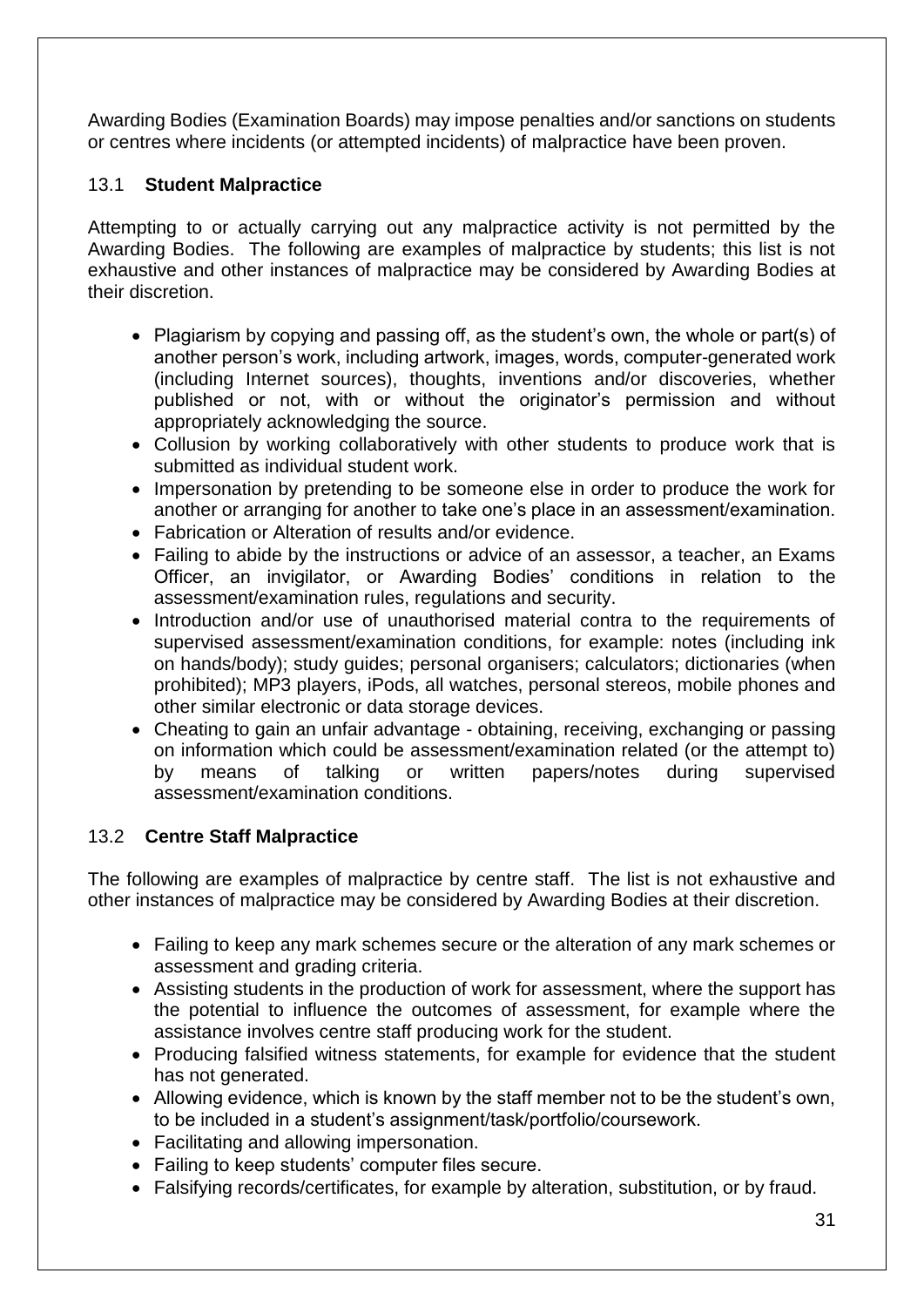- Fraudulent certificate claims, that is claiming for a certificate prior to the student completing all the requirements of assessment.
- Failing to keep assessment/examination papers secure prior to the assessment or examination.
- Failing to dispatch students' scripts/controlled assessments/coursework to the Awarding Bodies/examiners/moderators in a timely way.
- Failing to report an instance of suspected malpractice in examinations or assessments to the appropriate Awarding Body as soon as possible after such an instance occurs or is discovered.

## 13.3 **Identifying Malpractice**

Cases of malpractice can be identified in a number of ways. They may be reported by:

- The Trust (e.g. Via a report from an invigilator, student, teacher or examinations administrator)
- An examiner or assessor, who may identify shared answers in an exam script or identical wording in a coursework assignment
- A moderator, who may identify identical work in coursework assignments.

#### 13.4 **Reporting Malpractice**

If malpractice is discovered or reported, the Trust must report this allegation to the relevant Awarding Body.

The individual(s) involved will be made fully aware in writing at the earliest opportunity of the nature of the alleged malpractice and possible consequences should malpractice be proven.

The individual(s) involved will be given the opportunity to respond in writing to the allegation having been given full and complete details.

The Awarding Body will then conduct an investigation appropriate to the nature of the allegation. Awarding Bodies reserve the right to access any documents held by the Trust in relation to alleged malpractice.

#### 13.5 **Outcomes of Malpractice**

Where malpractice is proven, the sanctions and/or penalties imposed are solely up to the Awarding Body affected and the individual(s) involved will be informed in writing.

NCLT may take internal disciplinary action in-line with Trust policy and procedures should the malpractice be proven. This action will be commensurate with the seriousness of the malpractice.

The individual(s) will be informed of avenues for appealing should a judgment be made against them.

## **14.0 People Present in the Exam Room**

*Section 17 of the JCQ Instructions for Conducting Examinations (ICE)* provides clarity on who may be present in the examination room. The head of centre has a duty to maintain the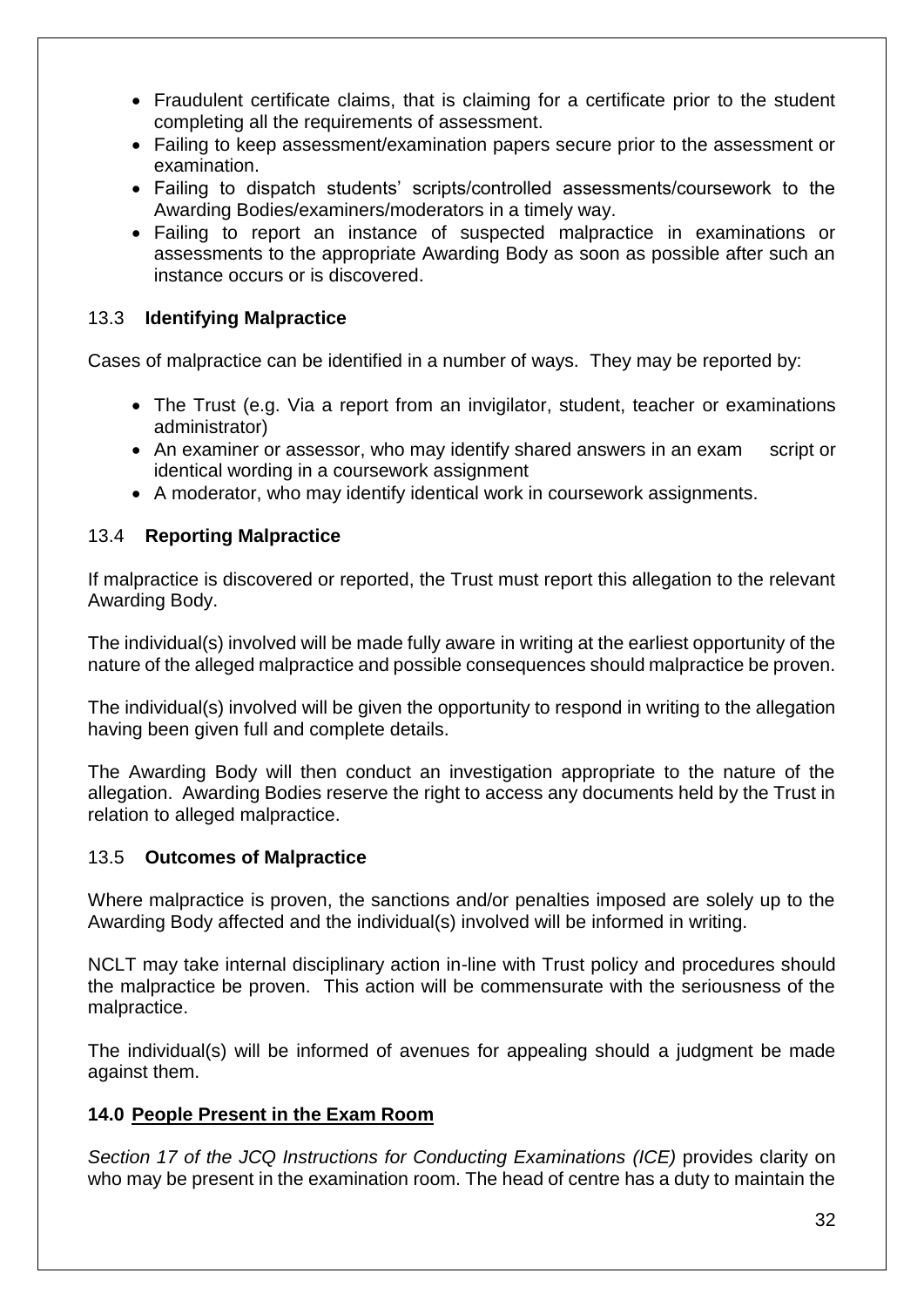integrity of the examination and to ensure that fully trained invigilators are in place for examinations and on-screen tests. Senior members of centre staff are not routinely expected or required to attend exams, and if they do so it must only be for the purposes set out in these JCQ instructions, and outlined in section 14.1 of this policy.

Invigilators must have been trained to undertake their duties (see section 12 of the ICE).

## 14.1 **Rules relating to centre staff other than exams officers and invigilators**

Senior members of centre staff approved by the head of centre, who have not taught the subject being examined, may be present at the start of the examination(s). When entering an examination room, the senior member of centre staff must identify themselves and their purpose for being there to the senior invigilator and/or exams officer.

Senior members of centre staff have a very clear role. Principally:

- to assist with the identification of candidates
- to deal with any disciplinary matters
- to check that candidates have been issued with the correct question paper for the day, date, time, subject, unit/component and tier of entry if appropriate
- to check that candidates have the appropriate equipment and materials for the examination
- to commence the examination.

Under no circumstances may members of centre staff:

- be present at the start of the examination and then sit and read the examination question paper before leaving the examination room
- enter the examination room with the intention of accessing the examination question paper
- have access to the examination question paper unless this is specifically requested by either the exams officer or an invigilator. For example, a possible printing error has been identified and, in the absence of an erratum notice, the exams officer needs this verified by the relevant subject teacher before reporting the issue to the awarding body
- give any indication of their opinion of a question paper to candidates, verbally or otherwise, having been asked to inspect the content
- communicate with candidates, (except in timed Art tests or where maintaining discipline in the examination room). This constraint extends to coaching candidates, reminding candidates which section(s) of the question paper to answer or which questions they should answer
- enter the examination room and approach candidates, either to prompt them to make an attempt at the examination or to provide support and encouragement.
- enter the examination room and read candidates' scripts.

Support and encouragement may be offered at any point up until the time that candidates enter the examination room. From that moment onwards they are under formal examination conditions and the strict protocols must be adhered to.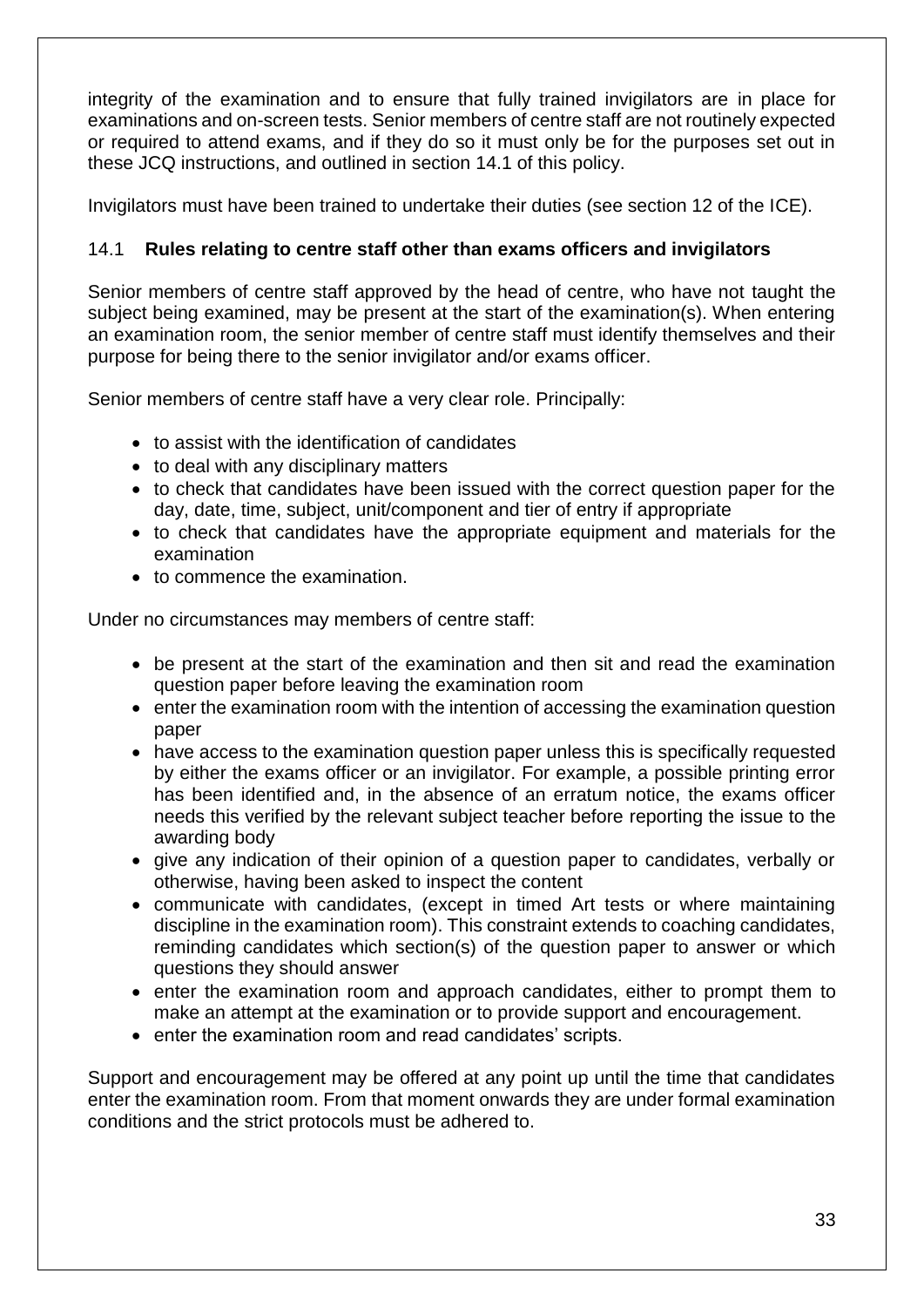Copies of exam papers will be made available by the exams team approximately 24 hours after candidates have sat the paper. Some papers such as Functional Skills cannot be passed on and must be confidentially destroyed at the end of the exam.

#### **15.0 Applied General resits**

For some courses such as BTEC, Cambridge Technicals, Criminology and Medical Science, there are opportunities to 'resit' units in January and/or Summer. The college will routinely pay the registration fees which includes one sitting of each required unit. Should a student wish to, or be required to resit a unit again, they will be expected to pay the resit fee as agreed by the Trust.

#### **16.0 Claiming Lower Awards**

Students are generally enrolled on to two year courses. Therefore if a student leaves before the end of the two years, and/or fails to achieve the qualification they are enrolled on to, it is not guaranteed that they would be eligible to claim for any lower qualifications.

#### **17.0 Leavers Exam Resits – (Private/External Candidates)**

- 17.1 We do not accept private/external candidates unless they are former students of the College.
- 17.2 We only accept former students for one year after leaving College. We do not advise or encourage students to re-sit subjects, even though we would offer this provision. The chances of improving their grades are greatly reduced by the fact that they will no longer be receiving tuition with the appropriate practice and support. They should also be advised to check with their chosen university whether 'resit' grades will be accepted.
- 17.3 If a student still wishes to re-sit as a private candidate, then NCLT cannot accept responsibility for the ultimate grade achieved. They should register their interest by 20 September. This is by email to [exams@nclt.ac.uk](mailto:exams@nclt.ac.uk) stating the subject(s) they would like to re-sit. An email will be sent to them explaining the process, fees and deadlines for information and payment to be received. The following guidelines must be followed.
	- The student must supply the required information, such as the subject(s) they wish to resit, an alternative email address and contact number and agree to pay any fees by the given deadline. An administrative fee will be applicable in addition to the college re-sit cost for each series. All fees are non-refundable and must be paid upon submission of the application.
	- The deadline date for applications/payment is mid-December (to be decided each year) for entry into the Summer Exam Series.
	- The candidate will be informed that additional costs may be incurred for invigilation. He/she will be notified at least one week before the exam(s) if this is applicable and will be responsible for covering this cost.
	- Either the candidate's Cedar account will remain open so the candidate can access their exam timetable via Cedar OR the exams team will email a screen shot of their Cedar timetable in advance of the exam series.
	- This service is only extended to students one year after their departure from NCLT and is **only available for written exams**. It must be possible to carry-forward any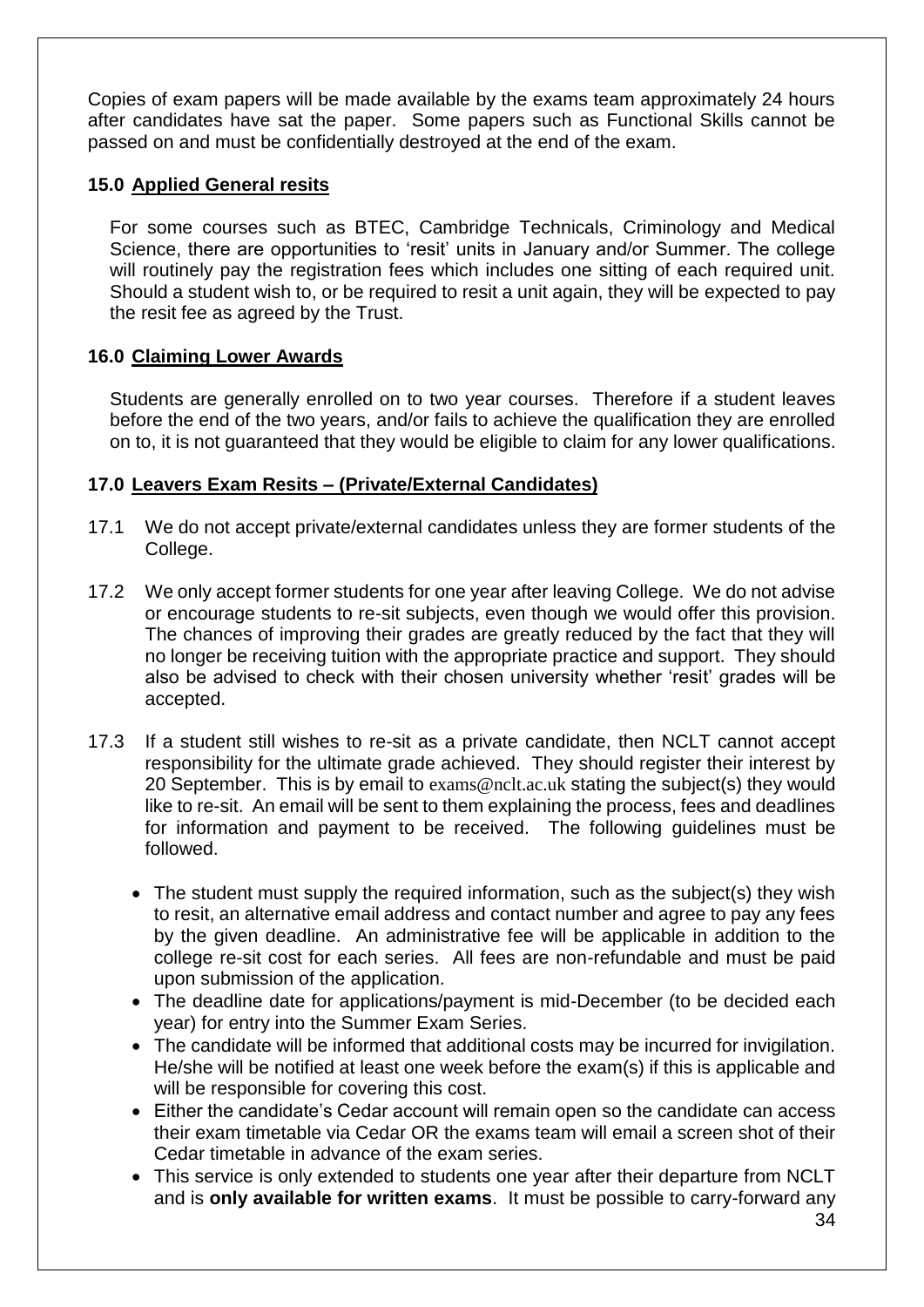NEA or practical endorsements, otherwise it may not be possible to 'resit' – the Exams Team can advise whether this is possible at the time of registering interest.

- Leavers retaking linear specifications, must be made aware that they are required to sit ALL of the written components again. Only NEA marks can be carried forward and they cannot retake NEA components or practical endorsements again within the Trust, as a private candidate, only written exams can be retaken.
- External candidates can only resit qualifications which are still valid and currently being offered by the Trust.
- Any previous access arrangements granted, even if not yet expired, will not be implemented, due to being unable to evidence the student's 'normal way of working' as they are no longer on roll at NCLT.
- The college has the right to refuse a leaver re-sit request.

## **18.0 Re-sitting GCSE Maths/English**

- 18.1 Any student on roll with the College who has not achieved a 4 in GCSE English/Maths will automatically be enrolled to the relevant course and must attend lessons. They will be entered for November and/or Summer depending on the decision by the subject department. Some lower ability students for Maths, may be entered for Functional Skills Maths Levels 1 or 2 and will sit these tests throughout the year – this decision is made by the Head of School.
- 18.2 Students who have already achieved grade 4 in GCSE maths or English sometimes request to complete a resit to try improve their grade further. Such requests for entries will be considered on an individual basis, taking into consideration the student's rationale and progression plans. Students that have achieved grade 4 and for whom a resit has been agreed may be enrolled into a resit class where their timetable permits. However, as GCSE resit classes are aimed primarily at students with grade 3 or below, students that wish to complete a resit having already achieved grade 5 or above will need to prepare independently and will not be added to a GCSE resit class. The student may still be entered as a 'private candidate', but may be required to pay the entry fee but the administration fee would be waived.

#### **19.0 NEA/Coursework**

- 19.1 NEA (non-examined assessment)/Coursework will be a feature of all applied general qualifications and usually takes the form of assignments set throughout the year.
- 19.2 The examinations boards determine the rules for coursework submission for applied general qualifications, not the college. It is therefore critically important that students work hard to ensure that coursework for each first submission deadline is completed fully, on time and to the highest standard possible. If they do not meet a first submission deadline then the exam board rules for most courses mean that you also lose the opportunity to complete a resubmission if their work is not of a suitable standard, making it harder for them to achieve the grades of which they are capable.
- 19.3 For most courses there are no opportunities to submit coursework beyond a formal resubmission deadline. This means that if students fail to meet deadlines or produce poor quality work for mandatory units they will fail that course outright and their place at College will then be at risk.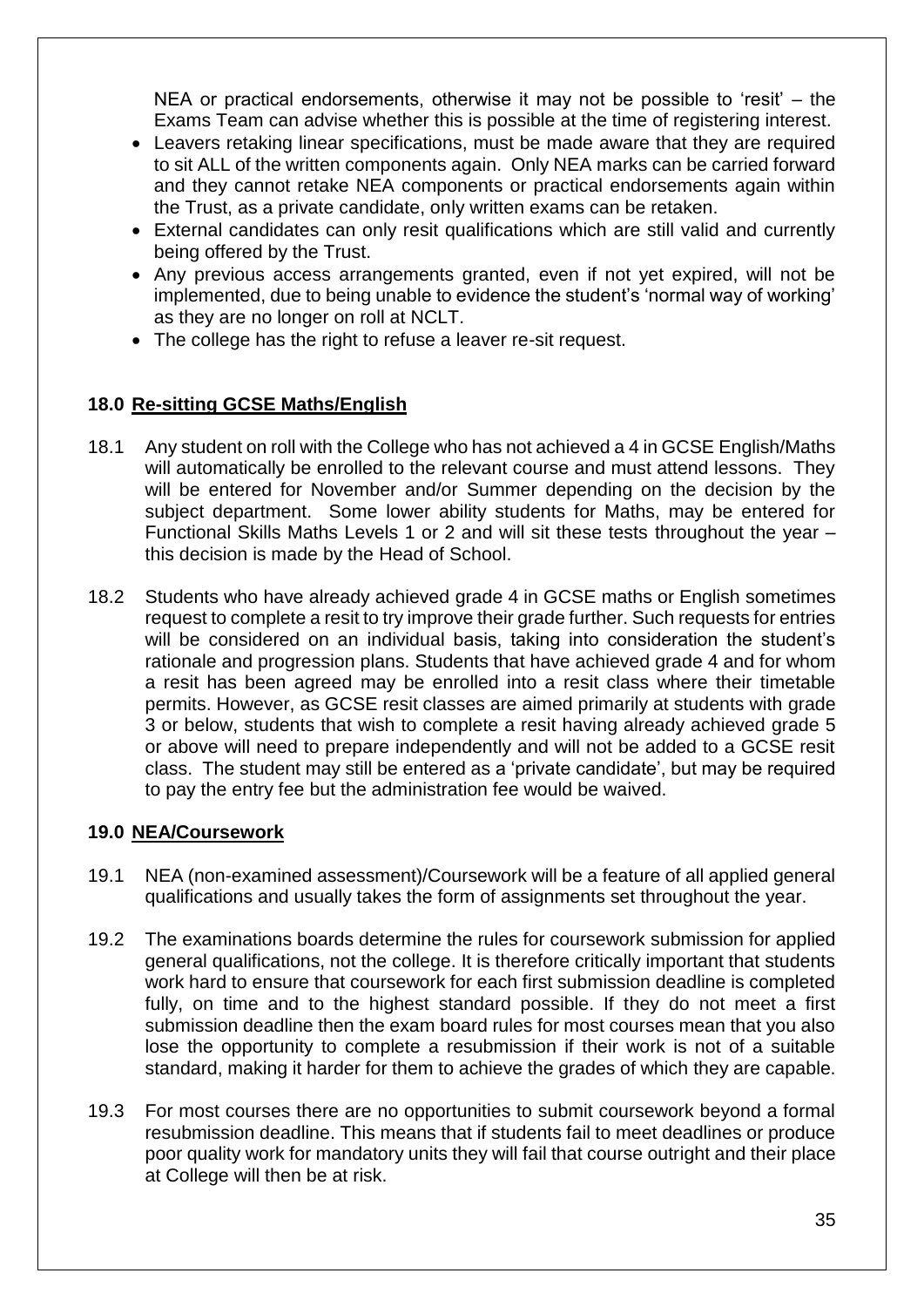## **20.0 Special Consideration**

- 20.1 Special Consideration is a post-examination adjustment to a candidate's mark or grade to reflect temporary illness, temporary injury or other indisposition **at the time of the examination/assessment**, which has had, or is reasonably likely to have had, a material effect on a candidate's ability to take an assessment or demonstrate his or her normal level of attainment in an assessment.
- 20.2 The guidelines for this are set forth in the JCQ document called: *A Guide To The Special Consideration Process*.
- 20.3 It is available for:
	- Students who are present for the assessment but disadvantaged.
	- Students who are absent for a timetabled component/unit for acceptable reasons.
- 20.4 The student must:
	- inform the Exams Officer **before** the assessment takes place
	- complete a Special Consideration Application and **include supporting evidence**. All information is treated confidentially and released on a 'need-to-know basis'
	- return the application **within 5 days** of the date of the assessment affected
	- failure to do any of the above will result in the application being rejected.

The application is then submitted by the Exams Officer to the relevant Awarding Body(s) and each case is judged on its own merits. The Awarding Body will then, while marking the assessment, take into consideration how the circumstance may have affected the performance of the candidate.

The final decision is made by the Awarding Body(s) as to what amount of adjustment is given and the maximum allowance available is 5% of the total raw marks for the component concerned. No feedback of the adjustment received from the Awarding Body(s) is ever provided to the Trust or the candidate.

## **21.0 Absence from Exams**

#### **Including written, on-screen, orals, practicals, controlled assessments, and submission of NEA/coursework.**

- 21.1 It is made clear to students that holidays **must not** be taken during term time, including the examination period, and that attendance at all examinations for which students have been entered is compulsory. This compulsion extends to resits; once a student has submitted a resit form she/he is required by the Trust to sit that examination.
- 21.2 The impact of students failing to attend examinations is clear.
	- Students risk failing courses or severely compromising their performance, undermining the overall results of the Trust and the future academic and employment opportunities of students.
	- Loss of entry fees paid by the Trust.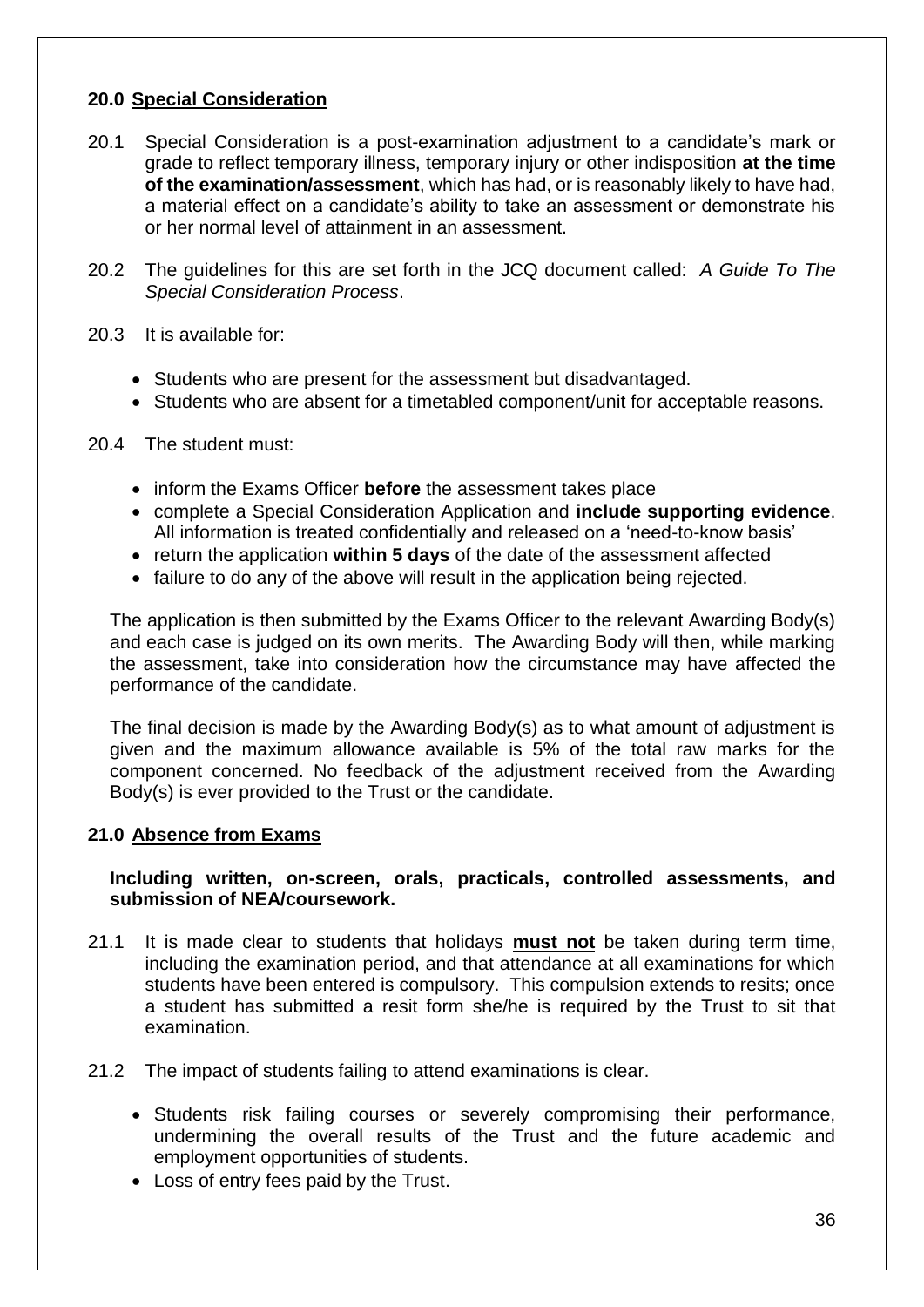- Staff time is wasted as teachers, Heads of School and the Examinations Team investigate reasons for absence.
- The effort and resources of staff and students in preparing students for examinations are wasted.
- 21.3 The Trust has adopted a zero-tolerance approach to failure to attend examinations where there is not a clear, legitimate, and approved reason. This policy intends to set out the actions which follow a student's failure to attend an examination with the objective of preventing, or at least minimising, non-attendance at examinations.
- 21.4 All possible attempts must be made to take all examinations as public exams cannot be rearranged to suit individuals, the Trust or any other reason.
- 21.5 There are some legitimate reasons why a student may not be able to attend, such as emergency hospital admittance, genuine illness with supporting medical evidence proving they are medically unfit to sit the exam or a sudden close family bereavement. Ideally, the Exams Officer should be informed at the earliest possibility so that they can offer advice and whether the student might be eligible for special consideration as an absent candidate.
- 21.6 An overall grade can only be issued if the candidate has a genuine absence, has completed the full course and has completed at least 25% of the total assessment at the relevant level.
- 21.7 In In the event of a student missing an examination and the Exams Officer is not informed and/or there is an insufficient reason, there might potentially be no further opportunity to sit the examination and this might mean that completion of the course and/or continued study at the college becomes unviable. In such situations, the college reserves the right to withdraw a student from a qualification or withdraw their place at the college.
- 21.8 In the event of a student missing an examination and the Exams Officer is not informed and/or there is an insufficient reason, the college may take appropriate disciplinary action via the college's formal intervention procedures / contracts. Where there are already serious concerns the college reserves the right to withdraw a student's place at the college.
- 21.9 In the event of a student missing an examination and the Exams Officer is not informed and/or there is an insufficient reason, the student may be required to pay a fee to cover reasonable costs associated with examination entry fees and costs associated with the administering and invigilating of examinations, in accordance with the Trust's Fees Policy. If a student fails to pay the required fee in full by the given deadline, a student may not be permitted to enter any further examinations at the college and the college therefore reserves the right to withdraw a student's place from a qualification or withdraw their place at the college.
- 21.10 Colleges may also take appropriate disciplinary action if students fail to attend other significant internal examinations such as formal mock exams or formal progression exams and may similarly require appropriate evidence, such as medical evidence, to verify a legitimate absence. In some circumstances, where there are already significant concerns, students that fail to attend progression exams in Year 12 may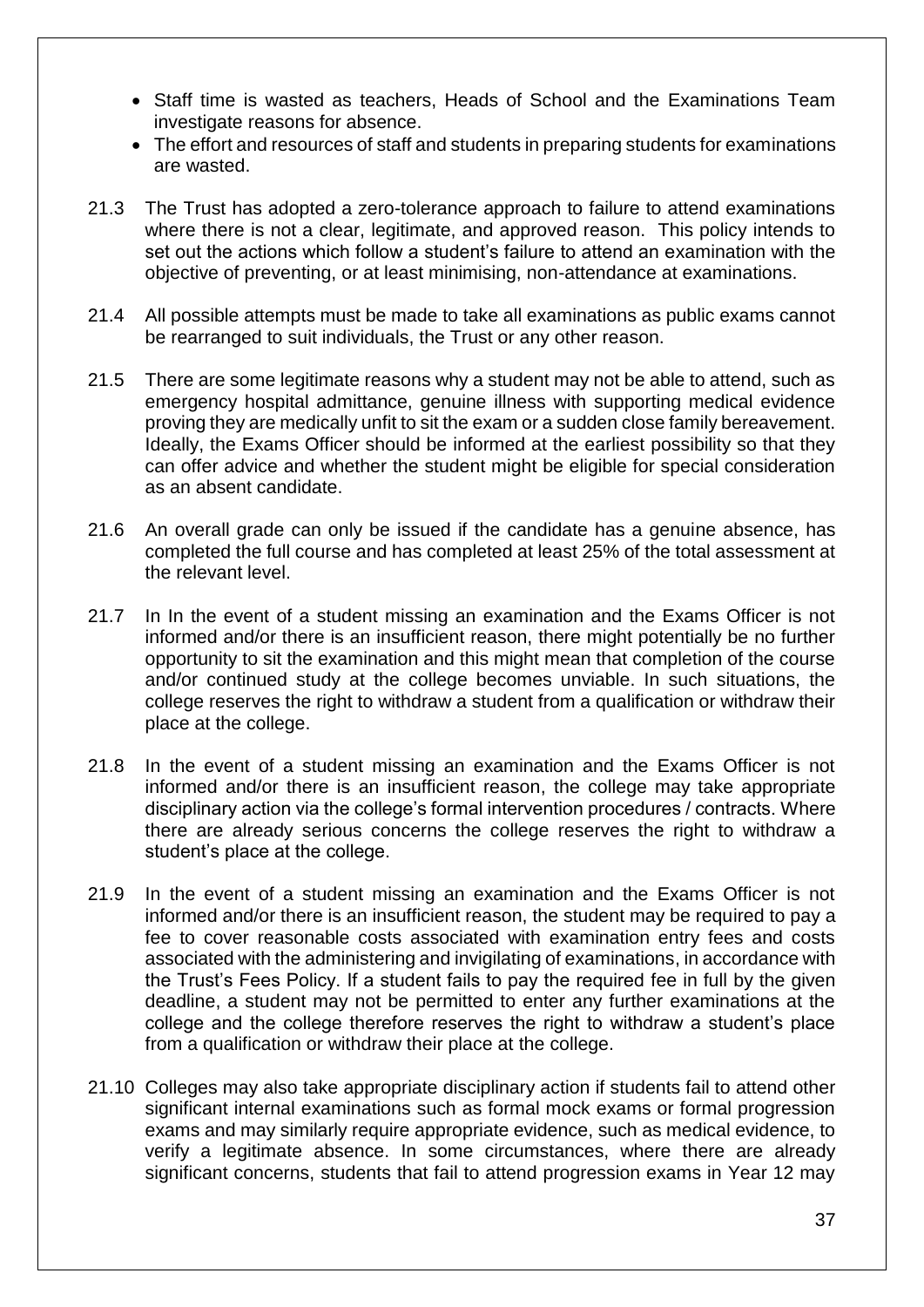not be permitted to progress into Year 13, or their places at the college may be withdrawn.

#### **22.0 Exam Late Arrivals**

- 22.1 In the event of a student arriving late for an exam their admittance into the examination room is entirely under the discretion of the College.
- 22.2 If the candidate has arrived within one hour of the published start time i.e. 10.00am for AM exams or 2.30pm for PM exams, the candidate will be allowed entry and given the full time allowance. All time taken by late candidates is recorded by the invigilators. The student is given a verbal warning about the importance of arriving on time for examinations.
- 22.3 If the candidate arrives after the published start time but the exam in college is still in progress, the candidate is made aware that the awarding body may not accept their paper for marking, but they are given the opportunity to sit the exam with the full time allowance wherever possible. Supervision should be organised. The candidate will be asked to provide a written statement immediately after the exam to the Exams Office, providing a full explanation in their own words why they arrived late. If they do not provide this, then the report will be submitted without their statement, based on their verbal explanation. It is unlikely that an exam paper is accepted for marking due to the awarding bodies being unable to guarantee the security and integrity of the paper if they have arrived after the published start times.
- 22.4 The candidate's written statement will be submitted along with a report by the Exams Officer to the relevant awarding body within 5 days of the exam date.
- 22.5 If the candidate arrives after the exam has ended and the students have been allowed to leave the venue, the late candidate will not be allowed to sit the exam. The candidate will be asked to provide a written statement giving the reasons why they were unable to arrive on time for the exam.
- 22.6 For internal/mock exams it is usually 20 mins to avoid disturbances, and it may be that the full time allowance cannot be granted. A note should be written on the front of their paper to inform the teacher about how much time allowance has been granted, due to their late arrival.

#### **23.0 Procedure Following Examination Absence**

- 23.1 The Exams Officer should send a standard letter (**Appendix A – example to amend accordingly for the appropriate college**) to the parents/carers and a copy to the student.
- 23.2 The Exams Officer is responsible for sending out the letters following any absentees for each public exam series.
- 23.3 If the absence is genuine and evidence was received, the Exams Officer would have applied for special consideration within 5 days of the exam date.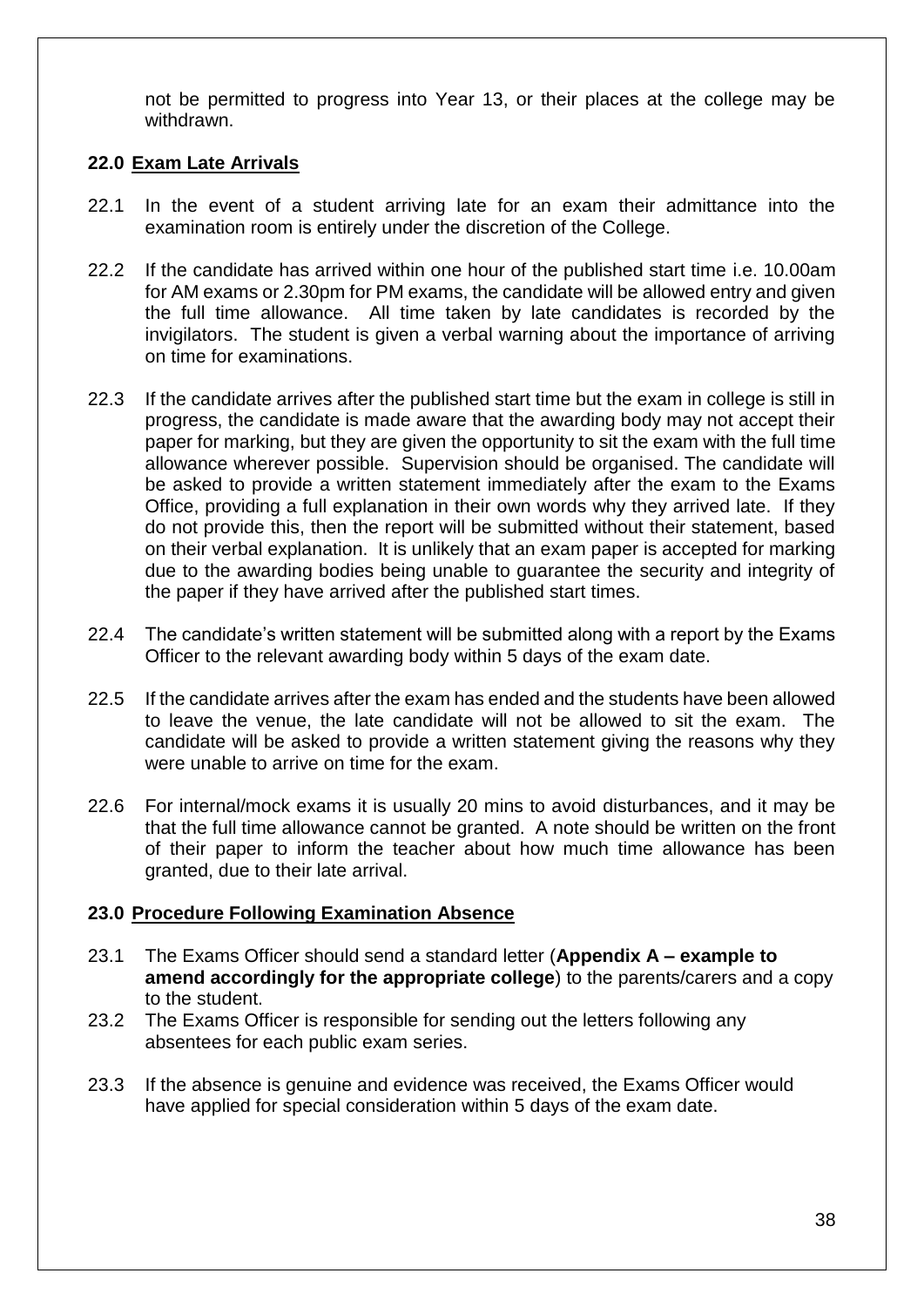## **24.0 Disciplinary Action for Unauthorised Absence**

- 24.1 The expectation of the Trust is that when a student fails to attend an examination and the Exams Officer and Senior Progress Tutor have deemed the absence to be unauthorised, the following actions will normally be taken.
	- Their Senior Progress Tutor (SPT) will place the student on a SPT Contract.
	- When SPT Agreement is implemented, written notification should be made to the student/parents/carers by the SPT. A formal meeting between the SPT and parents is not required at this stage, but may be arranged at the discretion of SPT, if it is felt to be appropriate. The SPT is responsible for sending this letter(s) and for logging the action on Cedar.
	- If a student is already on a SPT Agreement, the SPT may recommend that a Senior Management Contract be implemented, but this must be sanctioned by the Assistant Principal, who will judge each case on its individual merits.
	- The SPTs and AP would conduct an end of year review meeting at which progression will be decided.
- 24.2 In complex cases, or in cases where there is disagreement, the College Principal will have the final decision.

## **25.0 Exam Results**

- 25.1 Candidates are notified about times and dates when their results will be available for collection or if they are available to access remotely. Information for obtaining results will also be displayed on the college websites. They should bring their Student ID card with them to hand in on Results Day if collecting results. Results cannot be given over the telephone or sent by email. Results belong to the students and will not be given to a third party without the candidate's written authorisation.
- 25.2 In the event of a traditional 'Results Day' being cancelled (where students cannot visit college to collect their results in person), arrangements will be made for them to access their results on Cedar and can be posted out by written request.
- 25.3 Results can be posted out on the official release date to the postal address showing on Cedar if requested in writing by the student. They should leave an SAE with the Exams Office prior to the results day.
- 25.4 No results will be divulged to any third party, this includes parents/carers, without written consent from the student.

## **26.0 Certificates**

Certificates are available to collect, in the January (after the Summer) for any results achieved in the previous academic year. Details of this is provided within the results pack and displayed on the college website.

Former students may collect their certificates from the main reception. Photo I.D is required to collect in all cases. A notice on the College websites will remind them of when and how to collect their certificates.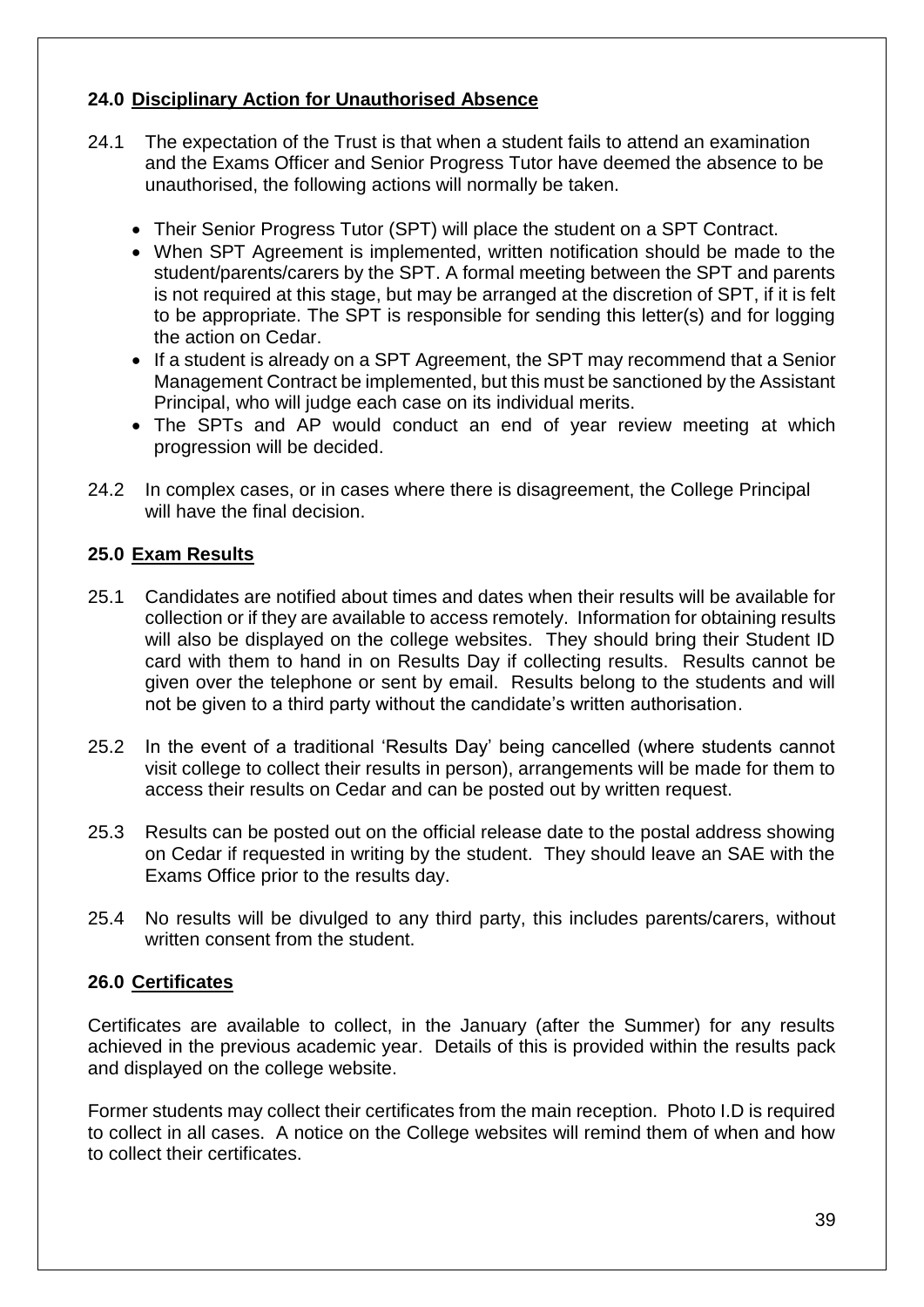No certificates will be released to any third party, this includes parents/carers, without written consent from the student.

## 26.1 **Proxy In-Person Collection**

Candidates are required to sign to confirm that they have received certificates and that they are correct. Any candidate unable to collect them in person, needs to give written authorisation for someone else to collect and check them on their behalf. This may be a letter addressed to the Exams Office or an email to [exams@nclt.ac.uk.](mailto:exams@nclt.ac.uk) The letter/email should state the candidate's full name, date of birth, contact number and the name of who will collect them. The person collecting them must show some form of their own selfidentification (photo ID).

No certificates will be released to any third party, this includes parents/carers, without written consent from the student.

## 26.2 **Certificates to be posted**

Certificates can be sent out via recorded delivery as a last resort. Written authorisation must be provided to the Exams Office with the student reference number, candidate's full name, date of birth, address, contact number and a cheque made payable to "NCLT" for the appropriate amount to cover postage and administration (£5 UK, £8 Europe, £10 rest of world – all non-refundable). Alternatively this can be requested by email at [exams@nclt.ac.uk](mailto:exams@nclt.ac.uk) and payment can be taken over the phone by debit/credit card via the Finance Department/Payment desk.

No certificates will be released to any third party, this includes parents/carers, without written consent from the student.

## 26.3 **Uncollected / Replacement Certificates**

All candidates are advised to collect their certificates, as the Trust is only required to keep certificates for twelve months . Certificates would then have to be replaced/reissued by a student's direct application to the applicable Exam Boards at a substantial fee (approximately £45.00 each). This can also be a very time consuming process. Where room allows, we will archive as many uncollected certificates as possible to try to avoid former students having to go through this costly and time consuming process. We will attempt to keep certificates for 4 years if storage space allows, as many former students contact the college about collecting them after finishing at university.

Any former students wishing to obtain replacement certificates directly from the exam boards should email [exams@nclt.ac.uk](mailto:exams@nclt.ac.uk) and request the standard letter with advice as to how to apply directly. It may not be possible to inform former students which exam boards were used for subjects, depending on how long ago they left.

Receipts for collected certificates will be retained for 5 years. A record of any certificates confidentially disposed of will be retained for 5 years from the date of disposal.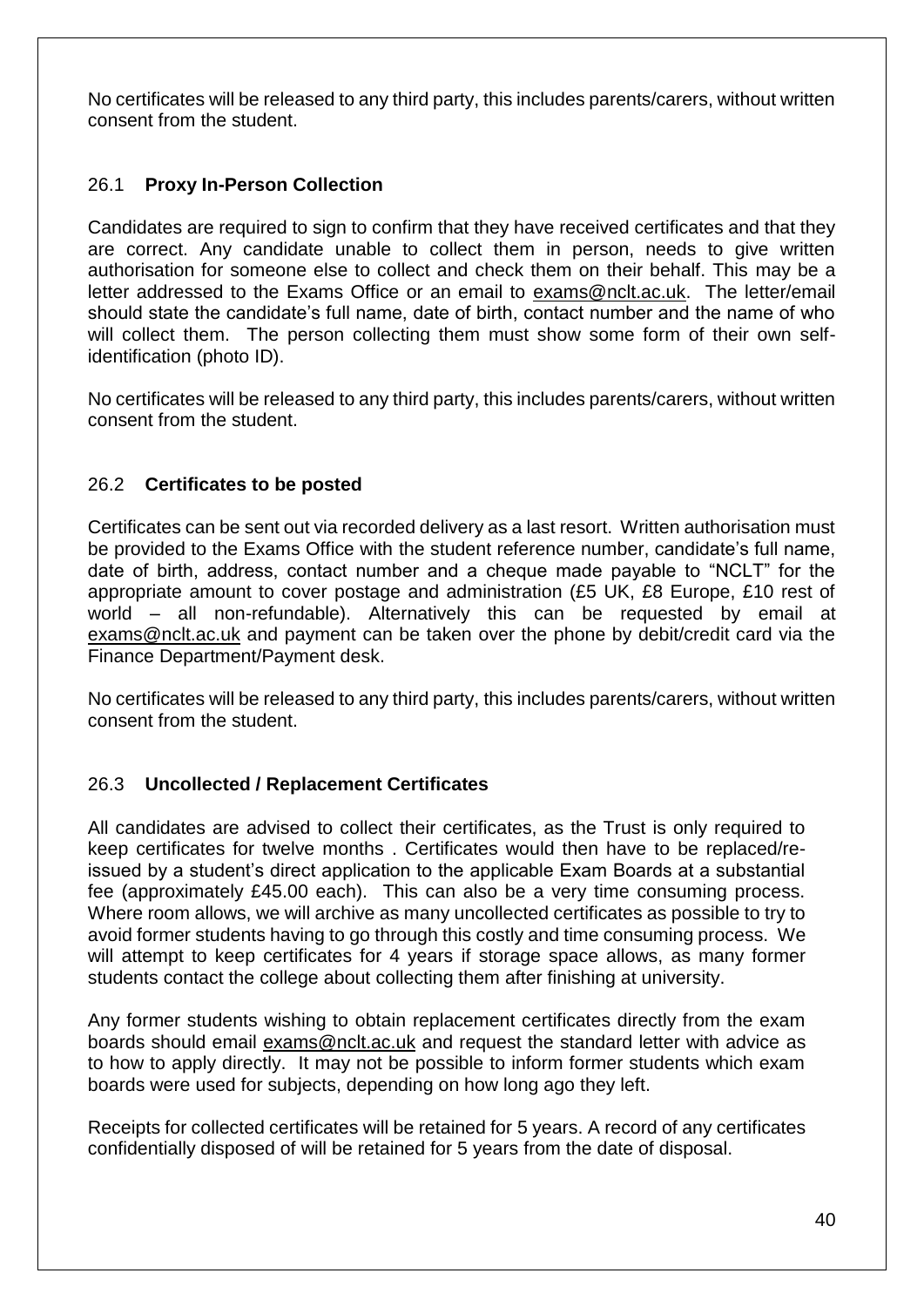## **27.0 Contingency Plans**

A contingency plan will be in place on all sites which will cover all aspects of examination administration. This will allow members of the trust leadership team to act immediately in the event of an emergency or staff absence. The examination contingency plan will reinforce procedures in the event of the centre being unavailable for examinations, or on results day, owing to an unforeseen emergency.

#### 27.1 **Exams Officer Absence**

In the event of an exam officer's absence the Trust Examinations Manager will oversee the duties at the site refencing the contingency plan.

#### 27.2 **Trust Examinations Manager Absence**

In the event of the Trust Examinations Manager's absence the Trust Director will responsibility for exams will take the role in their absence.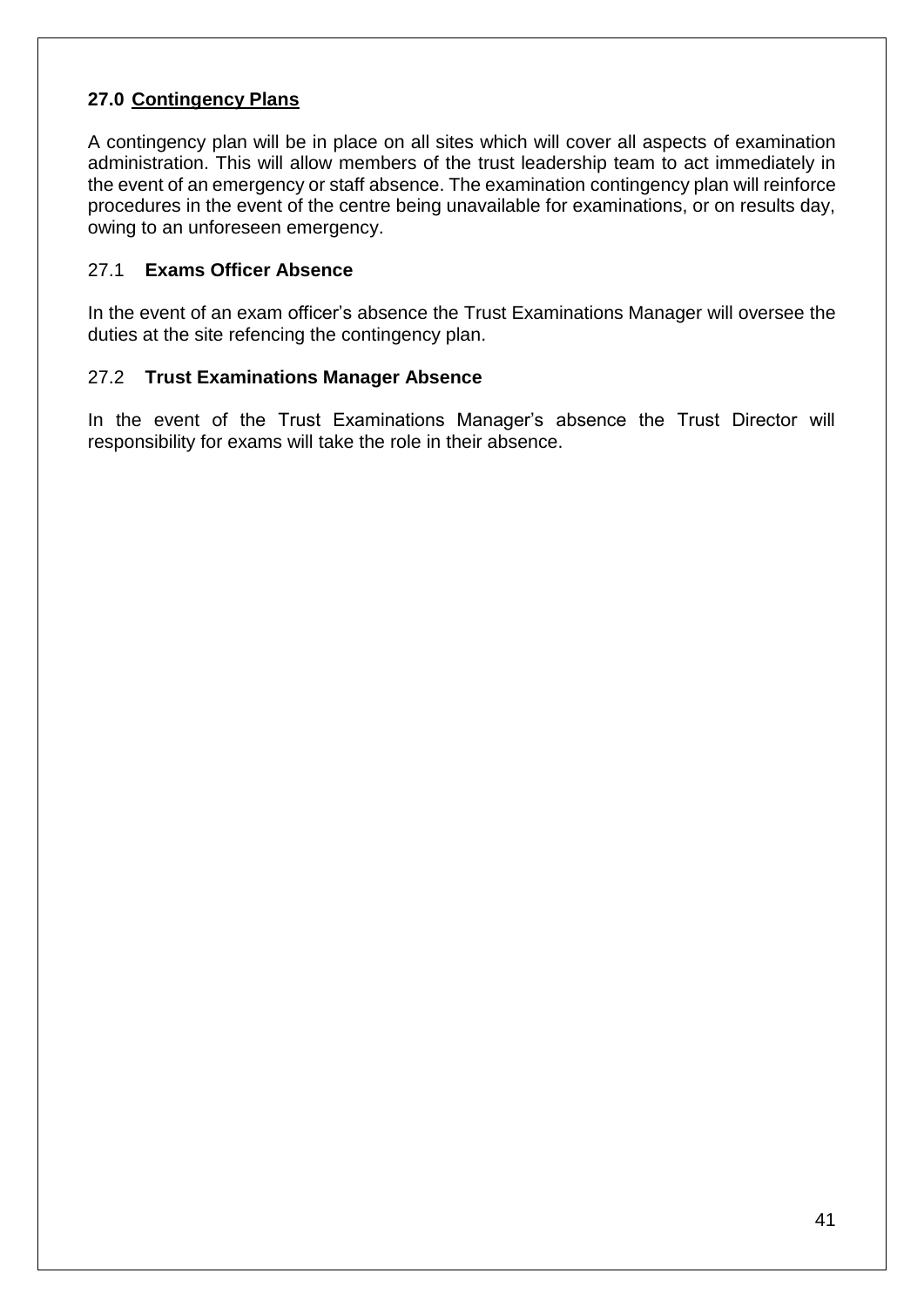## **Appendix A**

<Date>

#### Dear <First Name> **<Candidate Name/Number [insert]>**

According to our records, the above student did not attend the public examinations listed below. We do not have any record that the absence was justified.

| Exam Date | <b>Exam Title</b> | Exam Code | Cost |
|-----------|-------------------|-----------|------|
|           |                   |           |      |
|           |                   |           |      |

#### **TOTAL COST OUTSTANDING:£xx**

Not attending the exam, even due to illness, has to be the very last resort. All possible attempts must be made to sit the exam even if disadvantaged e.g illness. The Exams Officer must be made aware of any absence or any disadvantaged candidates before the exam, at the earliest convenience and evidence providing a valid reason must be submitted in writing to the Exams Officer within 5 days of the exam. A valid reason is as quoted within the JCQ Special Consideration Regulations.

As per our Fees Policy, the College intends to recover the charges incurred from entering students who did not attend their examinations without sufficient supporting evidence.

We would like to request that the full amount is made by the student at the Payment Desk or by telephone <01\*\*\* \*\*\*\*\*\*> (Option?) on Monday, Wednesday or Friday between 8.45am – 1.00pm. Please make the payment within two weeks of the date of this letter. If you are facing issues with making the payment in full, please call the payment desk to discuss options available.

*{It is a condition of funding that all students aged 16-19 who have not yet achieved a grade C or 4 in English and/or Maths GCSE, must continue to study the subjects, which includes attending classes and exams.}*

GCSEs are public examinations set by the Government, they cannot be rescheduled at times to suit the school or individuals. 'No Result' or a 'Partial Result' will be awarded where a student has been absent.

Yours sincerely

Georgina Lawrence NCLT Trust Exams Manager

cc: Student